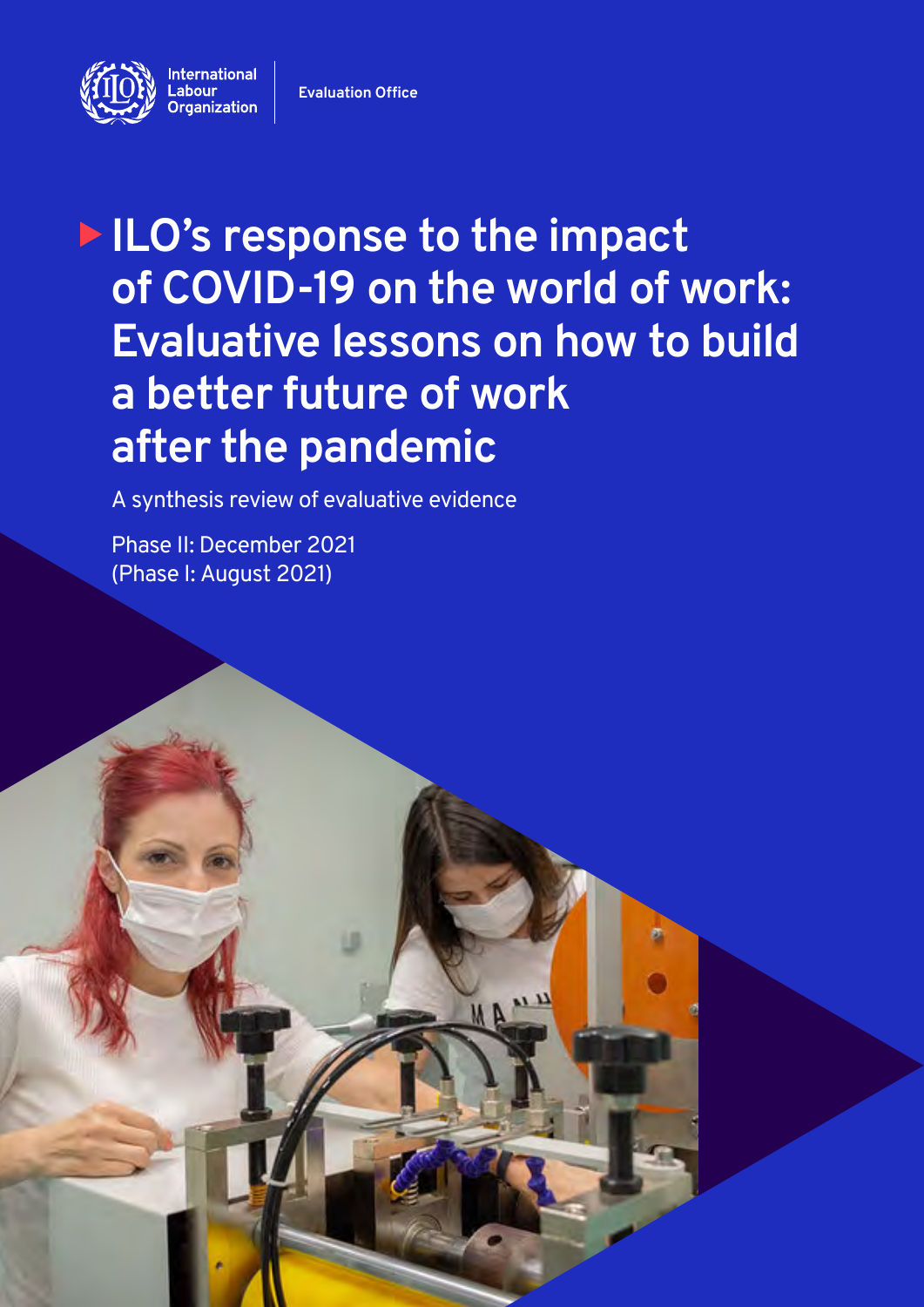# **ILO's response to the impact of COVID-19 on the world of work: Evaluative lessons on how to build a better future of work after the pandemic**

A synthesis review of evaluative evidence

Phase II: December 2021 (Phase I: August 2021)

Evaluation Office

**International Labour Organization • Geneva**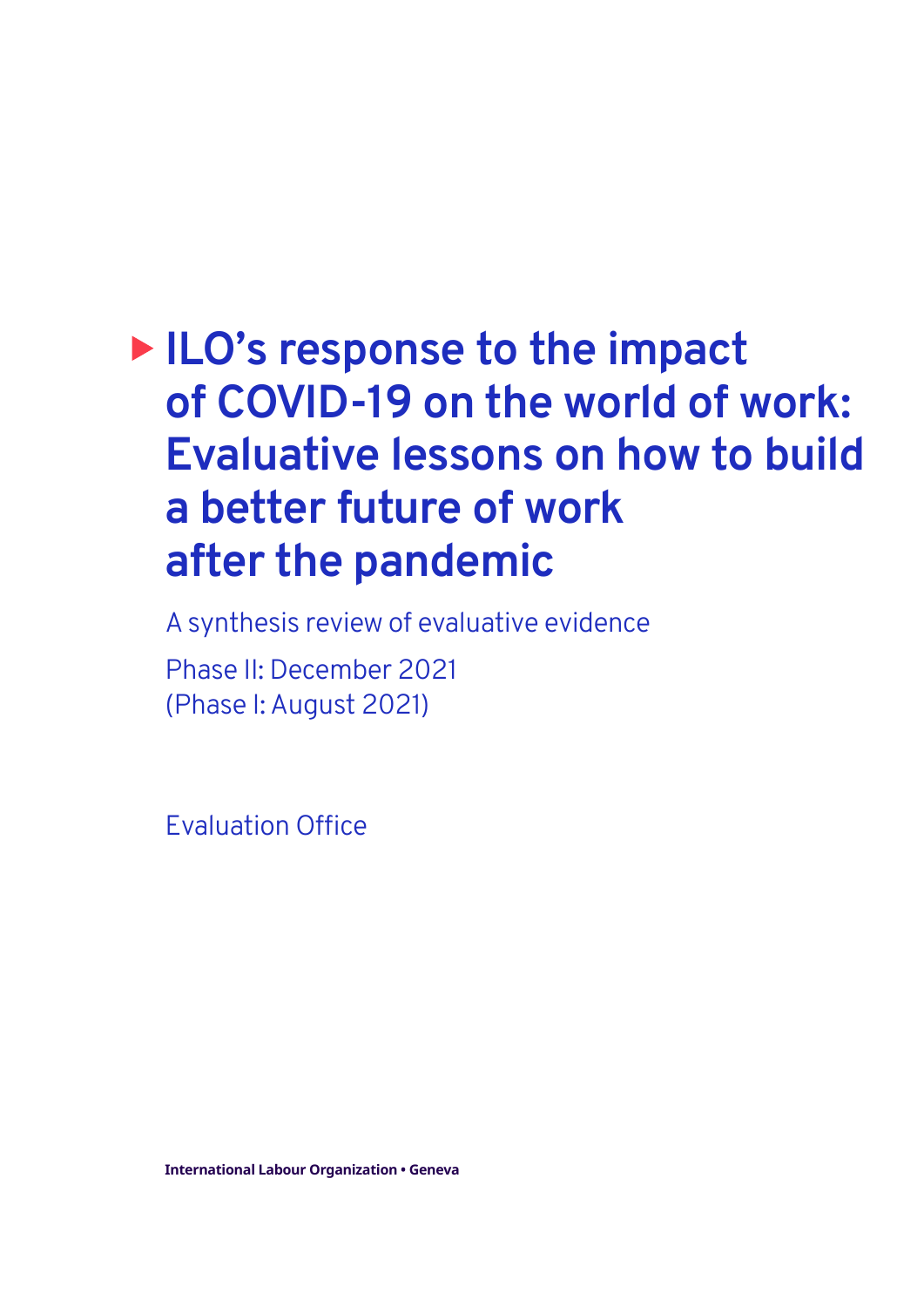#### Copyright © International Labour Organization 2022 First published 2021

Publications of the International Labour Office enjoy copyright under Protocol 2 of the Universal Copyright Convention. Nevertheless, short excerpts from them may be reproduced without authorization, on condition that the source is indicated. For rights of reproduction or translation, application should be made to ILO Publishing (Rights and Licensing), International Labour Office, CH-1211 Geneva 22, Switzerland, or by email: rights@ilo.org. The International Labour Office welcomes such applications.

Libraries, institutions and other users registered with a reproduction rights organization may make copies in accordance with the licences issued to them for this purpose. Visit www.ifrro.org to find the reproduction rights organization in your country.

ISBN: 978-92-2-035372-1 (web PDF)

The designations employed in ILO publications, which are in conformity with United Nations practice, and the presentation of material therein do not imply the expression of any opinion whatsoever on the part of the International Labour Office concerning the legal status of any country, area or territory or of its authorities, or concerning the delimitation of its frontiers.

The responsibility for opinions expressed in signed articles, studies and other contributions rests solely with their authors, and publication does not constitute an endorsement by the International Labour Office of the opinions expressed in them.

Reference to names of firms and commercial products and processes does not imply their endorsement by the International Labour Office, and any failure to mention a particular firm, commercial product or process is not a sign of disapproval.

Information on ILO publications and digital products can be found at: www.ilo.org/publns.

Cover: Copyright © Kivanc Ozvardar / ILO.

Produced by the Publications Production Unit (PRODOC) of the ILO. Graphic and typographic design, layout and composition, printing, electronic publishing and distribution.

The ILO endeavours to use paper sourced from forests managed in an environmentally sustainable and socially responsible manner.

Code: JMB-REP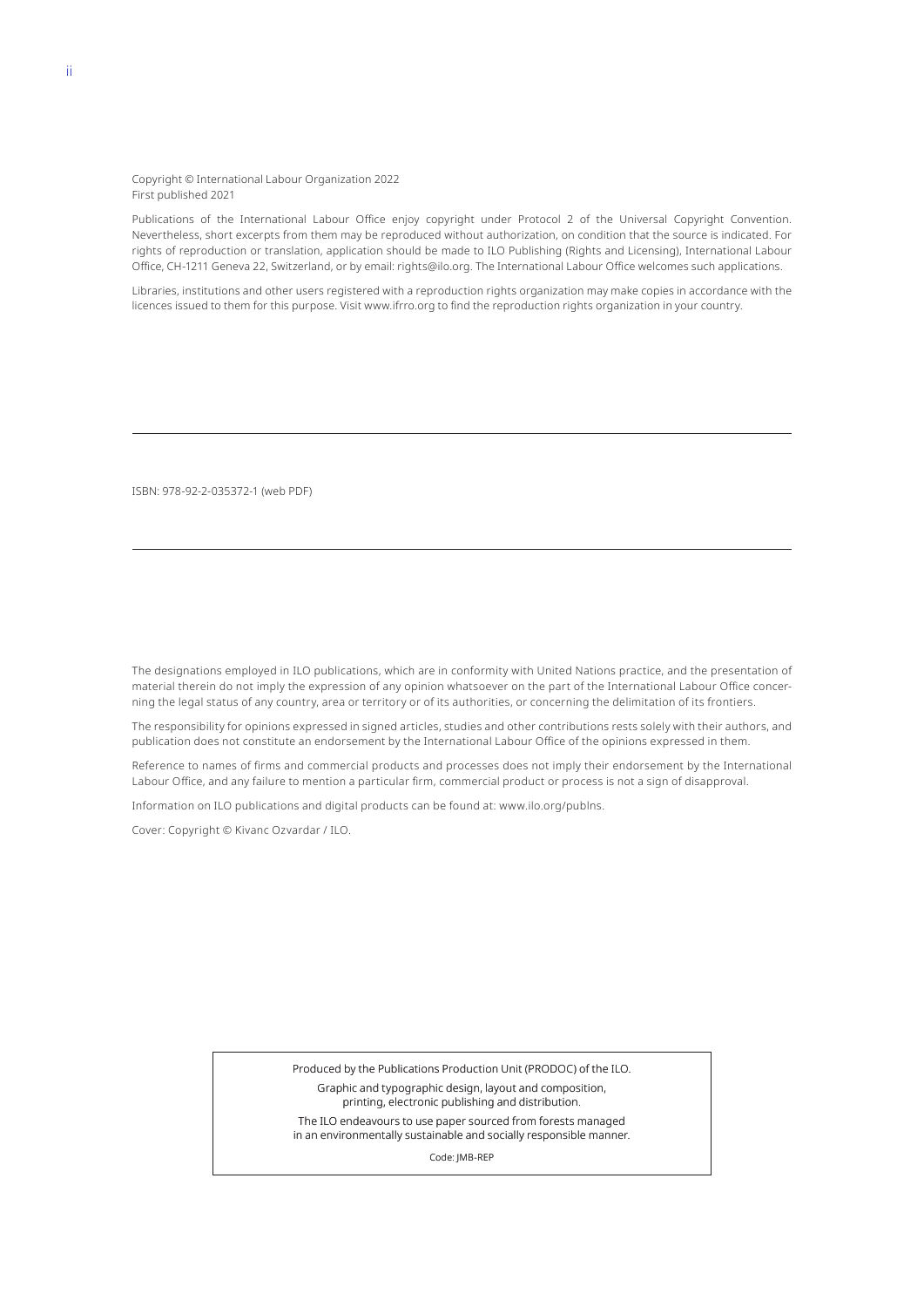## <span id="page-3-0"></span>**Preface**

This report was prepared as an advance input for the high-level evaluation of the ILO's response to the coronavirus disease (COVID-19), to be undertaken in 2022 and discussed by the Governing Body at its October–November 2022 session. The International Labour Organization's (ILO's) Evaluation Office (EVAL) conducted this synthesis review in response to the Governing Body's request for a strategic review of the ILO's work to tackle the effects of the pandemic on the world of work. The study was prepared by Tony Powers and Eamonn Powers, independent international evaluation consultants; and managed by Patricia Vidal Hurtado, Evaluation Officer, and Janette Murawski, Communications and Knowledge Management Officer, at EVAL. Guy Thijs, Director of EVAL, provided inputs and oversight to ensure the quality and independence of the study. The report presents results from two purposive samples of evaluation reports in which various ILO responses to the pandemic crisis were considered.

We hope that this report provides useful insights that can inform the International Labour Office and our constituents as they continue a robust response to the effects of the pandemic on the world of work.

Any errors and omissions are the responsibility of EVAL.

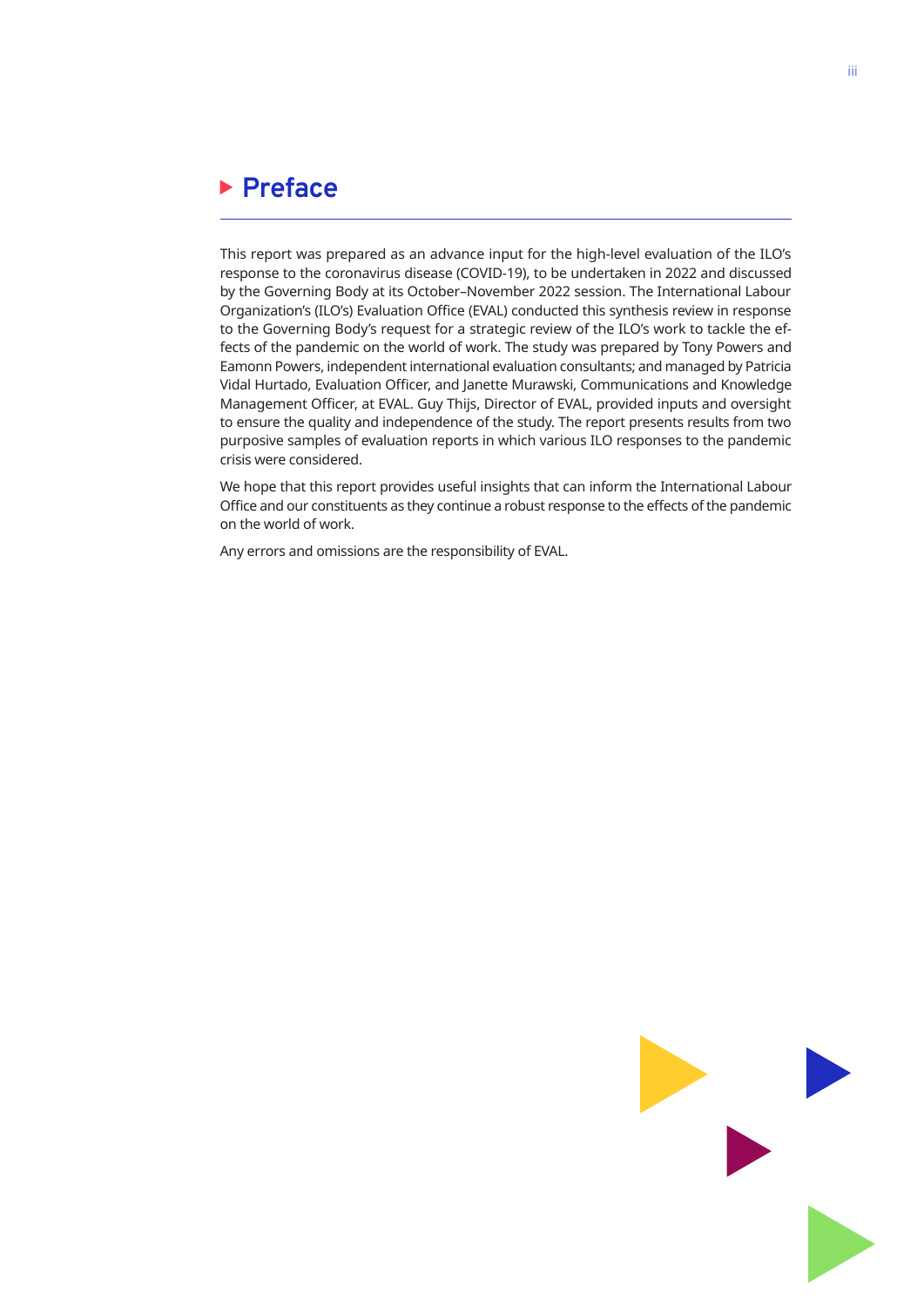## **Contents**

| $\blacktriangleright$ Preface                                                | iii.           |
|------------------------------------------------------------------------------|----------------|
| $\blacktriangleright$ Abbreviations                                          | $\mathbf v$    |
| $\blacktriangleright$ Executive summary                                      | vi             |
| Methodology                                                                  | vi             |
| Key findings and lessons learned                                             | vi             |
| A. What is working, for whom and why?                                        | vii            |
| B. What has changed and why?                                                 | ix             |
| C. What is next?                                                             | X              |
| $\blacktriangleright$ 1. Introduction                                        | $\overline{2}$ |
| <b>Background</b>                                                            | $\overline{2}$ |
| Objective                                                                    | 3              |
| Methodology                                                                  | 3              |
| Limitations                                                                  | 5              |
| $\blacktriangleright$ 2. Findings                                            | 7              |
| Relevance of the ILO's COVID-19 response actions, and drivers of change      | 7              |
| Coherence of the ILO's crisis response with national strategies and emerging |                |
| priorities                                                                   | 20             |
| Effectiveness of the ILO's COVID-19 response actions and operational agility | 21             |
| Efficiency in the ILO's delivery                                             | 26             |
| Sustaining results and next steps                                            | 29             |
| $\triangleright$ 3. Conclusions and lessons                                  | 34             |
|                                                                              |                |
| Annex 1. Details of evaluation reports                                       | 37             |
| Annex 2. Key questions                                                       | 40             |

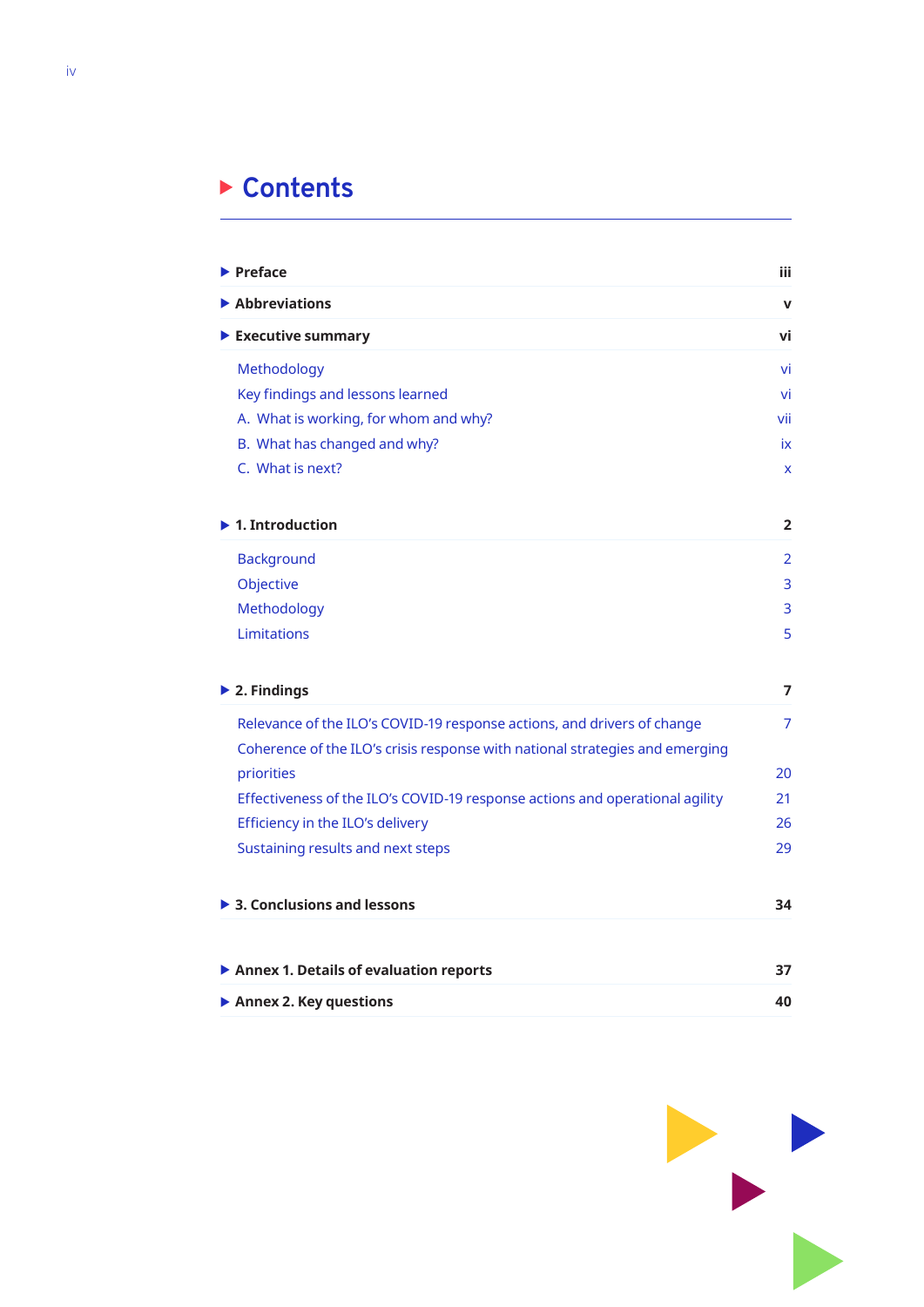## <span id="page-5-0"></span>**Abbreviations**

| <b>EMPLOYMENT</b>   | <b>ILO Employment Policy Department</b>                                                   |
|---------------------|-------------------------------------------------------------------------------------------|
| <b>ENTERPRISES</b>  | <b>ILO Enterprises Department</b>                                                         |
| <b>EVAL</b>         | <b>ILO Evaluation Office</b>                                                              |
| <b>FUNDAMENTALS</b> | ILO Fundamental Principles and Rights at Work Branch                                      |
| <b>GOVERNANCE</b>   | ILO Governance and Tripartism Department                                                  |
| <b>ILO</b>          | <b>International Labour Organization</b>                                                  |
| <b>IOE</b>          | <b>International Organization of Employers</b>                                            |
| <b>LABADMIN/OSH</b> | ILO Labour Administration, Labour Inspection<br>and Occupational Safety and Health Branch |
| <b>NORMES</b>       | <b>ILO International Labour Standards Department</b>                                      |
| <b>SCORE</b>        | Sustaining Competitive and Responsible Enterprises                                        |
| <b>SDGs</b>         | <b>Sustainable Development Goals</b>                                                      |
| <b>SIYB</b>         | <b>Start and Improve Your Business</b>                                                    |
| <b>SMEs</b>         | Small and medium-sized enterprises                                                        |
| <b>SOCPRO</b>       | <b>ILO Social Protection Department</b>                                                   |
| <b>UN</b>           | <b>United Nations</b>                                                                     |
| <b>VZF</b>          | <b>Vision Zero Fund</b>                                                                   |
| <b>WORKQUALITY</b>  | <b>ILO Conditions of Work and Equality Department</b>                                     |

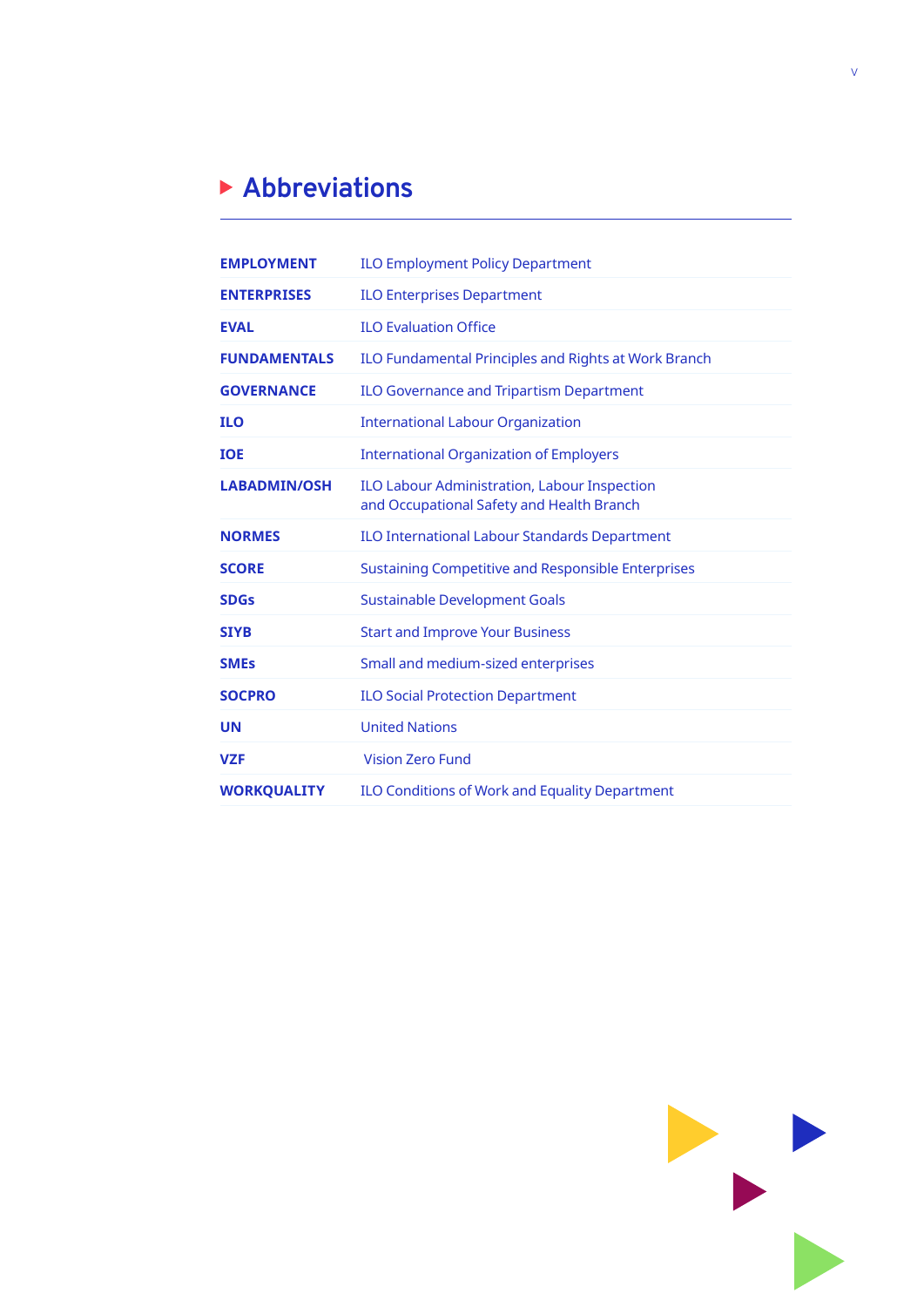## <span id="page-6-0"></span>**Executive summary**

In 2020, the ILO's Evaluation Office (EVAL) established a framework and protocol' to ensure that high-level and decentralized evaluations conducted in this period collected relevant data about how the Organization was responding to the challenges of the COVID-19 pandemic and the effectiveness of its actions. Such evaluations provide valuable lessons on how the needs and priorities of constituents might have changed, what issues are emerging that require urgent attention, and whether the ILO is well positioned to respond to them.

This synthesis review provides an overview of key findings and lessons from the evaluations conducted from 2020 to 2021. It was carried out in two stages. The first stage reviewed an initial sample of 22 evaluation reports completed in 2020–21 and covered the ILO's immediate response at the outbreak of the pandemic. An interim report of findings<sup>2</sup> was completed in June 2021. The second stage<sup>3</sup> reviewed another 19 evaluation reports, which were completed from April to October 2021. This final report combines the findings of both stages to shed light on the effectiveness of the ILO's targeted response to the devastating effects of the pandemic on the world of work.

## **Methodology**

Throughout 2020, decentralized independent and internal evaluations were designed to include questions related to the COVID-19 pandemic response following ILO EVAL's protocol on collecting evaluative evidence on the ILO's COVID-19 response measures.4 These focused on two dimensions – the ILO's policy action at national, regional and global levels, and its institutional readiness and capacity to deliver timely support in a responsive manner. The review analysed a purposive sample of 41 evaluation reports to identify findings related to the aforementioned subareas of analysis. To this end, the review used EVAL's synthesis review methodology,<sup>5</sup> which has been developed and applied to diverse topics over the past seven years, both in support of high-level evaluations and recurrent discussions by the ILO's constituents.6

## **Key findings and lessons learned**

The initiatives evaluated by the reports considered for this synthesis review covered a range of areas related to the four-pillar policy framework of the ILO's response to the pandemic: stimulating the economy and employment; supporting enterprises, jobs and incomes; protecting workers in the workplace; and relying on social dialogue for solutions. The review of ILO projects revealed various conditions that promoted the progress and success of the ILO's immediate response to the urgent need for action in the outbreak of the pandemic crisis. These are summarized below.

<sup>1</sup> ILO, *[Protocol on collecting evaluative evidence on the ILO's COVID-19 response measures through project and programme evaluations](https://www.ilo.org/wcmsp5/groups/public/---ed_mas/---eval/documents/publication/wcms_757541.pdf)*, 9 October 2020.

<sup>2</sup> ILO, *[ILO's response to the impact of COVID-19 on the world of work: Evaluative lessons on how to build a better future of work after the](https://www.ilo.org/eval/WCMS_817079/lang--en/index.htm) [pandemic](https://www.ilo.org/eval/WCMS_817079/lang--en/index.htm)*, 19 August 2021.

<sup>3</sup> ILO, *[ILO's response to the impact of COVID-19 on the world of work: Evaluative lessons on how to build a better future of work after the](https://www.ilo.org/global/docs/WCMS_824659/lang--en/index.htm) [pandemic: Synthesis review – Phase I](https://www.ilo.org/global/docs/WCMS_824659/lang--en/index.htm)*, 25 October 2021.

<sup>4</sup> ILO, *[Protocol on collecting evaluative evidence on the ILO's COVID-19 response measures through project and programme evaluations](https://www.ilo.org/wcmsp5/groups/public/---ed_mas/---eval/documents/publication/wcms_757541.pdf)*, 9 October 2020.

<sup>5</sup> ILO, *[Synthesis reviews and meta-studies](https://www.ilo.org/eval/synthesis-and-meta/lang--en/index.htm)*.

<sup>6</sup> Ibid.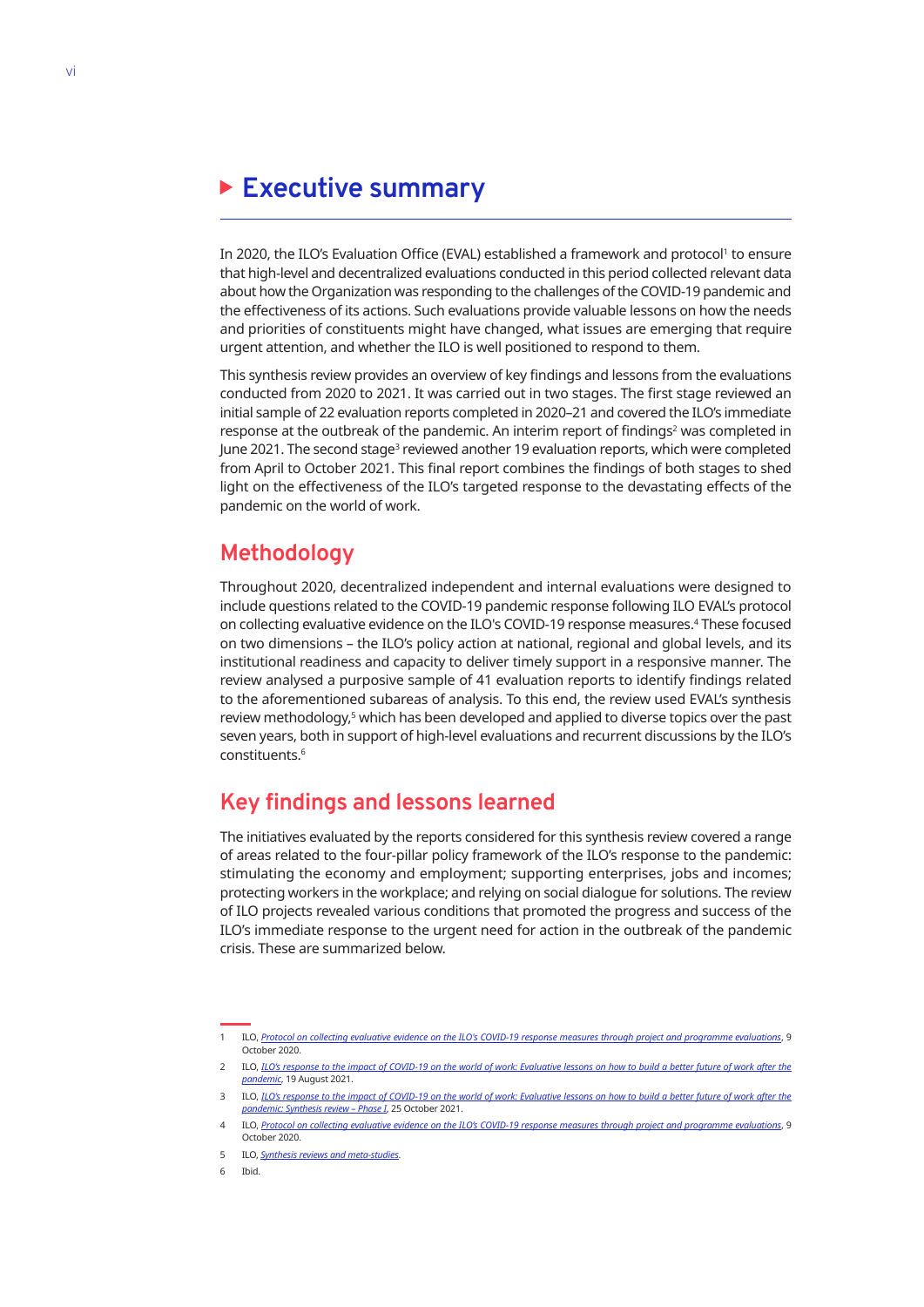## <span id="page-7-0"></span>**A. What is working, for whom and why?**

### ▶ The ILO's institutional readiness and crisis response

**Finding 1: ILO strategies and actions remain broadly relevant in the context of the pandemic, and can make an important contribution to a human-centred recovery, as envisaged in the Centenary Declaration7 and the International Labour Conference resolution on a global call to action for a human-centred recovery from the COVID-19 crisis that is inclusive, sustainable and resilient.8**

The intervention types that proved most relevant and effective in the period examined by the reports were those related to protecting workers in the workplace. This was to be expected given that the health emergency that was taking place at the time suddenly elevated the importance of many of the policy areas these projects addressed, such as occupational safety and health, the situation of migrant workers, and the needs of workers in global supply chains. Interventions related to growing jobs and incomes, and improving access to these, did not perform as well at the height of the pandemic, due to the terrible economic conditions at that time. However, as economies and labour markets recover, such interventions will become increasingly important and require further analysis concerning their potential longer-term effectiveness and impact.

The deterioration of economic conditions and loss of jobs and livelihoods during the crisis were also seen as creating a climate where progress in some areas of fundamental principles and rights at work may be in the process of being reversed (for example, eliminating child labour and protecting workers' rights, especially among vulnerable groups). A renewed focus on these areas will be needed to identify and address the new factors behind these trends.

Lack of social protection systems in some countries was exposed in the situation of migrant workers returning to their home countries, and for those who found themselves stranded, jobless and without any social protection in destination countries. The vulnerability of migrant workers in the crisis reinforced the need for the ILO to renew and enhance its policy and programme responses, engaging with both origin and destination countries to grow decent work opportunities, improve skills recognition processes and enhance social protection.

**Finding 2: Those conducting ILO interventions were forced to adapt to the unexpected restrictions imposed by the pandemic. They experienced implementation delays and were often unable to implement activities as planned. Despite these challenges, and to varying degrees, those leading the projects were able to adjust their planned activities to ensure they remained relevant to the suddenly changed circumstances, and to the changing needs and priorities of constituents during the crisis.**

Not all the reviewed interventions could have their directions significantly changed in response to the shock brought about by the pandemic. Yet those that could showed that the ILO was quick to respond to the crisis, could be agile in developing highly relevant activities and resources that met stakeholder needs, and could overcome barriers to internal collaboration to unlock latent synergies and capacity to innovate. In general, projects were quickly adapted to their new circumstances through the use of new remote delivery methods, training content, and conducting research into the pandemic's effects. For some projects, more extensive changes were made, and new strategies and services were introduced to directly respond to the crisis.

<sup>7</sup> ILO, *[ILO Centenary Declaration for the Future of Work, 2019](https://www.ilo.org/global/about-the-ilo/mission-and-objectives/centenary-declaration/lang--en/index.htm)*, 1 June 2019.

<sup>8</sup> ILO, *[Global call to action for a human-centred recovery from the COVID-19 crisis that is inclusive, sustainable and resilient](https://www.ilo.org/ilc/ILCSessions/109/reports/texts-adopted/WCMS_806092/lang--en/index.htm)*, 17 June 2021.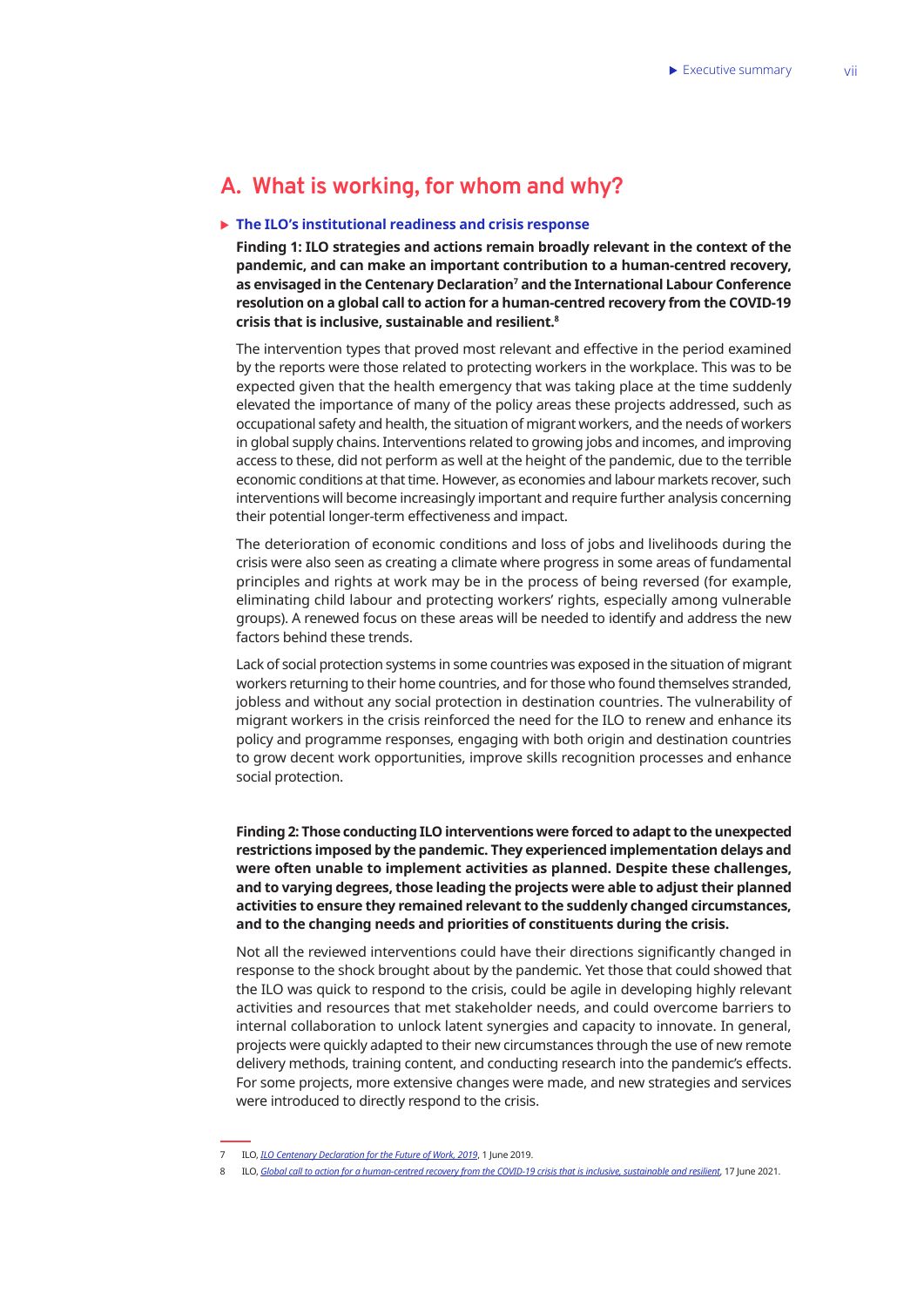**Finding 3: The one project in the two samples that was developed and implemented in direct response to the pandemic aligned with the call to action's commitment to universal social protection and social dialogue but, in terms of relevance, poses questions about what types of interventions the ILO should implement in the mediumto-long term, and how "handson" its approach should be beyond emergency situations.**

This project, providing emergency assistance which included cash transfers, was relevant in that it provided an immediate response to an important employment-related problem. Its provision of social protection and its strong adherence to the principle of social dialogue were clearly aligned with the intent of the call to action. But the ILO may need to "develop a formal position on future emergency cash transfers as part of a broader social protection approach".

#### ▶ Operational efficiency in responding to the health crisis

**Finding 4: The COVID-19 pandemic has led to strengthened internal collaboration and has improved communication in some programmes. The ILO showed that, when faced with a crisis, it could overcome its tendency to "work in silos". This needs to be maintained in the post-COVID-19 world.**

Evaluation reports commented on how the pandemic provided a new imperative for the ILO to work as one and to overcome a tendency to work in a fragmented, even internally competitive way. This focus on collaboration needs to be maintained. There is plenty of room for further improvement, and the risk remains – when the crisis subsides – of the ILO reverting to its old, more fragmented habits.

**Finding 5: The use of cost-effective virtual/remote delivery methods in ILO interventions greatly increased during the pandemic, overcoming a past hesitancy to use these methods. Their continued use in the post-pandemic recovery phase is likely, and this may have an enduring and positive effect on the ILO's efficiency.**

The use of virtual/remote delivery methods during the pandemic was greatly expanded, often increasing participation, as these were applied to activities such as training, provision of expert support and awareness-raising. These offered significant efficiencies in delivery. Greater familiarity may have helped ILO staff to overcome an entrenched preference for conventional face-to-face methods. While this has opened the door for their more widespread use after the pandemic, the review found some stakeholders warning that not all support could be effectively delivered remotely, that some institutions and communities were not well placed to use virtual technology, and that some vulnerable people could be frozen out.

#### ▶ Research and knowledge management capacities in times of crisis

**Finding 6: In terms of the visibility of the ILO's work in response to the pandemic, its research and knowledge management capabilities were especially effective. This was evident through various publications and policy guides developed by the reviewed projects in response to the pandemic, but especially through the ILO Monitor serial publication.**

Many of the reviewed evaluation reports adjusted their work plans either to include research on COVID-19 effects on individuals and enterprises, or to develop new information/awareness on products and policy guidelines. The global reach of the serial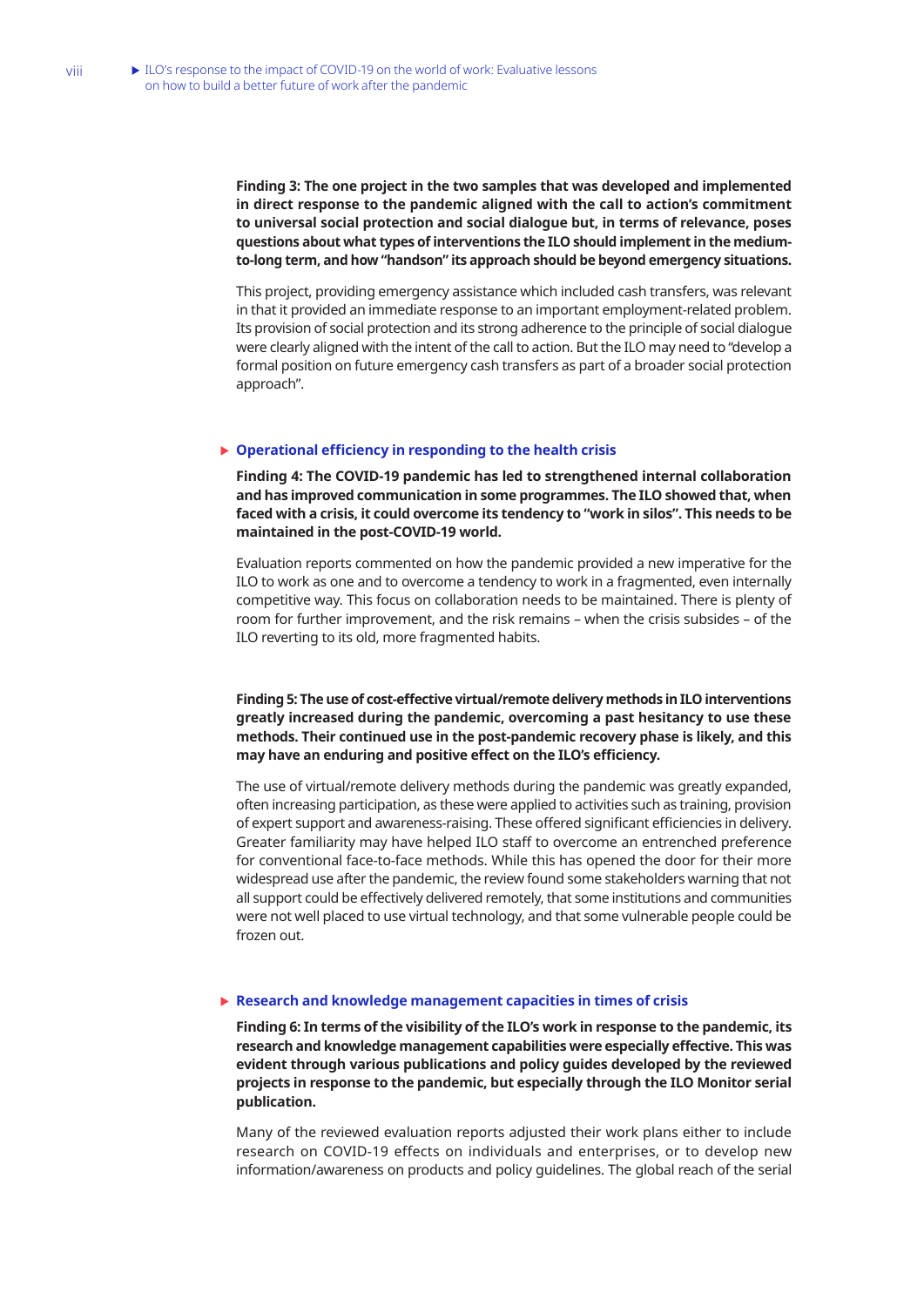<span id="page-9-0"></span>publication *ILO Monitor: COVID-19 and the world of work*<sup>9</sup> was a particular highlight – it was reported to have a very high profile as a source of high-level analysis on the impact of the pandemic on the labour market.

## **B. What has changed and why?**

**Finding 7: The ILO's work in the period aligned with global, regional and national development strategies and priorities in place at the time. New priorities are now emerging in the wake of the pandemic, and the ILO will need to maintain an ability to adapt its approach to ensure that it coheres with plans and strategies as they evolve. Tripartite mechanisms and strategic partnerships need to be maintained to advance progress towards achieving the Decent Work Agenda and the Centenary Declaration goals.** 

With the ILO's approved Programme and Budget for the 2022–23 biennium, it should use tripartite mechanisms to maximize the alignment of the ILO's work with national and global priorities as they develop. The ILO should also work with other United Nations (UN) agencies and the development community to ensure that the Decent Work Agenda and Centenary Declaration goals form part of revised strategies to put the Sustainable Development Goals (SDGs) back on track. Some reports highlighted opportunities for more collaboration with other UN agencies in the recovery phase (for example, via the ILO-chaired UN Inter-agency Task Force on Social and Solidarity Economy.

Most recurrent priorities for future action under the ILO's post-COVID-19 strategy include reversing the effects of the pandemic's destruction of jobs; reviewing the focus of the work of different ILO departments and units away from product-centred approaches and towards more localized solutions; and focusing on resilience at all levels to improve capacity to respond to future shocks.

**Finding 8: The challenges posed by the pandemic will lead some countries and constituents to change their priorities, and this may have implications for the ILO's work, including its commitments to sustainable development, social inclusion, international labour standards and social dialogue. While the ILO needs to be responsive to these changing priorities, it should continue to be a strong advocate for a human-centred approach in shaping a future of decent work for all.**

Reports highlighted how shifting priorities during the pandemic were affecting the operating environment of the ILO's work – for example, labour inspectorates being more tolerant of breaching of labour standards, and environmental standards and green jobs dropping in the hierarchy of needs. Some of this may be transitory, but there is a risk, as countries try to rebuild their labour markets, that they focus less on these work quality issues. In responding to constituent needs, the ILO needs to ensure that standards are maintained or improved and that "build back better" covers both quantity and quality of employment.

<sup>9</sup> Available at [www.ilo.org/global/topics/coronavirus/impacts-and-responses/WCMS\\_767028/lang--en/index.htm](http://www.ilo.org/global/topics/coronavirus/impacts-and-responses/WCMS_767028/lang--en/index.htm).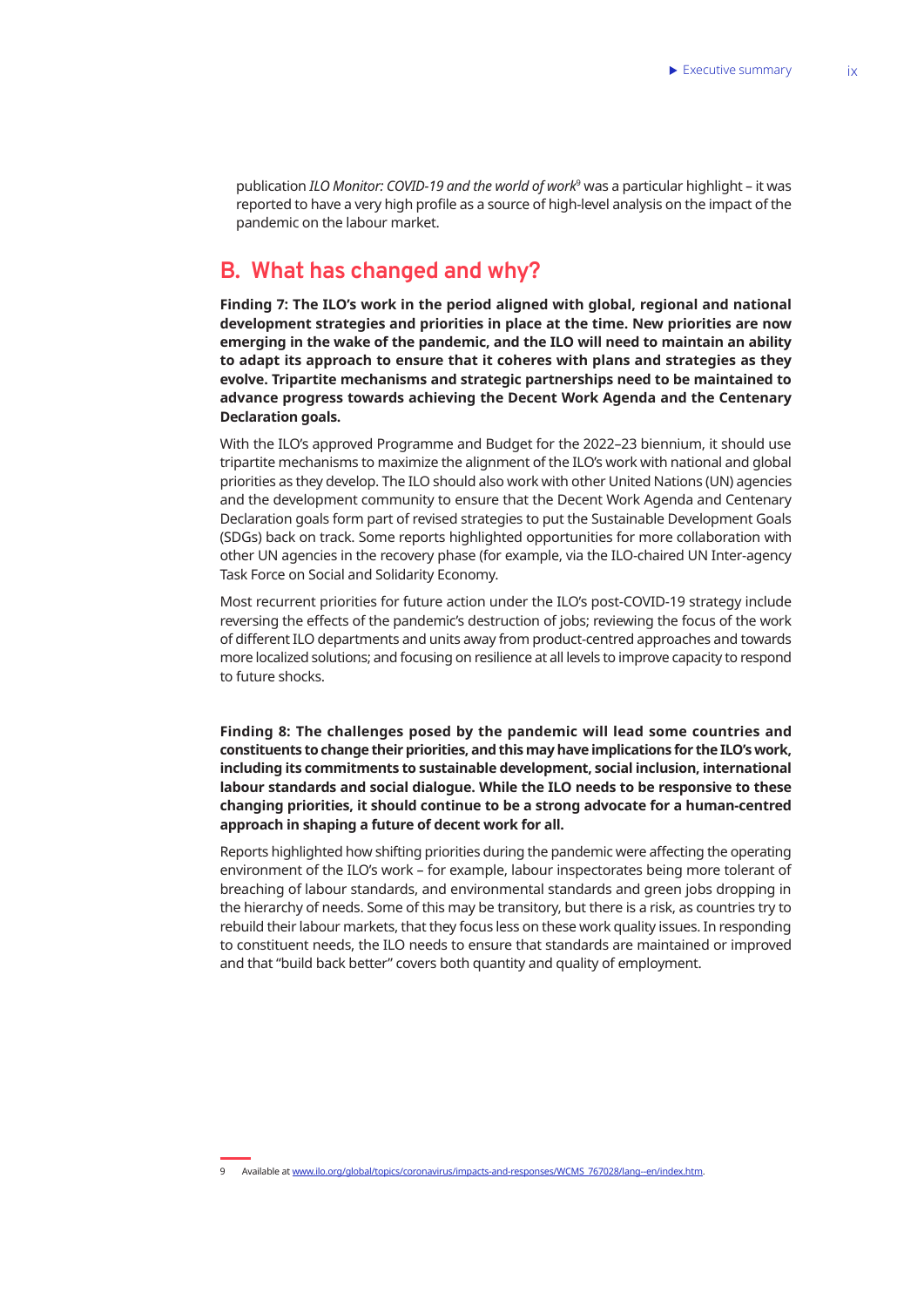## <span id="page-10-0"></span>**C. What is next?**

**Finding 9: The reports provide valuable operational insights into some of the new priorities and drivers of change that the ILO will need to consider going forward to maximize its relevance. An overview is provided below.**

### **Inclusive economic growth and employment:**

- $\blacktriangleright$  elevated priority of "work quantity and quality" due to the widespread destruction of jobs and the possibility that job-generating global supply chains may be changed;
- $\triangleright$  even greater global challenges in youth employment in the years ahead;
- $\triangleright$  the disproportionate effect of the pandemic on women, which will require the ILO's renewed and refocused attention to gender equality;
- $\triangleright$  increased challenges faced by informal sector workers, people with disability, and other vulnerable groups and minorities in securing work in a highly competitive labour market;
- $\triangleright$  the fragility of small and medium-sized enterprises (SMEs) in adapting to any reconfiguration of global supply chains, the need to build the resilience of enterprises in responding to future shocks, and the potential for green jobs to create new opportunities in place of the jobs that have been lost.

#### **Protection of all workers:**

- $\triangleright$  the reversal of progress towards eliminating child and forced labour in the aftermath of the pandemic, and the heightened vulnerability of migrant workers and refugees;
- $\triangleright$  the lifted profile given to occupational safety and health, which became the highest priority during the pandemic.

### ▶ Universal social protection and social dialogue:

- $\blacktriangleright$  the lack of social protection systems in some countries and the ongoing relevance of the ILO's work in guiding improvements in national policy frameworks and social protection systems.
- $\triangleright$  the fragility of social dialogue systems in some locations, which are vitally important if the right balance in the development of national post-pandemic strategies is to be achieved.

### **Finding 10: Considering the radically changed circumstances in which the reviewed projects found themselves as a result of the pandemic, the evaluation reports offered a number of insights into the sustainability of the ILO's work and its possible future directions.**

Sustaining results of the ILO's work in response to the pandemic will require targeted actions, such as promoting regulatory reforms that encourage business diversification and resilience; expanding online training, collaboration, consultation and information-sharing; doing more for small and medium-sized factories in global supply chains; and revising strategies and programmes to ensure they support women in a changed post-COVID-19 world.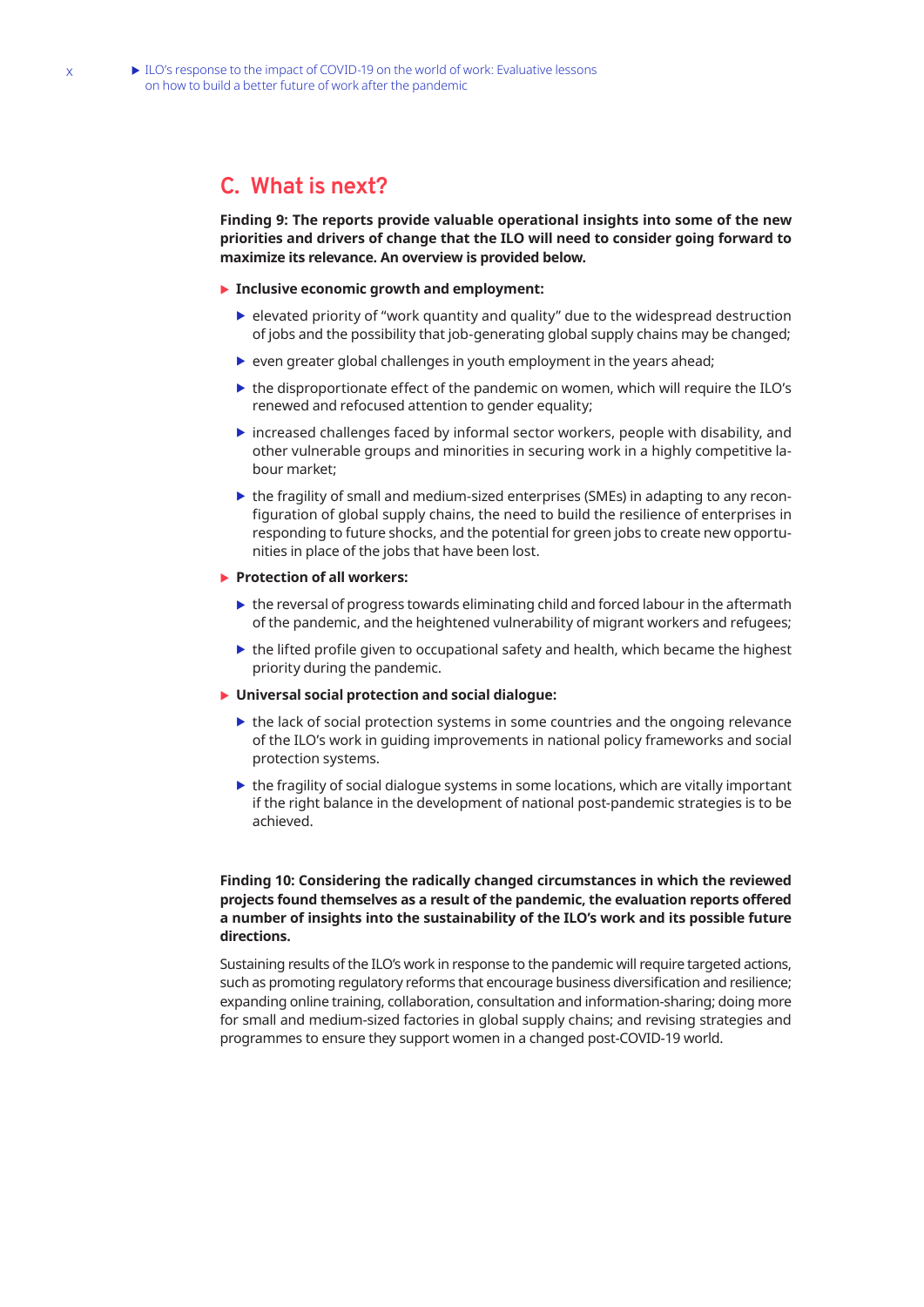

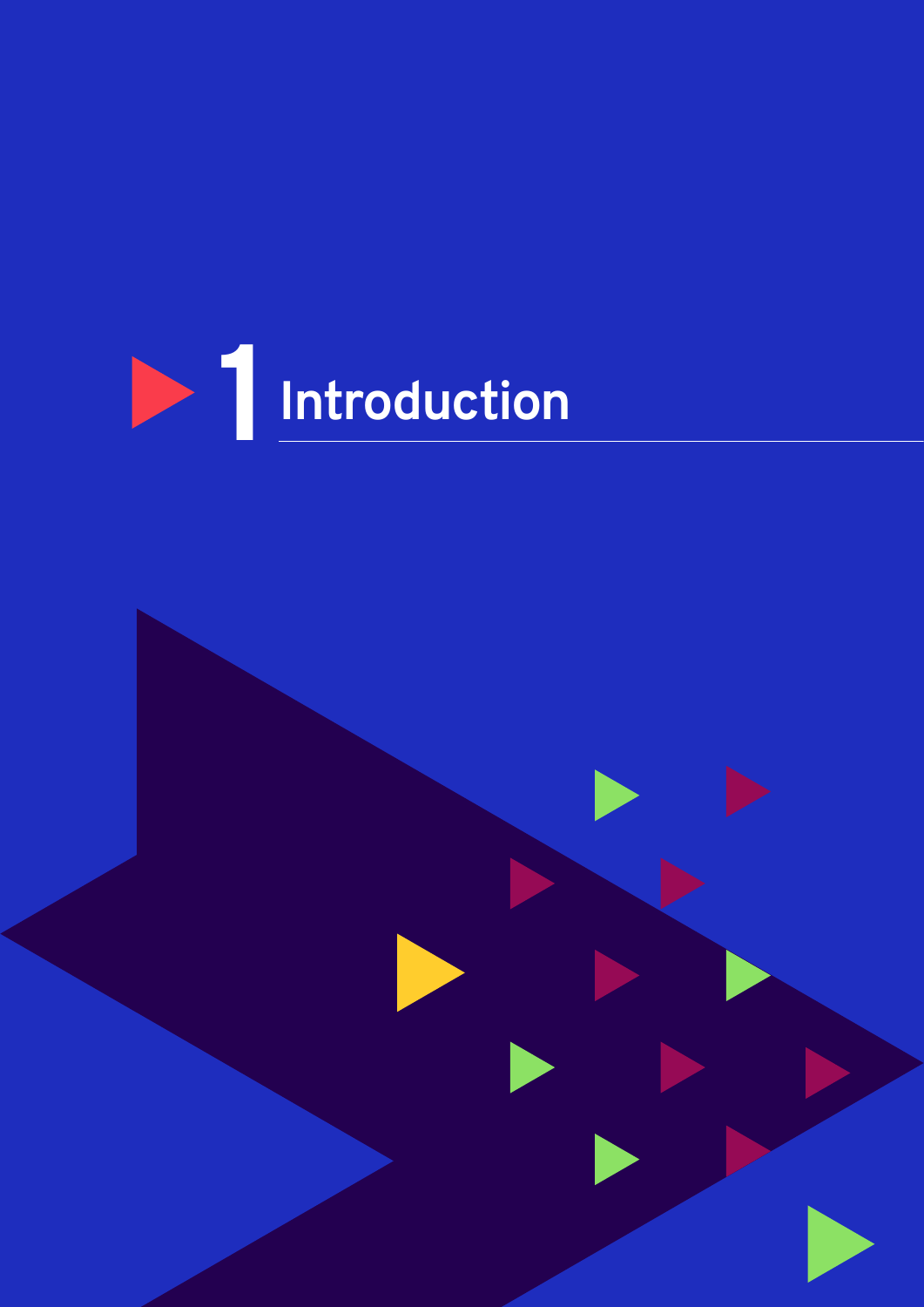## <span id="page-12-0"></span>**1. Introduction**

## **Background**

In the wake of the COVID-19 pandemic, the ILO faces significant changes in its operating environment, and new challenges in addressing decent work deficits. Since the crisis began, the ILO has had to rapidly adapt its programme tools, intervention models and development cooperation projects to ensure they remain relevant and effective. Moving forward, the pandemic will have an enduring impact on the ILO's work, and the Organization will need to continue to adapt its strategy and actions in this way.

Since 2020, the ILO's Governing Body has given the highest priority to the question of how the Organization can best contribute to the global recovery, and has structured its key policy messages for response to the crisis around four pillars – stimulating the economy and employment; supporting enterprises, jobs and incomes; protecting workers in the workplace; and relying on social dialogue for solutions. The June 2021 International Labour Conference has since adopted a global call to action outlining measures to create a humancentred recovery from the pandemic to avoid long-term scarring of economies and societies, building on the Centenary Declaration and its human-centred approach to the future of work. The Governing Body has also approved a high-level evaluation of the ILO's response to COVID-19, to be conducted in 2022, and the recommendation to develop an evaluative framework for the ILO's strategic response to mitigate the impact of the COVID-19 pandemic on the world of work.

Recognizing the importance of evaluating the ILO's work during the pandemic, and of identifying lessons that might guide future action, EVAL in 2020 established a framework and protocol<sup>10</sup> to ensure that high-level and decentralized evaluations conducted in this period collected relevant data about how the Organization was responding to new challenges, and the effectiveness of its actions. Evaluations of projects and areas of work conducted at this time can provide valuable lessons on how the needs and priorities of constituents might have changed, what issues are emerging that require urgent attention, and whether the ILO is well positioned to respond.

EVAL launched this synthesis review (October 2021) to capture key findings from the evaluations conducted in 2020 and 2021. It follows the ILO's established methodology for such reviews and was carried out in two stages. The first stage reviewed an initial sample of 22 evaluation reports completed in 2020–21 and covered the ILO's immediate response at the outbreak of the pandemic. An interim report of findings was completed in June 2021. The second stage reviewed an additional purposive sample of 19 evaluation reports which were completed from April to October 2021. These were intended to yield additional insights into the ILO's response to the pandemic – both in policy areas and locations not covered in the first sample, and in terms of how the ILO's responses had evolved more than a year after the crisis had begun. The synthesis review will also serve as an important input into the high-level evaluation to be conducted in 2022.

<sup>10</sup> ILO, *[Protocol on collecting evaluative evidence on the ILO's COVID-19 response measures through project and programme evaluations](https://www.ilo.org/wcmsp5/groups/public/---ed_mas/---eval/documents/publication/wcms_757541.pdf)*, 9 October 2020.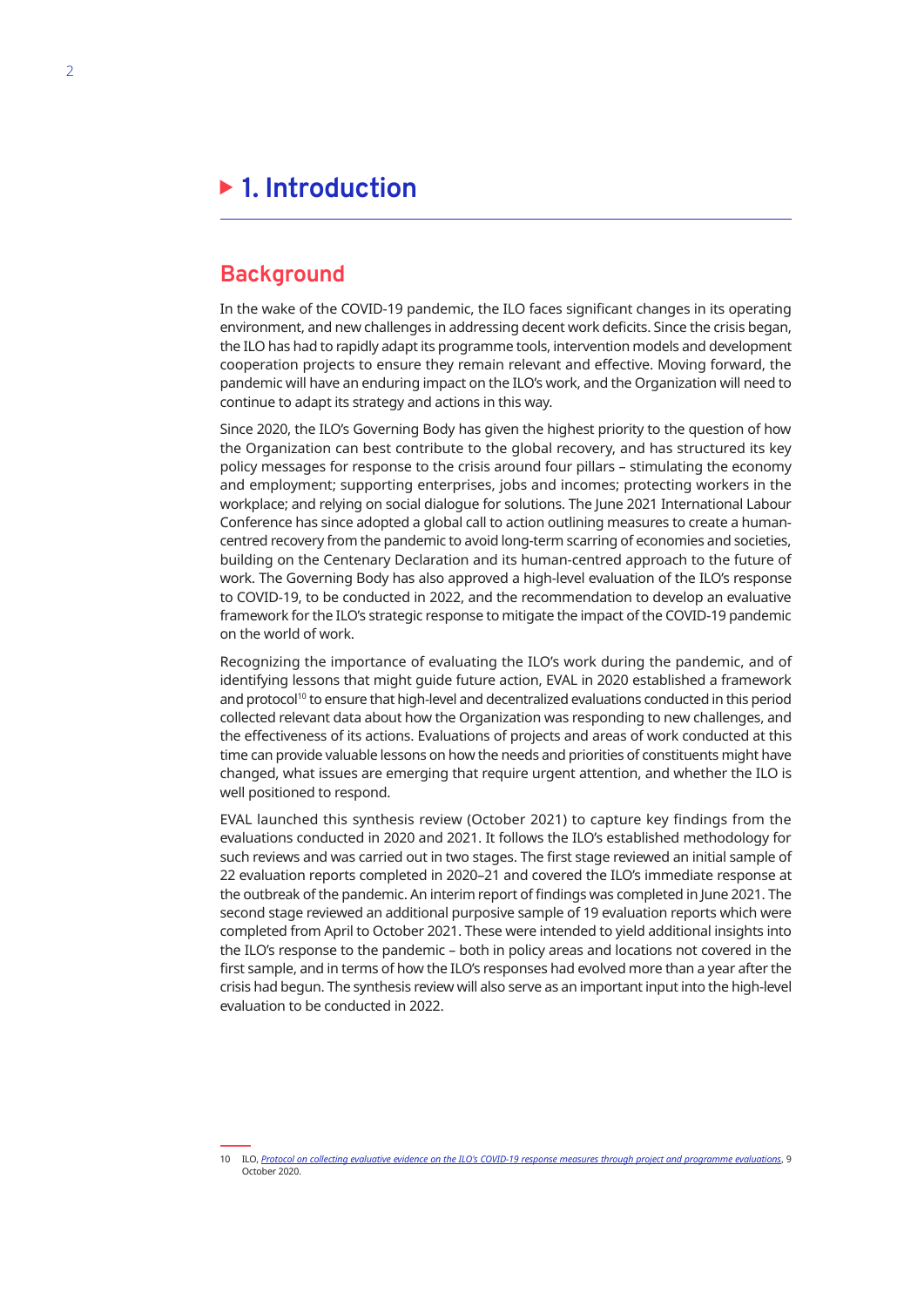## <span id="page-13-0"></span>**Objective**

The objective of the synthesis review is to analyse the performance and emerging lessons of the Office's response to COVID-19 at the outbreak of the pandemic, based on findings and conclusions in evaluation reports from 2020–21. Overall, the review is intended to contribute to the understanding of the Office of:

- $\triangleright$  changes in the environment and the drivers of change the ILO needs to be aware of and work with;
- $\triangleright$  different delivery models and points of intersection of existing projects to tackle the effects of the pandemic on the world of work;
- $\triangleright$  ways to extend the reach and scope of the ILO's work through its interventions;
- $\blacktriangleright$  lessons learned from the ILO's current approach to the crisis and future areas of work to ensure a resilient recovery; and
- $\triangleright$  any early evidence of effectiveness and orientation towards impact.

## **Methodology**

Since 2020, decentralized independent and internal evaluations have included questions related to the COVID-19 pandemic response and followed ILO EVAL's protocol on collecting evaluative evidence on the ILO's COVID-19 response measures.<sup>11</sup> These focused on two dimensions – the ILO's policy action at national, regional and global levels, and its institutional readiness and capacity to deliver timely support in a responsive manner. Specific sub-areas of analysis were defined within these dimensions, as shown in table 1.

#### ▶ Table 1. Evaluative dimensions and sub-areas of analysis

| <b>Evaluative dimension</b>                                        | <b>Sub-areas of analysis</b>                                                                                              |  |  |  |  |  |
|--------------------------------------------------------------------|---------------------------------------------------------------------------------------------------------------------------|--|--|--|--|--|
| Institutional readiness and capacity                               | $\triangleright$ Strategic planning and monitoring                                                                        |  |  |  |  |  |
| to deliver timely support in a responsive                          | $\blacktriangleright$ Interdepartmental coordinated response approach                                                     |  |  |  |  |  |
| manner                                                             | • Consultation and continuous engagement with constituents                                                                |  |  |  |  |  |
|                                                                    | $\blacktriangleright$ Response adaptability and timeliness                                                                |  |  |  |  |  |
|                                                                    | $\blacktriangleright$ Resources                                                                                           |  |  |  |  |  |
|                                                                    | $\blacktriangleright$ Implementation management                                                                           |  |  |  |  |  |
|                                                                    | $\triangleright$ Strategic use of knowledge and partnerships for promoting decent work                                    |  |  |  |  |  |
|                                                                    | $\blacktriangleright$ Visibility and communication                                                                        |  |  |  |  |  |
| The ILO's policy action at national,<br>regional and global levels | $\triangleright$ Outcomes/impact of the ILO's response (as per relevant Programme and Budget out-<br>comes), focusing on: |  |  |  |  |  |
|                                                                    | Inclusive economic growth and employment                                                                                  |  |  |  |  |  |
|                                                                    | $\blacktriangleright$ Protection of all workers                                                                           |  |  |  |  |  |
|                                                                    | ▶ Universal social protection                                                                                             |  |  |  |  |  |
|                                                                    | $\triangleright$ Social dialogue                                                                                          |  |  |  |  |  |

This synthesis review used EVAL's synthesis review methodology,<sup>12</sup> which has been developed and applied to diverse topics over the past seven years. EVAL's public i-eval Discovery database<sup>13</sup> was used to extract all evaluation reports for the period 2020-21. Two purposive samples of evaluation reports were then identified based on an in-depth qualitative content

<sup>11</sup> ILO, *[Protocol on collecting evaluative evidence on the ILO's COVID-19 response measures through project and programme evaluations](https://www.ilo.org/wcmsp5/groups/public/---ed_mas/---eval/documents/publication/wcms_757541.pdf)*, 9 October 2020.

<sup>12</sup> ILO, *[Synthesis reviews and meta-studies](https://www.ilo.org/eval/synthesis-and-meta/lang--en/index.htm)*.

<sup>13</sup> Available at [www.ilo.org/ievaldiscovery/#bd57f6r](http://www.ilo.org/ievaldiscovery/#bd57f6r).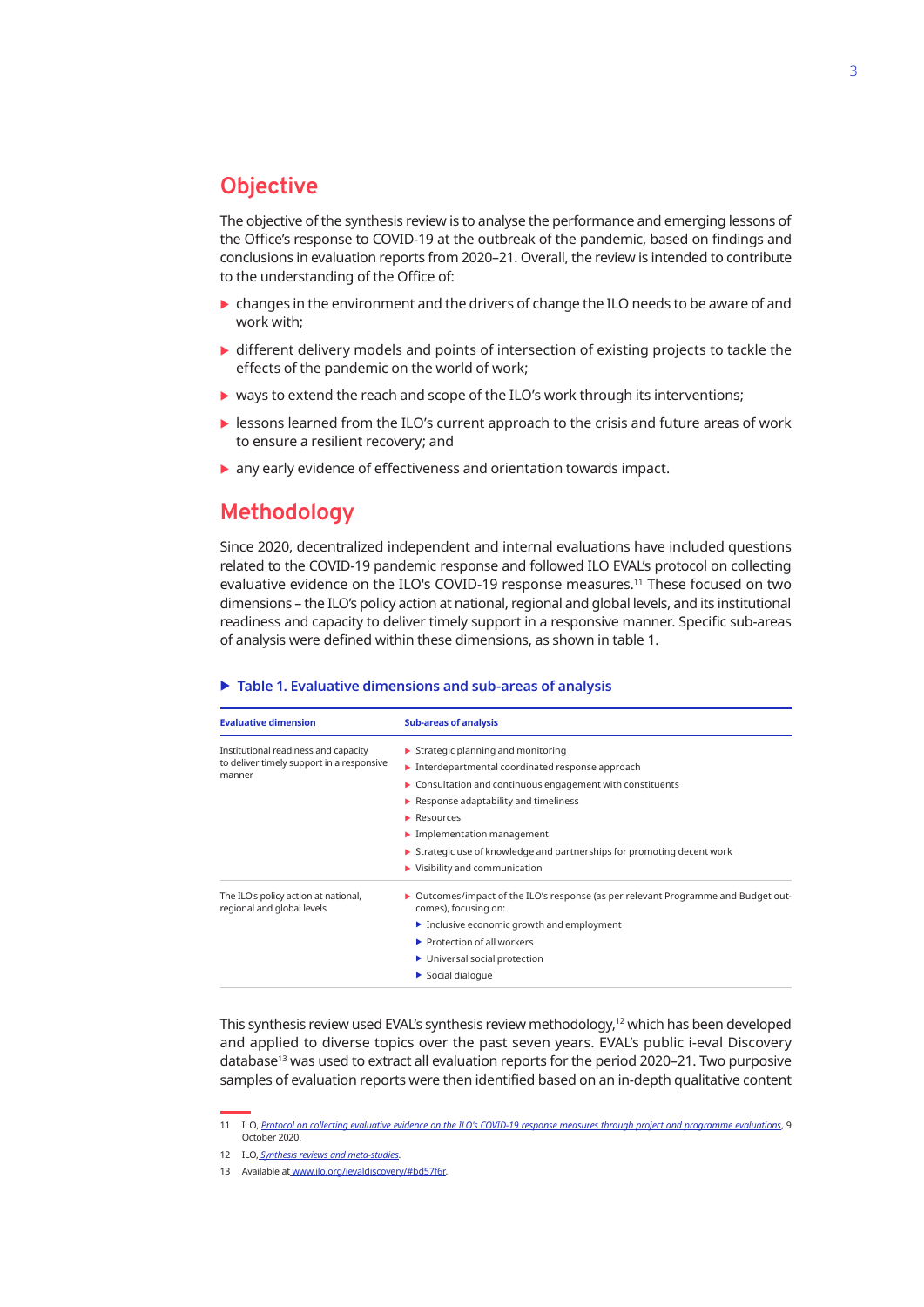analysis targeting the dimensions and areas of analysis identified in table 1. In total, the sample was composed of 41 evaluation reports, including 35 independent and internal evaluations (midterm and final evaluations of projects and project "clusters") and six highlevel evaluations. Reports in the two samples have been numbered 1 to 41 for referencing purposes in this document (see table 5).<sup>14</sup>

The evaluation reports of the synthesis review included projects linked to a range of Programme and Budget outcomes that were selected based on the degree of information on COVID-19 response (some linked to more than one). Table 2 provides a summary of the thematic coverage of the reports reviewed. (Note that this is a simplified view of the interventions covered in these reports – there were many examples where multiple policy goals were addressed.) As the overall sample size of 41 reports covers many different intervention types and policy areas, it is not possible to draw conclusions with any confidence about their relevance as specific models for future actions (or "what works") to support the post-pandemic recovery – especially since almost none were designed with this in mind. Regardless, the evaluation reports do offer some valuable operational insights into the new world in which the ILO will be operating, the factors that are driving change, what existing problems are getting worse, what new problems are emerging, and the types of interventions that may be considered.

| <b>Area of intervention</b>                 | ILO policy area <sup>15</sup> /sub-area                                                                                                                                        | <b>Number</b><br>of reports |  |  |  |  |
|---------------------------------------------|--------------------------------------------------------------------------------------------------------------------------------------------------------------------------------|-----------------------------|--|--|--|--|
| Inclusive economic<br>growth and employment | Employment Policy Department (EMPLOYMENT): skills and employability (3); youth<br>employment (3); women (1); employment-intensive investment (1)                               |                             |  |  |  |  |
|                                             | Enterprises Department (ENTERPRISE): high-level evaluation (1); Sustaining Competitive<br>and Responsible Enterprises (SCORE) programme (1); business development services (1) | 13                          |  |  |  |  |
|                                             | Conditions of Work and Equality Department (WORKQUALITY): gender equality, diversity<br>and inclusion (2)                                                                      |                             |  |  |  |  |
| Protection<br>of all workers                | Fundamental Principles and Rights at Work Branch (FUNDAMENTALS): child labour (5)                                                                                              |                             |  |  |  |  |
|                                             | Governance and Tripartism Department (GOVERNANCE): Better Work (3)                                                                                                             |                             |  |  |  |  |
|                                             | ENTERPRISE: Global Employment Injury Protection Programme (1);<br>multinational enterprises (1)                                                                                |                             |  |  |  |  |
|                                             | Labour Administration, Labour Inspection and Occupational Safety and Health Branch<br>(LABADMIN/OSH): Vision Zero Fund (VZF) (1); other occupational safety and health (1)     | 22                          |  |  |  |  |
|                                             | International Labour Standards Department (NORMES): international labour standards (1)                                                                                         |                             |  |  |  |  |
|                                             | WORKQUALITY: migration (9)                                                                                                                                                     |                             |  |  |  |  |
| Social protection                           | Social Protection Department (SOCPRO): Social Protection Flagship Programme (1);<br>cash transfers for garment sector (plus occupational safety and health) (1)                | $\overline{2}$              |  |  |  |  |
| Social dialogue                             | Not the direct subject of any of the project interventions, but addressed to varying degrees<br>in all evaluation reports.                                                     | $\Omega$                    |  |  |  |  |
| Various                                     | Decent Work Country Programmes: regional high-level evaluations (2); research and<br>knowledge management: high-level evaluation (1);                                          | 4                           |  |  |  |  |
|                                             | ENTERPRISE: market system development (1)                                                                                                                                      |                             |  |  |  |  |
| <b>TOTAL</b>                                |                                                                                                                                                                                | 41                          |  |  |  |  |

#### ▶ Table 2. Thematic coverage of reviewed interventions

14 The second sample of reports was based exclusively on the extent to which the reports were relevant to the following words/terms: "COVID-19 & inclusive economic growth and employment"; "COVID-19 & protection of all workers"; "COVID-19 & social protection"; "COVID-19 & social dialogue".

15 Technical backstopping of these projects was not necessarily provided by the ILO departments listed here. Categorization is based on apparent "best fit". Similarly, a number of initiatives include policy areas and activities that relate to the work of other departments.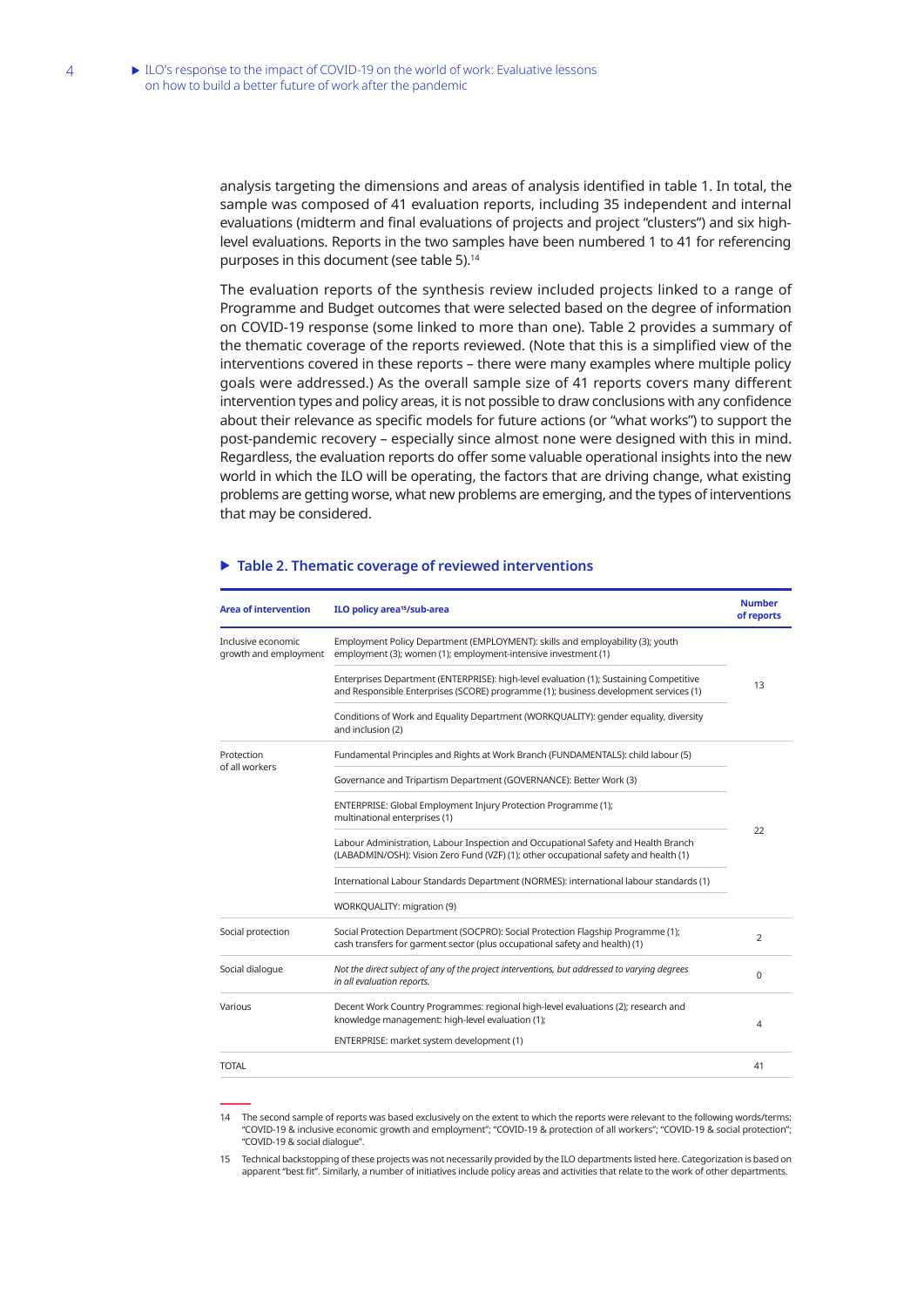<span id="page-15-0"></span>The review has grouped the findings of this analysis under the Development Assistance Committee of the Organisation for Economic Co-operation and Development evaluation criteria – relevance, coherence, effectiveness, efficiency, impact and sustainability. Furthermore, this report presents key evidence around the following questions included in the review's terms of reference (see Annex 2 for further details):

- $\triangleright$  What's working, for whom and why? Includes the timeliness, relevance and effectiveness of the response; whether some groups benefit more than others; the different effects, sustainability and cohesiveness of the ILO's work in addressing pandemic-related decent work deficits and whether cross-cutting policy issues are being advanced; synergies with other efforts; and factors, mechanisms and circumstances affecting success.
- $\triangleright$  What's changed and why? Includes drivers of change; changing roles in addressing decent work deficits; and the nature, characteristics, continuing relevance and adaptability of the ILO's response.
- $\triangleright$  What's next? Includes how the reach and scope of the ILO's work can be extended and sustained in this new environment, and what good practices have been identified.

## **Limitations**

Only one of the evaluations included in this review covered a project that was conceived as a direct response to COVID-19 (report 25, *Protecting garment sector workers: Occupational safety and health and income support in response to the COVID-19 pandemic*). The other 40 reports focused on interventions that were designed to respond to the needs and circumstances in place before the pandemic began. They responded to the pandemic through ad hoc changes to planned activities, rather than as part of a carefully designed response strategy.16

Many of the stage 1 reports were completed quite early in the pandemic. At this time, some projects were literally in "crisis management mode" and perhaps not well placed to consider the longer-term implications of the events that were unfolding. These were included in the synthesis review to explore the ILO's immediate response. In contrast, the stage 2 evaluation reports were all completed more than a year after the pandemic began. This allowed more time for some of these projects to adapt to their new circumstances – after the "dust had settled" – and to adjust activities to target the pandemic's effects.

It also needs to be noted that what might work in the context of the global recovery is very different from what worked – or in many cases did not work – in the middle of the pandemic. For example, projects aimed at achieving employment outcomes for people during 2020 were facing an impossibly difficult challenge, and their results were often poor – but that does not necessarily mean their intervention models would be ineffective in the recovery phase.

While some thematic, geographic and intervention type gaps identified in the first sample were filled in the second, a comprehensive picture of what works or is likely to work remains elusive. Despite this, many of the emerging themes and changes in the ILO's operating environment that were identified as findings in stage 1 were reinforced in the reports reviewed in stage 2, and may provide useful insights into future ILO activities to support the global call to action for a human-centred recovery from the COVID-19 crisis that is inclusive, sustainable and resilient.

<sup>16</sup> More projects developed in direct response to the pandemic commenced in late 2020 and 2021 and are expected to reach the midterm evaluation stage in the near future.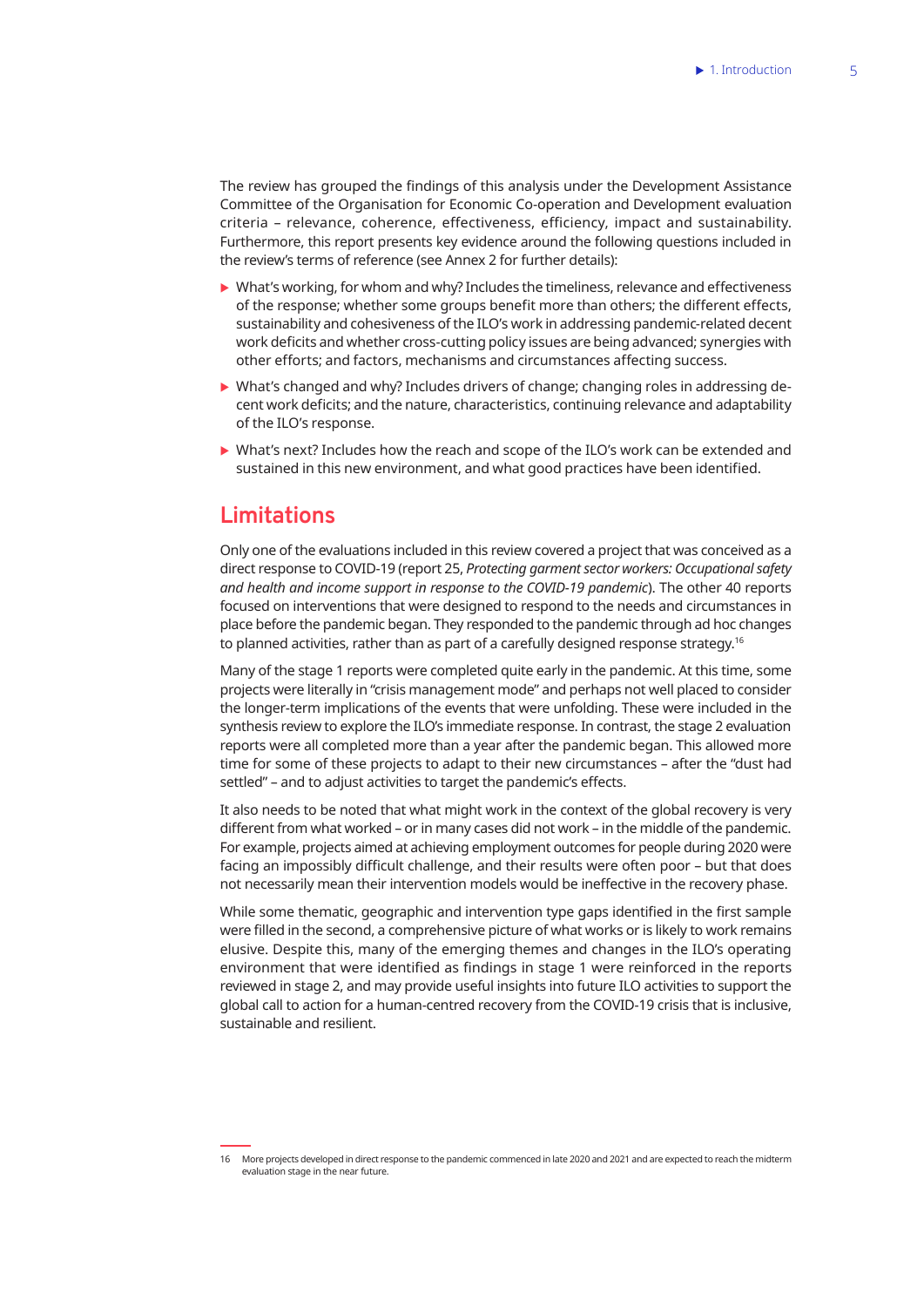

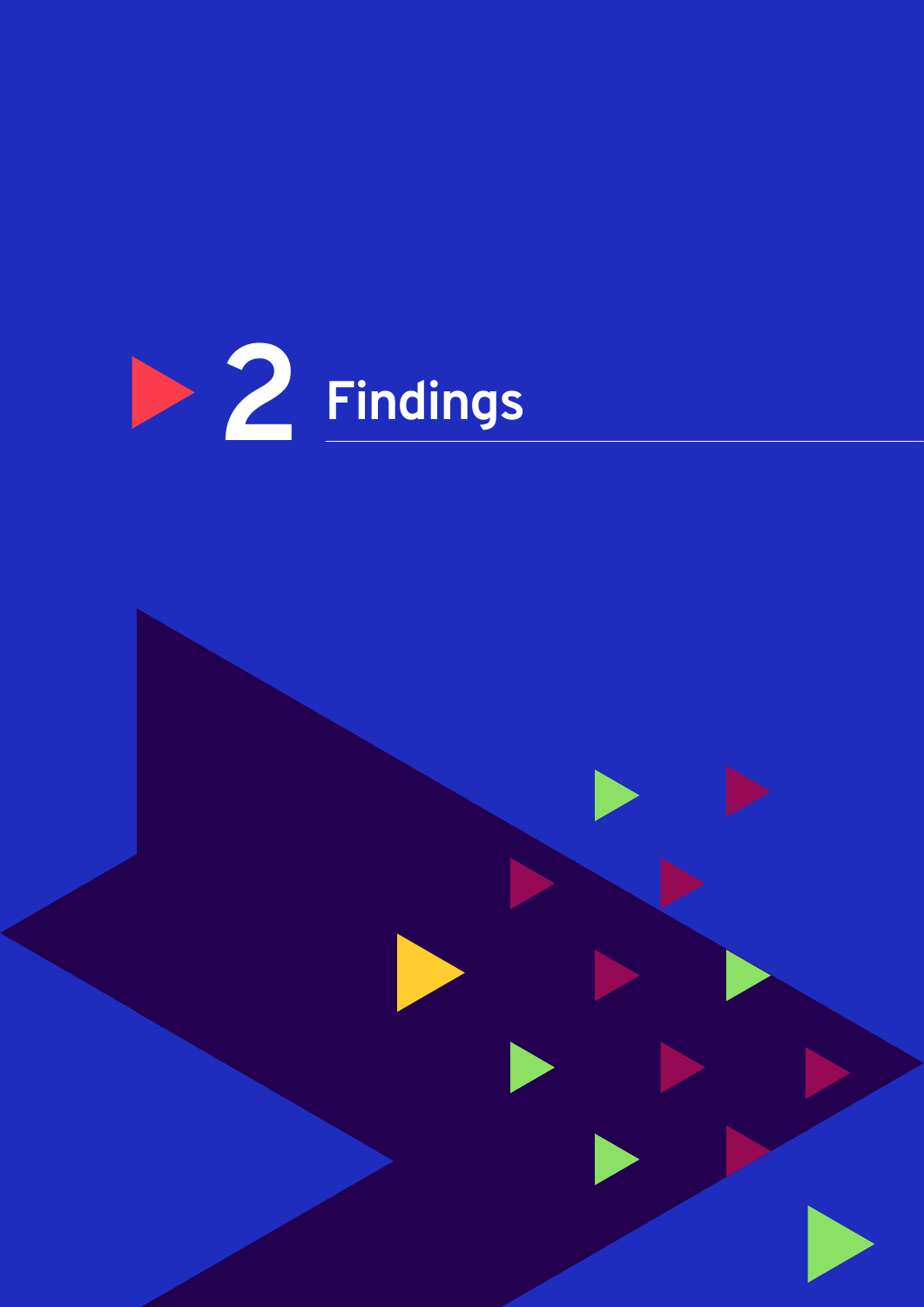## <span id="page-17-0"></span>**2. Findings**

## **Relevance of the ILO's COVID-19 response actions, and drivers of change**

**ILO strategies and actions outlined in the evaluation reports remain broadly relevant in the context of the pandemic and can make an important contribution to the humancentred recovery envisaged in the call to action and in the Centenary Declaration. To varying degrees, the projects and areas of work covered by the review were able to have their planned activities adjusted to ensure they remained relevant to the suddenly changed circumstances, and to the changing needs and priorities of constituents during the crisis.**

All but one of the projects and areas of work evaluated in the two samples were conceived as responses to the pandemic and the effects it has had on the world of work. To maintain relevance, these projects needed to go beyond the lockstep implementation of project work plans and respond as best they could to new and unexpected circumstances. This often meant finding alternative mechanisms for delivering planned activities. Switching to virtual delivery modes for training and providing support to individuals and enterprises was the most common response. Many also adjusted the content of training or advice they were offering to directly reflect pandemic-related needs. Others found scope to add to the ILO's understanding of its new operating environment by conducting research into the pandemic's effects. A few were able to make more extensive changes to programme strategy and services, redefine beneficiary targets, extend their geographic coverage or develop completely new products and services. Some played a role in directly meeting infection control needs by producing personal protective equipment as part of project implementation. One diverted 20 per cent of its US\$3.5 million budget from high-level policy and governance activities to emergency humanitarian assistance, providing food, medicine and shelter to over 1,000 stranded migrant workers. Table 3 summarizes the types of adjustments that were described in the reports to maintain or enhance relevance.

While the ILO's historic mandate and activities in advancing both the Decent Work Agenda and the SDGs will remain highly relevant in the post-pandemic world, some of the reviewed evaluation reports stressed the importance of maintaining enough flexibility in its strategy to respond to the short- and medium-term challenges faced by Member States in what will be radically changed circumstances. They stressed the need for the ILO to position itself as a thought leader in employment policy to "build back better".17 As one report put it:

TT "The ILO must define an agenda, processes and management structures that enable it to confront short- and medium-term challenges… The ILO must position itself adequately in the forums where policies and programmes are discussed and negotiated (national forums and within the United Nations (UN) framework), at the same time that it takes on sustained processes of technical assistance to respond to the countries' contexts and needs" (R6,18 p. 85).

<sup>17</sup> The ILO has already moved quickly to do this, including in the new Strategic Plan 2022–25, which builds on the Centenary Declaration's tripartite perspective on a better future of work and stresses the importance of "asserting the leadership role of the ILO in world of work issues".

<sup>18</sup> Evaluation report 6 (see table 5).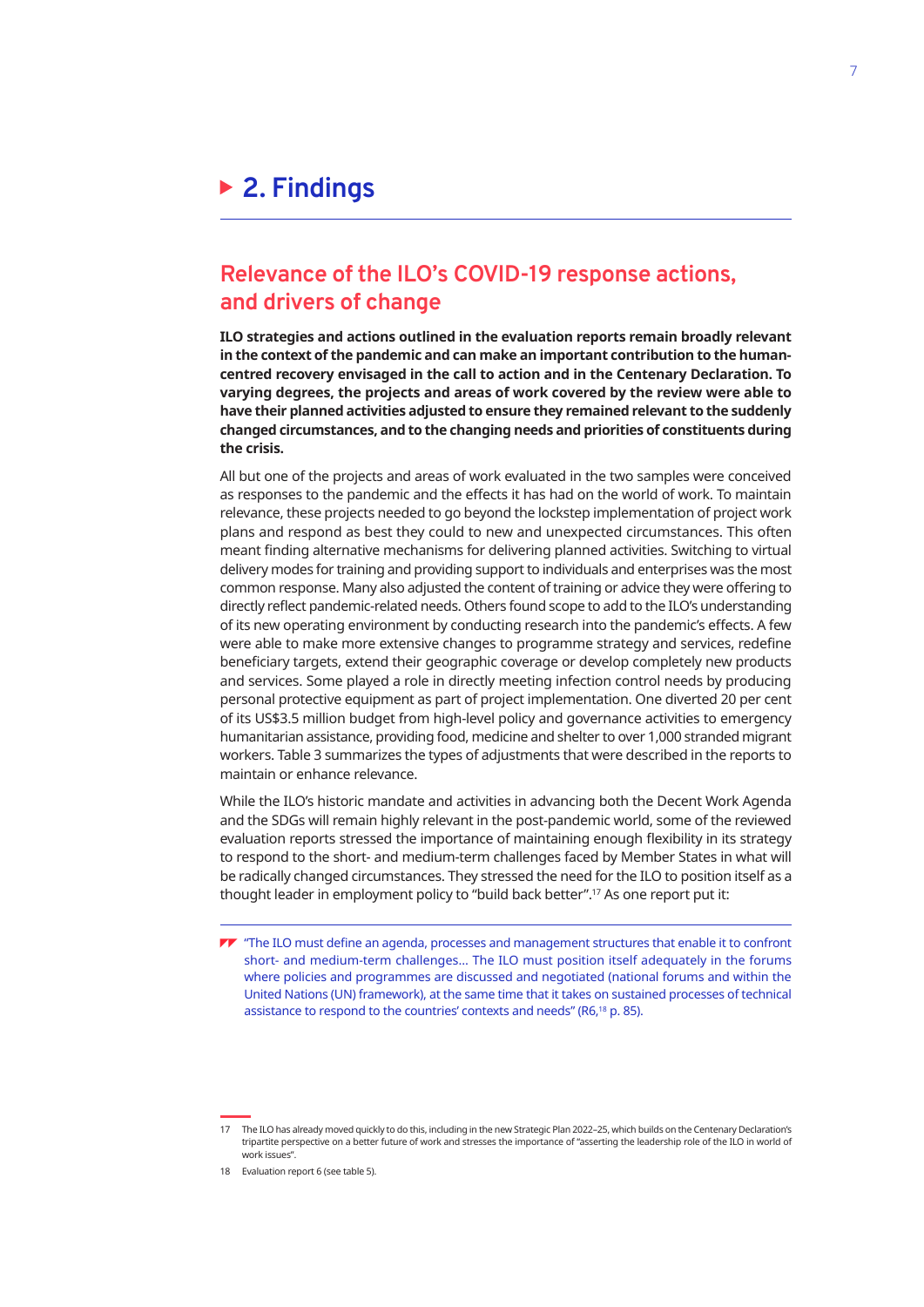#### $\triangleright$  Table 3. Types of adjustments made to enhance relevance in the pandemic

| <b>Type</b>                                                                                                                             | <b>Evaluation report references</b>                                                        | <b>No./% in</b><br>reviewed projects |
|-----------------------------------------------------------------------------------------------------------------------------------------|--------------------------------------------------------------------------------------------|--------------------------------------|
| Virtualization of delivery modes (for example, Zoom,<br>online, social media)                                                           | 1, 2, 3, 4, 5, 8, 9, 10, 11, 16, 17,<br>23, 24, 26, 27, 28, 29, 30, 32, 34, 36, 38, 40, 41 | 24 (56%)                             |
| Adjusted content of training/advice to reflect pandemic-<br>related needs                                                               | 1, 2, 3, 4, 5, 7, 10, 11,<br>23, 24, 25, 28, 29, 30, 32, 33, 34, 37, 38, 39, 40, 41        | 22 (54%)                             |
| Research on COVID-19 effects on individuals<br>and enterprises                                                                          | 2, 3, 5, 6, 7, 9, 10, 13, 14,<br>23, 24, 27, 33, 37, 38, 41                                | 16 (39%)                             |
| Developed new information/awareness products<br>and quidelines, among others                                                            | 1, 2, 3, 4, 7, 11, 14,<br>23, 24, 25, 26, 39, 40                                           | 13 (32%)                             |
| Extended/changed strategy and activities to include<br>new sectors/regions/target groups                                                | 1, 4, 8, 10,<br>23, 24, 25, 27, 29, 30, 34, 38, 41                                         | 13 (32%)                             |
| Supported development of COVID19related national<br>policies/protocols                                                                  | 4,<br>23, 24, 25, 26, 28, 32, 33, 34, 35, 37, 38                                           | 13 (32%)                             |
| Sourced additional donor funds to address COVID-19<br>crisis                                                                            | 3, 4, 8,<br>24, 29, 32                                                                     | 3 (15%)                              |
| Supported factory/workplace initiatives to produce<br>personal protective equipment to meet national demand<br>during COVID-19 pandemic | 2, 16,<br>28, 34                                                                           | 4 (10%)                              |
| Diverted funds to provide emergency humanitarian<br>support                                                                             | 24, 25, 35                                                                                 | 3(7%)                                |
| Supported cash transfers to people affected by pandemic                                                                                 | 4,<br>25, 26                                                                               | 1(7%)                                |
| Support new global policy initiatives (such as the call<br>to action for the garment industry)                                          | 3                                                                                          | 1(2%)                                |
| Conducted COVID-19-related mental health workshops                                                                                      | 29                                                                                         | 1(2%)                                |

The reports expressed various ideas about the priorities for future action under the ILO's post-COVID-19 strategy including reversing the effects of the pandemic's destruction of jobs, reviewing the focus of the work of different ILO departments and units away from productcentred approaches and towards more localised solutions, and focusing on resilience at all levels to improve capacity to respond to future shocks. The deterioration of economic conditions and loss of jobs and livelihoods were also seen as creating a climate where progress in some fundamental areas of the ILO's work may be reversing (including eliminating child labour/trafficking and gender-based discrimination and violence). A renewed focus on these areas will be needed to identify and address the new factors behind these trends in different regions and countries:

 $\blacktriangledown$  "There will be a need to rethink interventions on the assumption that the constraints imposed by COVID to some extent will remain permanent… Issues such as localized solutions, and protection of human and natural resources will most likely become integral to future interventions, and will need to be elaborated also at the level of project management" (R9, p. 38).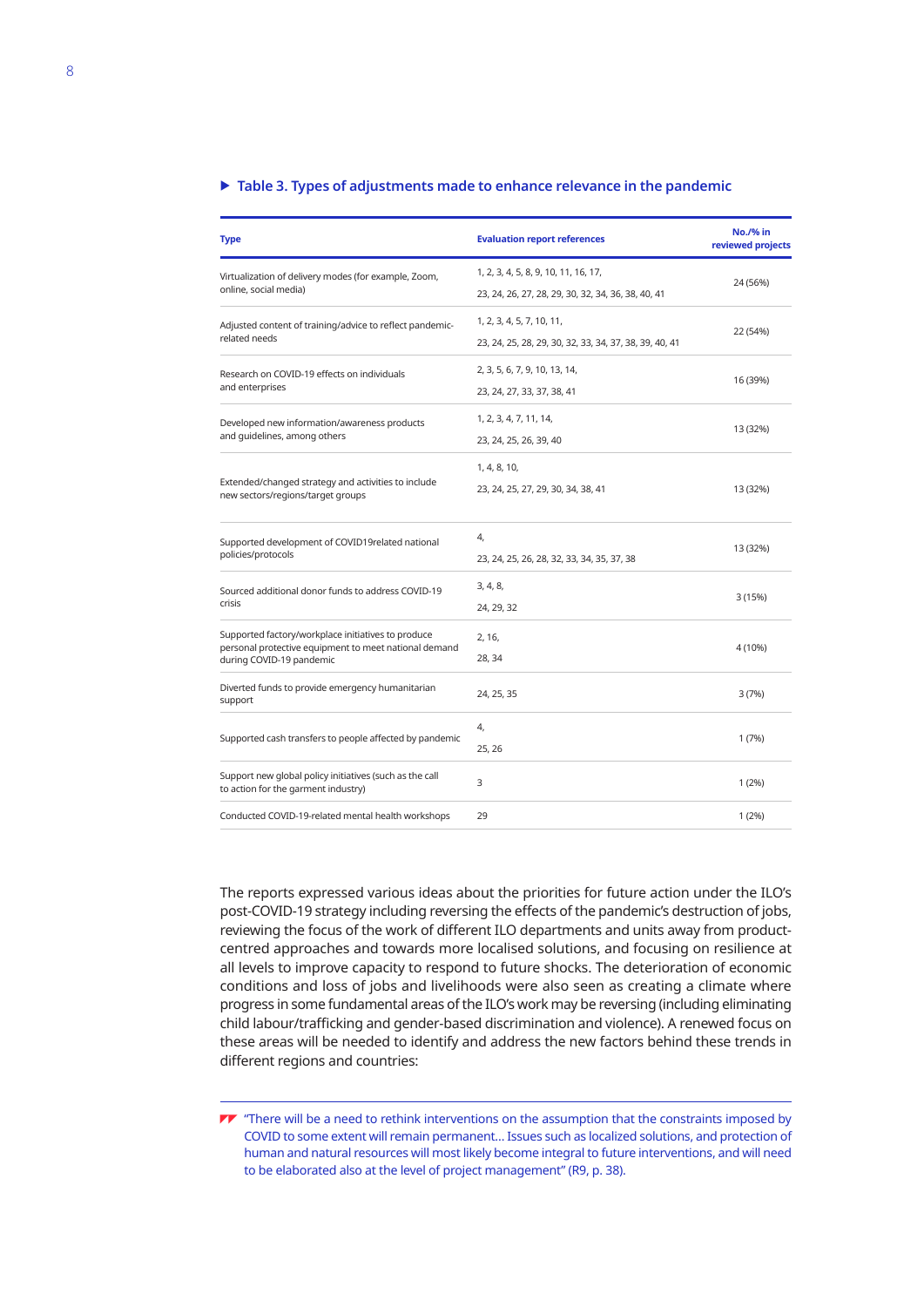- $\blacktriangledown$  "The ILO could assume a significant role mitigating the destruction of employment and the challenges that workers, employers and governments face. There is an opportunity for the ILO to sit down with its constituents to review its programming and adjust the menu of offerings to better satisfy their needs. This would also allow the ILO to better position itself and reorient the focus of its relationships with national and international donors/development partners" (R6, p. 85).
- **TV** "Child Labour can be increased not only in municipalities with higher risk... but also in those with lower risk due to the possible effects of the pandemic due to the closure of companies, loss of employment, fall in labour income and loss of social protection coverage, putting pressure on families to incorporate children and adolescents into work activities… Child Labour could increase between 1 to 3 percentage points, which means that in these countries between 109 to 326 thousand children and adolescents could enter the labour market" (R27, p. 31).
- "Governments want to make their economies more resilient. This requires more than simply planning for pandemics or other disasters… It requires that governments think through the regulatory regime that will make it easier for firms to diversify, make it easy for firms to be flexible and make it easier for firms to do business, so that they can indeed build reserves. This will require close cooperation with the employers' and other business representative organizations, and with workers' representative organizations. It should not dilute the ideals of decent work, but it may lead to fresh thinking about what firms do in times of crisis and how they do it, since at present often the easiest route is simply to shed labour" (R5, p. 87).

**The one project in the two samples that was developed and implemented in direct response to the pandemic aligned with the call to action's commitment to universal social protection and to social dialogue but, in terms of relevance, poses questions about what types of interventions the ILO should implement in the medium-to-long term, how "hands-on" its approach should be beyond emergency situations, and how this can best contribute to sustainable policy outcomes.**

Evaluation report 25, *Project protecting garment sector workers: Occupational safety and health and income support in response to the COVID-19 pandemic*, was the only project in the sample of 42 projects that was developed after the pandemic began. Operating in seven countries, this one-year, €14.5 million project, funded by the German Federal Ministry of Economic Cooperation and Development, includes a component designed to strengthen occupational safety and health in the garment sector, as well as a component to provide wage subsidies and other cash transfers directly to beneficiaries to maintain their relationship with employers until normal conditions are restored.

As the report points out, while "emergency assistance and emergency cash transfers are not the 'core business' of the ILO", the project was relevant in that it provided an immediate response to an important employment-related problem. Its provision of social protection and its strong adherence to the principle of social dialogue were clearly aligned with the intent of the call to action. But the report suggested that the ILO may need to "develop a formal position on future emergency cash transfers as part of a broader social protection approach" (p. 47). Other agencies (such as the Office of the United Nations High Commissioner for Refugees and the United Nations Development Programme) may seem to have more established systems to support the rapid implementation of cash transfers; but on the other hand, the ILO's long experience in this field and adherence to the principles of tripartism and social dialogue may ensure better targeting of beneficiaries:

 $\blacktriangledown$  "A considerable amount of time has been invested to verify workers and ensure workers that receive support meet relevant selection criteria. Despite the delays, the application of principles is a key result and sets the ILO approach apart from other emergency responses. The initial delays have led to a more effective system as there is greater confidence in the system and targeted workers have been identified, verified and checked" (R25, p. 41).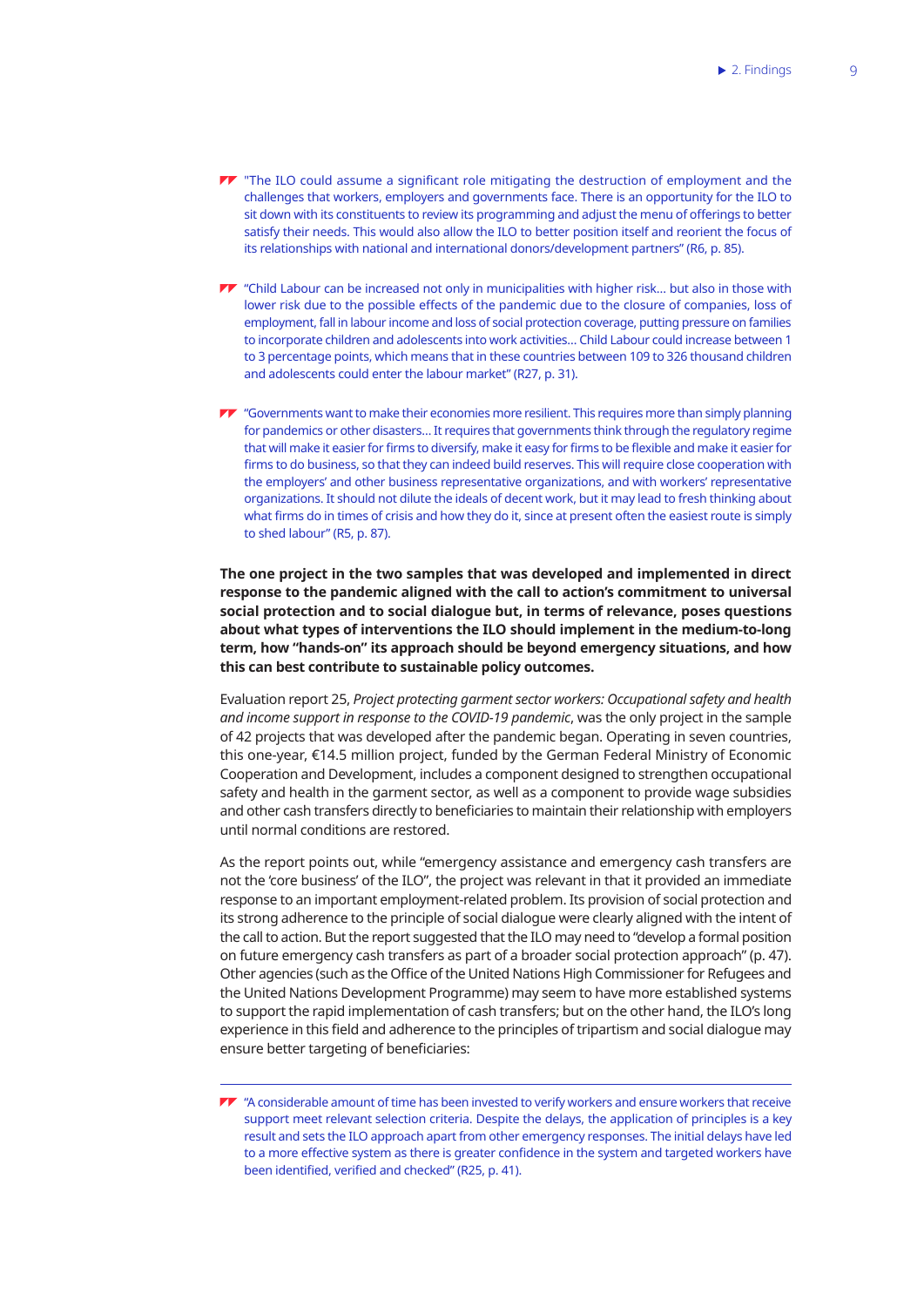- **TT** "If part of a broader strategy, cash transfers may be useful and appropriate, but without a clear strategy or position the risk is that such interventions are based on donor needs rather than beneficiary needs" (R25, p. 48).
- $\blacktriangledown$  "ILO needs a shared vision, particularly at headquarters, on how to position and implement emergency cash transfers while following and meeting ILO standards and expectations" (R25, p. 41).

### **The pandemic has had a disproportionate effect on the work situation of women. To maximize the relevance of its work in its aftermath, the ILO therefore needs to give renewed and refocused attention to gender equality.**

Gender equality is an established cross-cutting policy focus, and the ILO has already signalled its intention to give "special attention to groups for whom the road to a better future at work could be harder",19 including women. The reviewed evaluation reports reinforce the need to do this and to update existing strategies to ensure they understand and respond to the changed circumstances and challenges of women. The high-level evaluation of gender equality initiatives in the ILO observed that the empowering effects of online work demonstrated during the pandemic could be applied to improving opportunities for staff to contribute to ILO gender equality development and delivery, and to bring more innovation to this work:

- **TV** "The experience of ILO staff, in responding to the COVID-19 pandemic and mobility and social distancing restrictions by moving significant work online, is a useful point of reflection in what more ambition, greater staff empowerment and information and communication technologies (ICT) support could make possible, if applied to GEM (gender equality and mainstreaming strategy and efforts going forward" (R36, p. 72).
- $\blacktriangleright$  "It would be desirable to identify the specific vulnerabilities and needs of women (as... women have a much lower employment rate than men and a rate of unemployment that almost doubles that of men) and, based on this, propose strategies to address the restrictions that women face for employability, being one of the most important that they are usually almost solely responsible for domestic tasks and care of household members" (R1, p. 55).
- **TV** "Better Work donors look forward to receiving continued reporting on the implementation of the gender strategy, including how the strategy will be adapted during and post-COVID-19. The view expressed that reporting at the outcome level should be improved by establishing gender equality outcome indicators and targets at the Better Work Global level" (R3, p. 25).
- "Much has since been learned about 'what works' in this field [i.e. women's entrepreneurship], and to ensure continuing relevance, it may be timely to update and relaunch this strategy in the light of these findings and the challenges posed by the post-pandemic world" (R5, p. 34).
- "Women's access to finance represents a real challenge, not least because of the need for support after COVID" (R9, p. 18).

**The reports provide valuable operational insights into current drivers of change, the overall relevance of the ILO's work in the face of these, and the shifting priorities of constituents that the ILO will need to navigate to maximize its relevance.** 

<sup>19</sup> ILO, *[The Director-General's Programme and Budget Proposals for 2022–23](https://www.ilo.org/gb/GBSessions/GB341/pfa/WCMS_768021/lang--en/index.htm)*, p.12.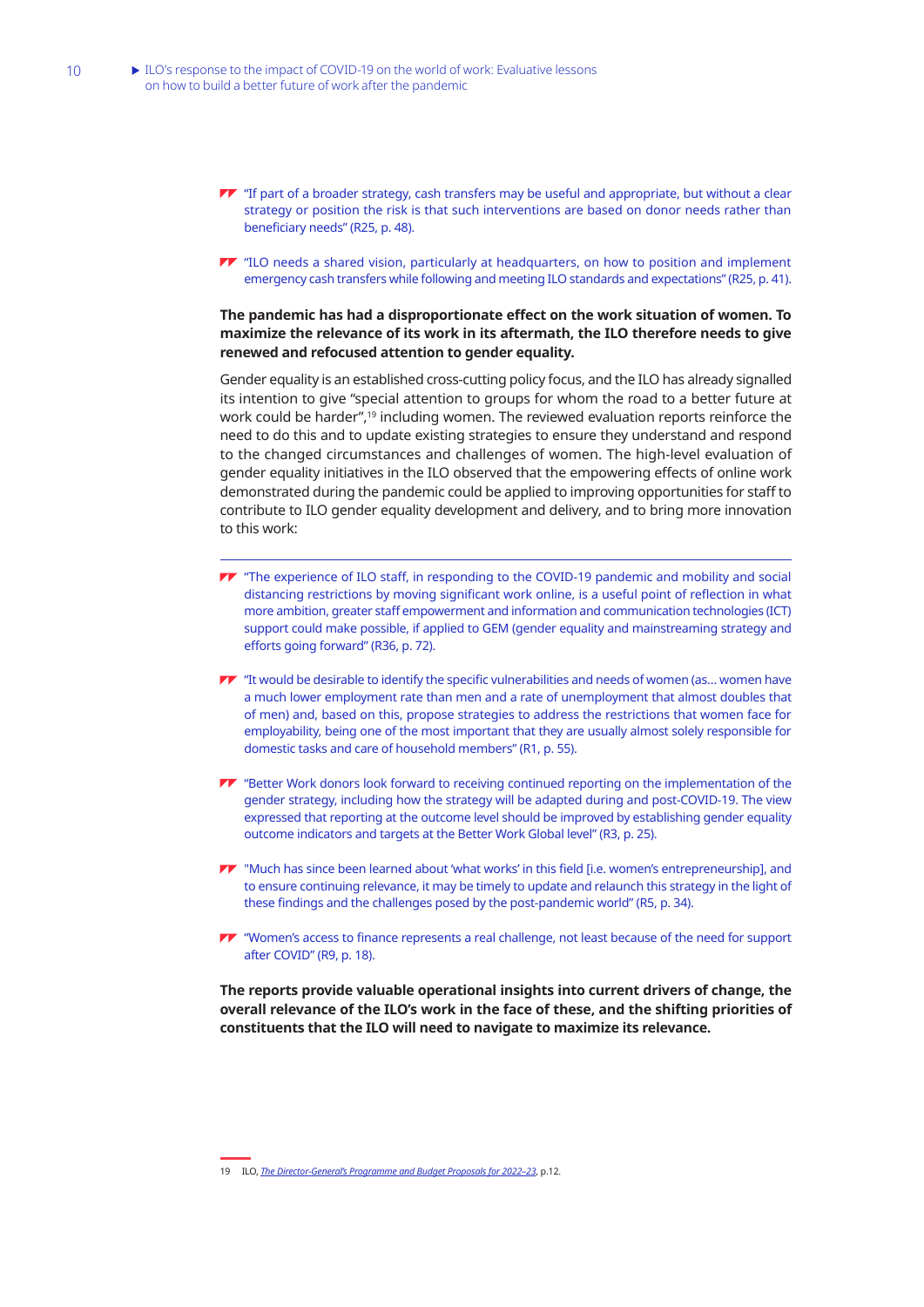## **Inclusive economic growth and employment**

## **Employment – Young people, women, informal sector, vulnerable groups**

The devastating impact of the pandemic on employment and livelihoods was noted by many of the evaluation reports and represents the biggest driver of change for the ILO's work. While this is being felt across all policy areas and creates new challenges in areas related to work quality and enforcing labour standards, the widespread destruction of jobs and the possibility that job-generating global supply chains may be changed forever elevates "work quantity" as a major priority.

The reports highlighted that some groups had felt the impact of this job destruction more acutely. Youth employment has been a global challenge for many years, and the evaluation reports suggest that this challenge is likely to be an order of magnitude higher in the years ahead. Women have also been disproportionately affected – not only has their employment been concentrated in sectors hit hard by the pandemic, but also because their capacity to work in paid employment was further constrained during the pandemic due to additional demands often placed on them to perform unpaid domestic and caring roles. Informal sector workers, people with disability, and other vulnerable groups and minorities all face huge challenges in securing work in a highly competitive labour market, making ILO work to support these groups more relevant in the future. Some observations from the reports include:

- **TV** "The effects of the COVID-19 pandemic are currently having a tragic effect on young people across the world; most notably those in precarious situations, working in the informal sector, and also women and people with disabilities. The current situation… is likely to bring youth employment as a top priority in the global agenda, thus reinforcing the relevance of the Initiative in future years" (R17, p. 42).
- "Young people with less or no labour market experience will have even more difficulties in entering the labour market as many experienced and skilled workers will be available on the market" (R12, p. 11).
- $\blacktriangledown$  "In terms of employment, the most vulnerable workers such as young people, women, and the informal ones (who are the vast majority in the agricultural sector) will need special support for their labour reinsertion since they will be particularly affected by the effects of the pandemic" (R1, p.35).
- **TV** "Youth unemployment is already on the rise and its consequences will most likely be more dramatic than any other economic crisis since World War II. The impact of the pandemic on unemployment has been particularly hard on young women, younger youth and youth in lower-income countries. It is not only destroying their jobs and employment prospects, but also disrupting their education and training and having a serious impact on their mental well-being" (R17, p. 3).

## **Employment-intensive investment**

Facilitating employment-intensive investment is an established ILO strategy to respond to crises of different types, including natural disasters and economic shocks where people suddenly lose their jobs and livelihoods. Increased fiscal spending by countries on infrastructure and public works, emergency employment schemes and "cash for work" programmes can all help generate employment opportunities for the people affected by these crises. Led by the ILO's Employment Intensive Investment Programme, such responses can be an important part of the recovery from the pandemic. One report (39) in the second sample focused on this area via an evaluation of a project conceived in 2017 to support Syrian refugees in Jordan.

Although not developed as a specific response to COVID-19, the project did demonstrate the broader relevance of this type of intervention as part of the recovery. The early phases of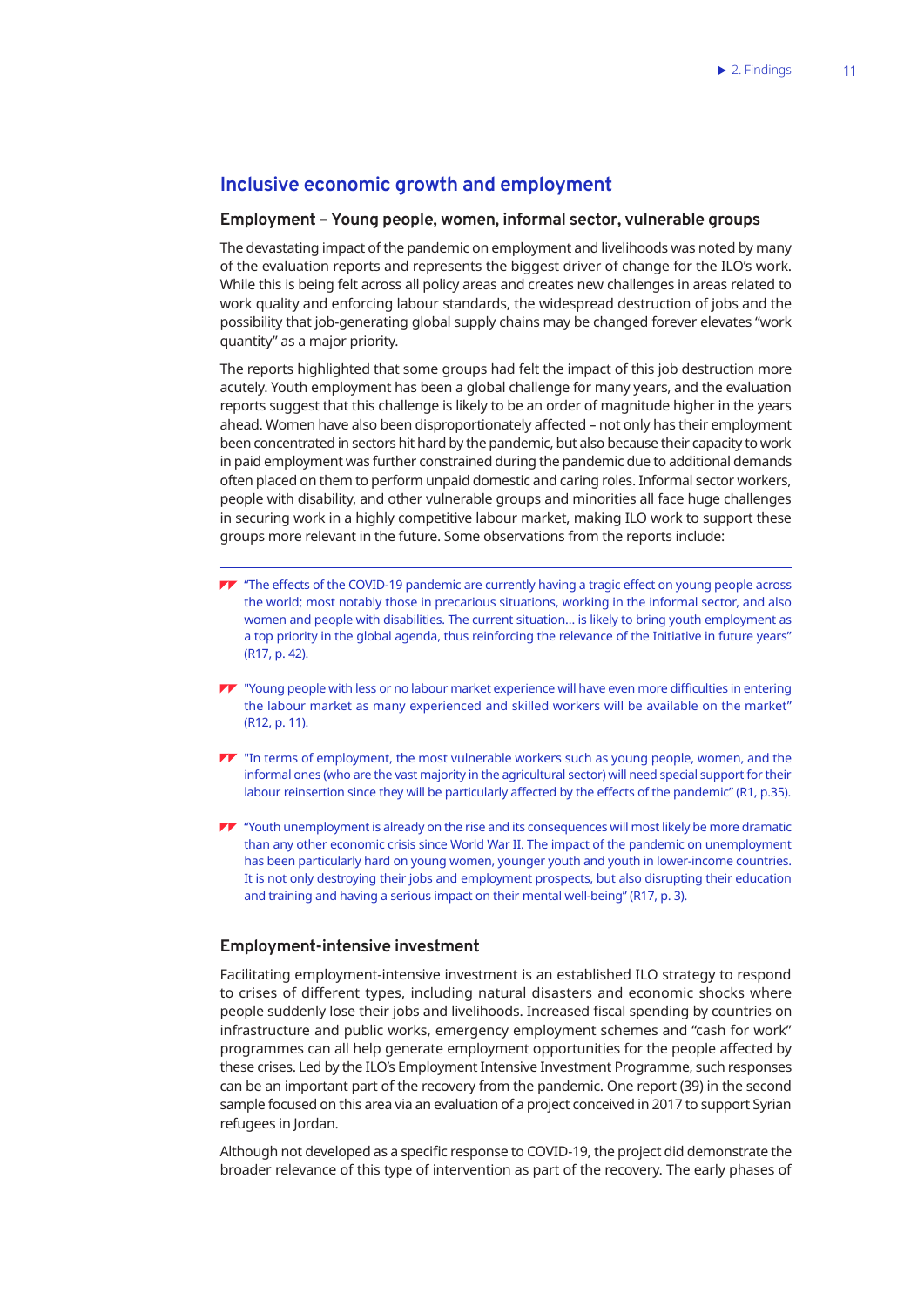the project aimed to have all works completed by Syrian refugees, but this was relaxed over time to include equal representation of Syrian and Jordanian workers. When the pandemic began, participation shifted even more in favour of Jordanian workers (70 to 30 per cent), with the Government seeing the project as a response to increasing poverty, vulnerability and unemployment among Jordanians. Overall job creation results from the project were affected by lockdowns, restrictions and worker absences, but these can be expected to be better in projects operating in a post-COVID-19 world. Similarly, concerns expressed in the report about the short-term nature of the jobs created may be lessened in post-COVID-19 projects, where such jobs might serve as a bridge to new opportunities that arise as part of economic recovery:

**77** "The programme remains relevant to address the needs of supporting Syrian refugees. Relevance has also been heightened with the outbreak of COVID-19, which affects not only Syrian refugees but the broader Jordanian population as well. Lockdowns and subsequent economic contraction have left both Jordanian and Syrian populations vulnerable and the importance of Cash for Work (CfW) and other employment initiatives (e.g. Employment Intensive Infrastructure Programme) are more relevant than ever" (R33, p. 5).

## **Public employment services**

Although not widely canvassed in either sample of reports, the role that can be played by public employment services in coordinating and delivering interventions to support labour market recovery was explored in one report on a youth employment project in the Commonwealth of Independent States.20 Aiming to improve the effectiveness of policies and programmes promoting decent jobs for young people in the countries of the Commonwealth of Independent States through interventions at the regional, national and subnational levels, the project supported a subregional cooperation network on youth employment, and explored how public employment services could deliver more effective responses to the COVID-19 economic crisis, both in the short term (during the crisis) and in the transition to sustainable economic and job recovery. It also sought to enhance the coordination between employment and social protection policies to improve the coverage and outreach of women and youth, and what managerial skills, institutional arrangements and procedures might be required for a more effective crisis response:

"Representative of governments, employers and trade unions [gathered] to exchange practical experiences on how social dialogue was facilitating targeted response to vulnerable groups, including youth. Examples ranged from new federal laws and regulations for teleworking, or agreeing on regional and district employment support priorities (Russian Federation), to enhancing active labour market programmes, such as public work and youth entrepreneurship (Uzbekistan) or scaling up new modalities of job retention and wage subsidies programmes (Azerbaijan)" (R38, p. 67).

#### **Sustainable enterprises**

The ILO's work in promoting sustainable enterprises is an important element of its efforts to grow decent work and, as such, will likely be crucial to the ILO's post-pandemic recovery work. As the ILO Director-General said on International Micro, Small and Medium-sized Enterprises Day in 2020, enterprises are the "engines of inclusive economic recovery". Evaluation reports included a high-level evaluation of the ILO's diverse activities in the ENTERPRISES portfolio, a project in Latin America encouraging responsible business conduct by multinational enterprises, two projects covering SME programmes (SCORE and Start and Improve Your

<sup>20</sup> Report 37, an evaluation of a project in Ethiopia on "Addressing the Root Causes of Migration", also worked on enhancement of public employment services, but did not explore its potential role in the context of the pandemic or in the recovery phase.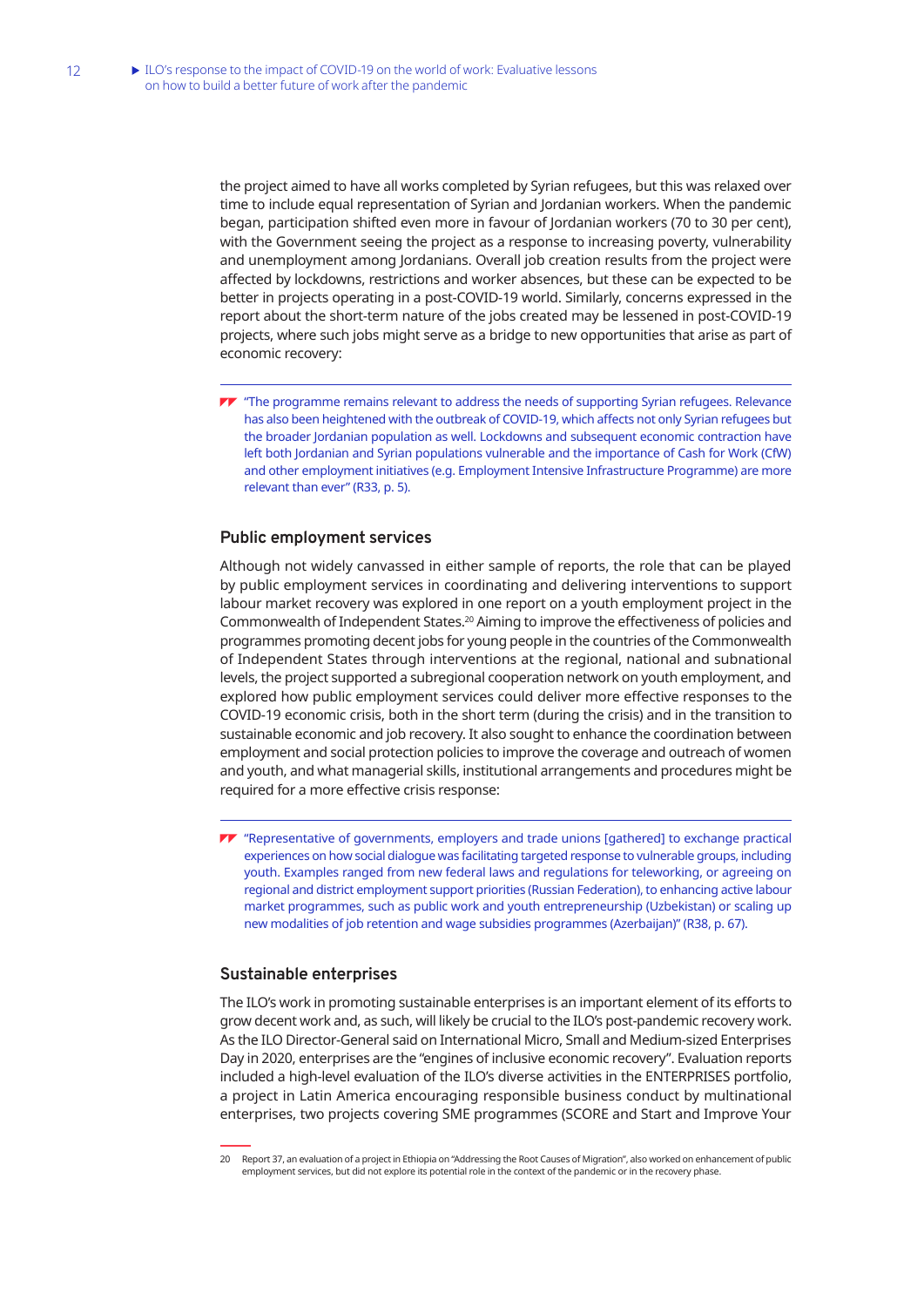Business (SIYB)), and a policy and knowledge generation project that covered multiple areas of intervention.<sup>21</sup>

These reports highlighted the drivers of change that the ILO's sustainable enterprises work will need to consider going forward. At a strategic level, these included the challenges that SMEs might face in adapting to any reconfiguration of global supply chains, the need to build the resilience of enterprises in responding to future shocks, and the potential for green jobs to create new opportunities in place of the jobs that have been lost. The ILO's work promoting the *Tripartite Declaration of Principles concerning Multinational Enterprises and Social Policy*<sup>22</sup> was highlighted in one report (32), but this project's capacity to respond to the crisis was limited. The high-level evaluation on sustainable enterprises also stressed the importance of basing future strategy and actions on a careful analysis of post-pandemic needs, and cautioned against an approach that was driven by available programme tools. At an operational level, some ILO enterprise development tools that rely on cultivating markets for business development services may face sustainability issues when business users have less capacity to pay, despite there potentially being more people starting their own businesses because they have no other livelihood option. Some observations from the reports include:

- $\blacktriangleright$  "A research brief... highlighted the potentially damaging effects of a possible reconfiguration of Global Supply Chains in certain industries that might involve re-shoring and/or near-shoring, and increased automation. It details how SMEs may struggle to cope with these changes, and to manage supply and staffing shortages and reductions in productivity" (R5, p. 85).
- **TV** "The SCORE programme has helped to improve worker empowerment and is drawing attention to occupational safety and health through COVID-19" (R10, p. 19).
- TT "The ILO's approach is very much driven by its available tools, while the current situation requires specific policy discussions and recommendations based on an in-depth analysis of the impact of the pandemic" (stakeholder quote, R5, p. 87).
- **TV** "Several SIYB trainers informed the evaluation that they had been charging low prices during COVID-19… 34 per cent of sessions were provided free of charge. It is likely that the number of trainers who make a full-time income from SIYB training and SCORE is small. This may increase the likelihood of trainer attrition" (R10, p. 35).
- $\blacktriangledown$  "Multiple key stakeholders underlined that due to its nature, design, objectives, and mandates, Responsible Business Conduct in Latin America and the Caribbean Project (RBCLAC) cannot be used as a COVID-19 emergency-response project… Nevertheless, the financial support from the RBCLAC Fund has also provided a creative opportunity to include COVID-19 aspects" (R32, p. 46).

## **Protection of all workers**

## **Child labour, child trafficking and forced labour**

As economic conditions have deteriorated and individuals and families have lost income, progress in eliminating child labour was reported as being under threat. An evaluation of a project in the Dominican Republic noted that:

21 Another related to the Global Employment Injury Protection Programme is considered under the worker protection in this review.

**TV** "Strategies and actions aimed at preventing and/or eradicating child labour become more important since some families (especially the most vulnerable) will turn to their underage children to work, and in this way try to reverse the situation of job losses and income reductions" (R1, p. 34).

<sup>22</sup> Available a[t www.ilo.org/empent/areas/mne-declaration/lang--en/index.htm](http://www.ilo.org/empent/areas/mne-declaration/lang--en/index.htm).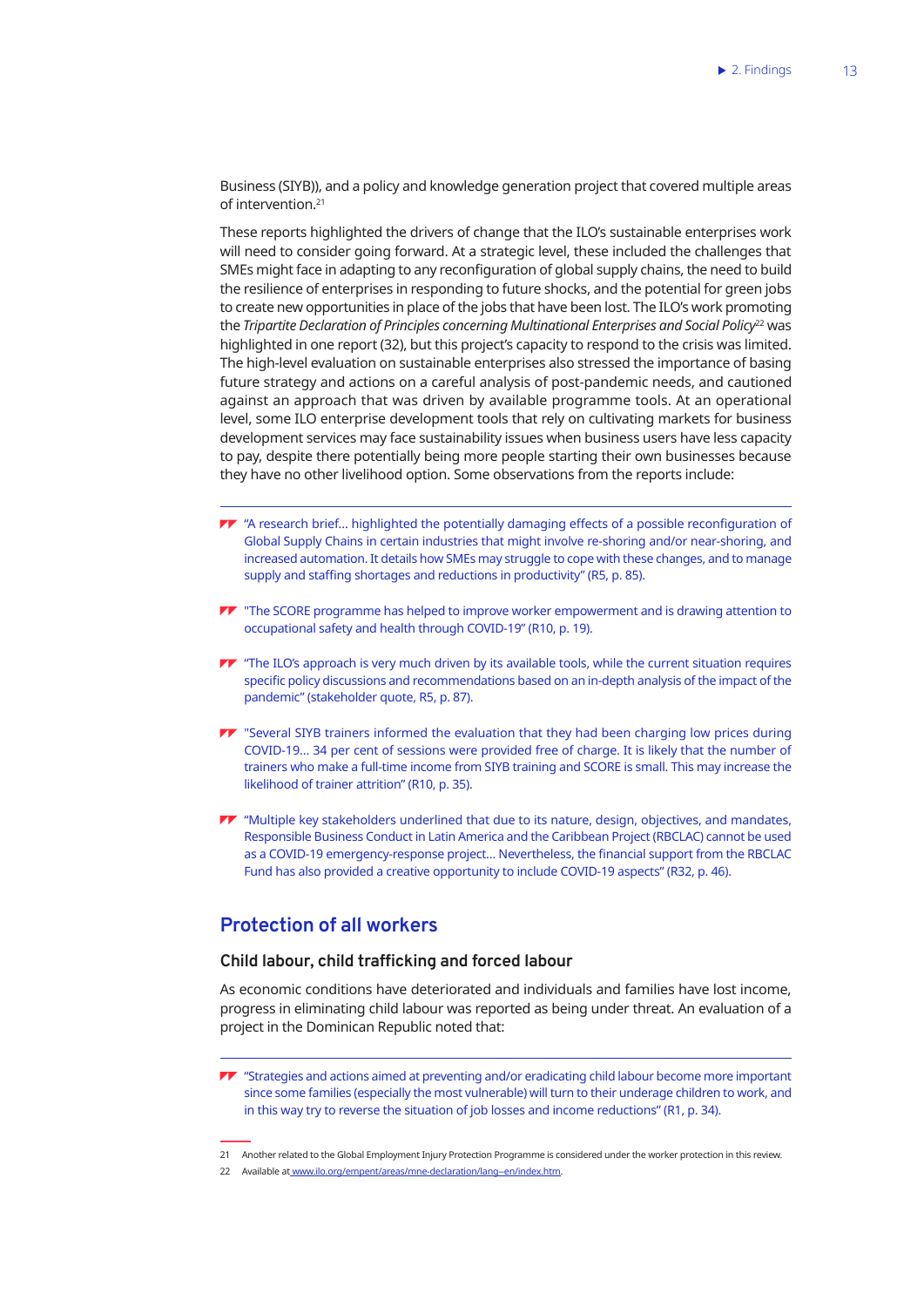An evaluation of a child trafficking project in Peru observed that, as well as creating circumstances that elevate the risks of child trafficking, lockdowns and increased use of technologies during pandemic may actually have led to new opportunities for perpetrators:

 $\blacktriangleright\blacktriangleright$  "On the one hand, the health crisis – and the consequent economic crisis – has exacerbated systemic economic and social inequalities, that is, the structural risk factors of human trafficking. On the other, measures to flatten the infection curve (forced quarantines, curfews, travel restrictions, limitations on economic activities and public life) could be contributing to make the crime more clandestine, to the development of new ways of attracting victims through the use of new technologies as the identification of victims more difficult" (R29, p. 28).

Another evaluation, focusing on decent work deficits in the tobacco sector in Zambia and the United Republic of Tanzania, noted how school closures during the pandemic also had a negative effect on eliminating child labour:

"The COVID-19 measures greatly affected livelihoods and the closed schools created room for children's involvement in tobacco production. This in a way appeared to be undoing the achievements of the project regarding prevention of child labour" (R15, p. 45).

The high-level evaluation of the ILO's work in Andean countries and the youth employment project in a highly vulnerable area in Haiti echoed these concerns and also noted that the same drivers were likely to work against the ILO's efforts to eliminate other forms of exploitative and forced labour, and to work in fragile settings:

- $\blacktriangledown$  "If, as a result of the pandemic, children temporarily stop going to school, they could start working. At the same time, those who are vulnerable to labour exploitation and forced labour are now much more so as a result of their reduced incomes" (R6, p. 83).
- **TT** "The emergence of the COVID-19 crisis has further weakened the response capacity of the State and households which have historically been in vulnerable situations. Young people are becoming more exposed to the attraction and threats of armed gangs. Young girls are more exposed to gender-based violence and the attractions of bandits... Food insecurity and health problems have worsened. The provision of existing social services, historically… inadequate long before COVID-19, unsurprisingly saw itself worsened... Recurrent armed conflicts have often weakened the strategies developed" (R31, p. 28).

### **Migrant workers and refugees**

The pandemic brought into sharp relief the vulnerability of migrant workers and the ongoing relevance of the ILO's work in supporting this group, and in guiding improvements in national policy frameworks and social protection systems. Closed international borders, large-scale repatriation of migrant workers, and loss of income and capacity to send foreign remittances all caused huge problems in workers' home and destination countries. Overall, there were nine projects in the two evaluation report samples that included a focus on migrant worker issues (including a high-level evaluation on the ILO's strategy and actions in labour migration). and the pandemic significantly changed the circumstances and nature of this work.

Moving forward, the relevance of the ILO's work in this area will be high, and it will need to maintain its current agility to adapt to emerging challenges and develop new approaches tailored to current circumstances. The situation of refugees in a deteriorating economy needs special attention – the three projects that targeted this group in Turkey were all reported to be unlikely to achieve the intended results because of the current economic conditions. The concentration of their work in the informal economy, which was badly affected by the crisis,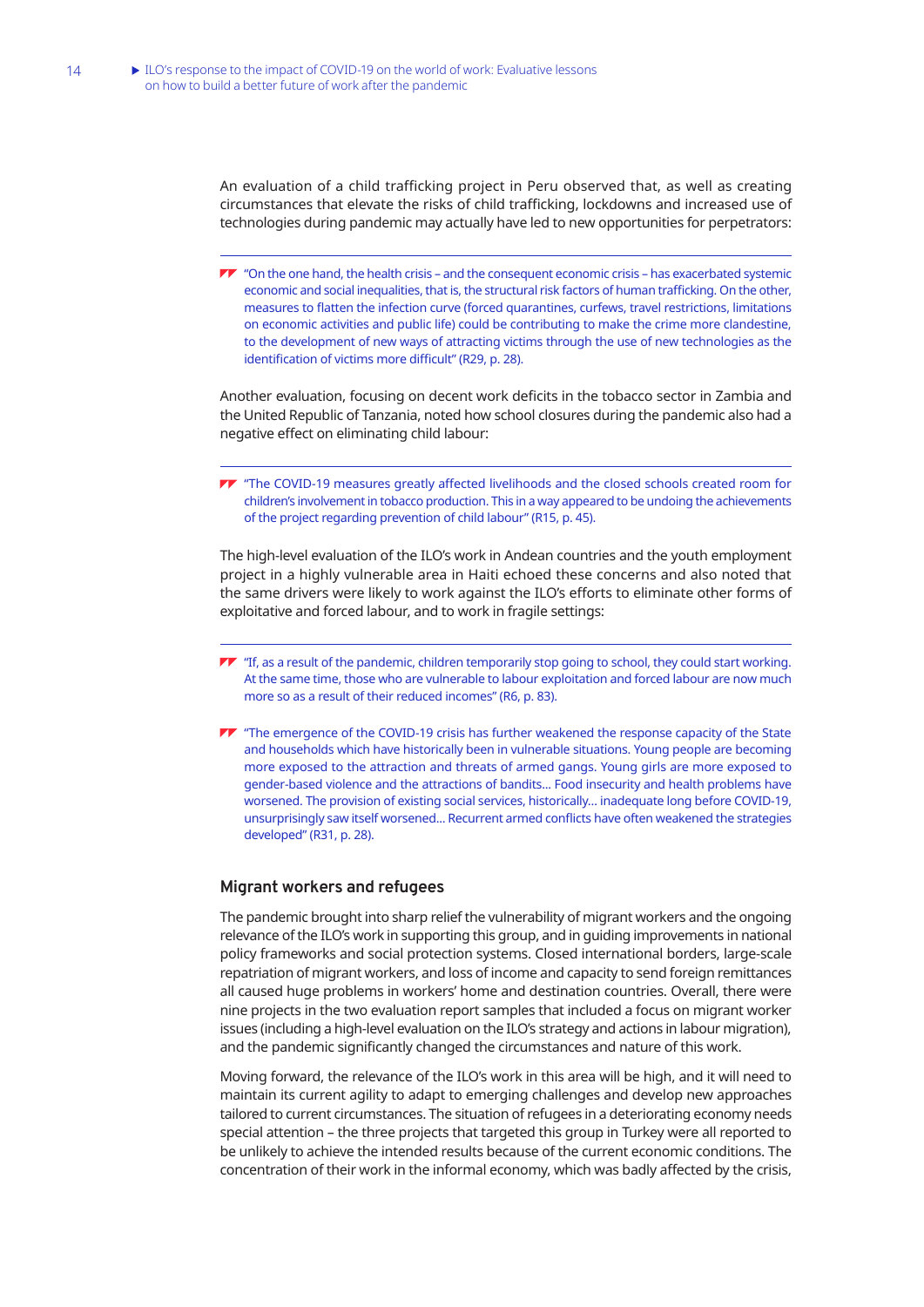posed an existential threat to their livelihoods. Lack of social protection systems in some countries was also highlighted, both in the situation of migrant workers returning to their home countries and for those who found themselves stranded, jobless and without any social protection in destination countries. The vulnerability of migrant workers in the crisis reinforced the need for the ILO to renew and enhance its policy and programme responses, engaging with *both origin and destination* countries to grow decent work opportunities, improve skills recognition processes, and enhance social protection (see below). Hostility towards migrant workers was reported to have increased during the pandemic (for example, in Latin America, they were being portrayed as "job stealers" when native workers lost their jobs), highlighting a need for the ILO to combat such stereotypes and to emphasize the contributions made by migrants (such as working in frontline healthcare roles during the pandemic). Some observations from the evaluation reports:

- $\blacktriangledown$  "The working conditions of migrant workers may have improved over time, but the COVID-19 crisis has once again drawn attention to their vulnerability. Supporting migrant workers in the destination countries remains a key issue… The ILO is considered by all parties as the only organization capable of improving the situation of migrant workers and further support is needed and expected, in particular on the ground" (R8, p. 34).
- $\blacktriangledown$  "The topic of returnee migrants has increased in importance for the ILO during the pandemic. In India alone, an estimated 5 million labour migrants returned to the country during the COVID-19 pandemic crisis. In response, the ILO tried to design approaches for integrating returnees back into their home countries' labour markets. A key challenge here is that not all countries perceive returnees as a specific target group for support measures" (R23, p. 39).
- "The situation in Myanmar and Lao's People's Democratic Republic is no different, as thousands of migrant workers, mainly agriculture and construction workers, have returned from abroad and are now left without any revenue or social protection. Supporting the development of Social Protection has become more relevant than ever" (R20, p. 39).
- $\blacktriangleright\blacktriangleright$  "It has to be said that migrant workers and social protection are not on the top of the list of priorities of these social partners, although several of them mentioned that COVID-19 has opened their eyes in this respect" (R13, p. 10).
- TT "In the context of COVID-19 the lockdown measures, the decrease in consumer demand for goods and services, limitations of travel and other restrictions on mobility reduce the economic opportunities for informal enterprises and workers and pose an existential threat to their livelihood. Therefore, the pandemic has resulted in a higher proportion of job and income losses especially in the informal economy as well as for women and youth in Turkey" (R28, p.27).
- $\blacktriangleright$  "The need for providing comprehensive livelihoods support involving refugees and host communities becomes even more relevant in the light of COVID-19's adverse implications for productive capacities" (R16, p.42).
- TT "The pandemic-induced economic decline (and large-scale job losses), together with distrust of migrants (who may be perceived to have brought the virus), may have undone some of the progress made by the ILO on awareness-raising and the sensitization of stakeholders to the benefits of labour migration" (R23, pp. 102–103).

### **Social protection systems**

In addition to the interventions described above to enhance social protection for migrant workers, the pandemic brought into sharp focus the importance of the ILO's work in supporting countries to develop social protection systems more broadly. The evaluation of the ILO's flagship programme on building social protection floors highlighted its work in supporting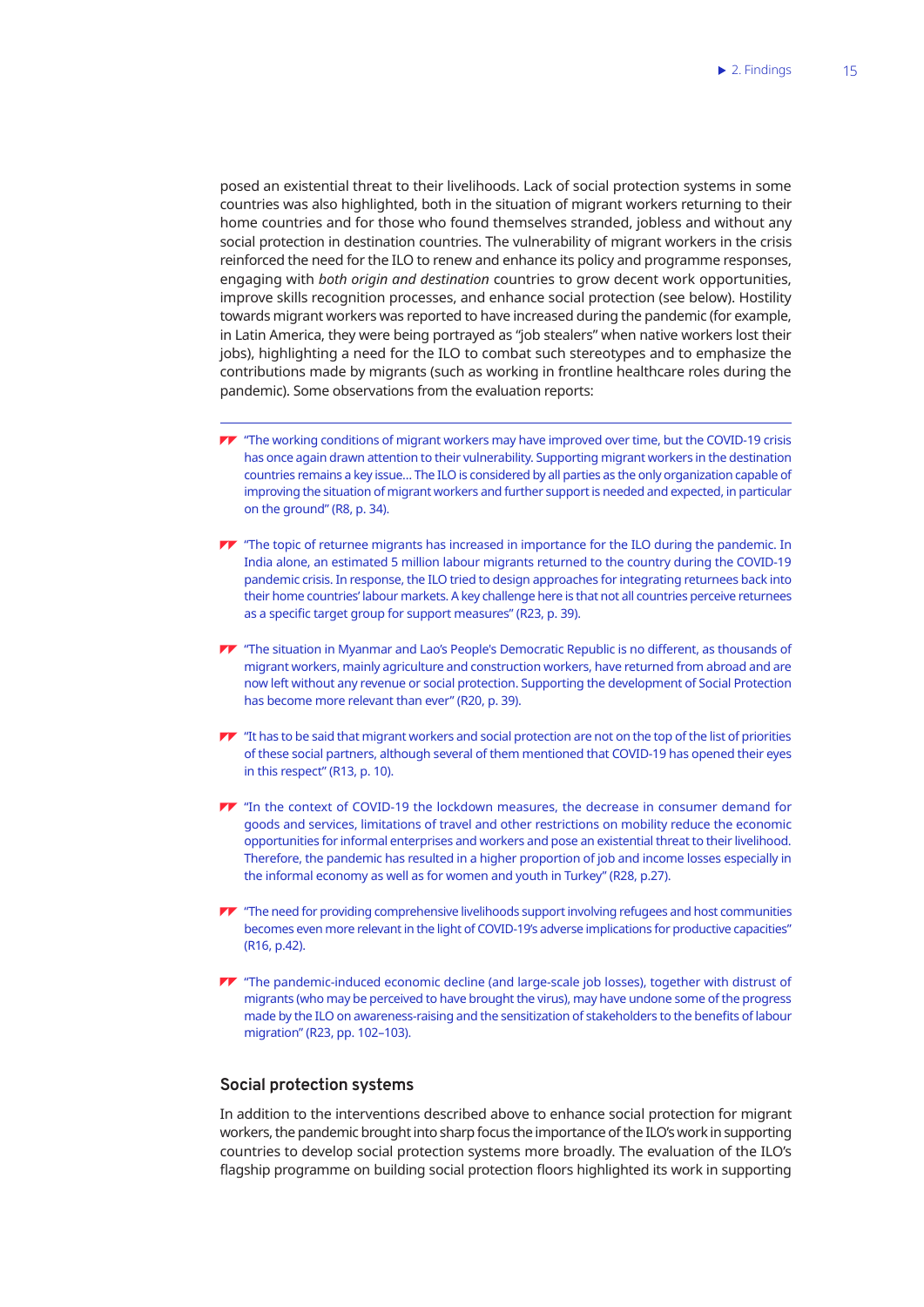countries' social protection responses to COVID-19. This included its role in repurposing development cooperation projects, advocating for more domestic resource mobilization for social protection, and developing tools to assist policymakers and stakeholders to assess policy options for the extension of coverage of existing schemes to new beneficiaries. At country level, through a European Union-funded project, the programme supported impact assessments with a focus on the informal economy (in Burkina Faso, Côte d'Ivoire, Ethiopia, Nepal, Sri Lanka, Togo and Uganda), and advised on options for the recovery phase of the pandemic (in Togo, Myanmar, Ecuador and Peru) and on the cash transfer programme for workers in the garment sector (covered in report 25 – see below).

The high-level evaluation of Decent Work Country Programmes in Bangladesh, Nepal, Sri Lanka and Pakistan gave examples of advances made in the wake of the pandemic. The emergency cash transfers provided for garment sector workers in another project (report 25) represented a novel area of work for the ILO, but were seen as offering potential to advance its work in building national social protection systems:

- "Sri Lanka accelerated plans to work on income security focused on tourism workers, which will serve as a pilot for other sectors… In Nepal… government officials lauded the ILO's support for establishing and building the capacity of the Social Security Fund. The fund expanded and reinforced workers' social protection, relieving pressure on traditional social safety net programmes designed to serve Nepal's poorest of the poor… ILO Pakistan's focus on extending social protection coverage to informal workers has become even more relevant in the context of the pandemic… The ILO is also working towards the design of Pakistan's first unemployment insurance programme" (R24, p.36).
- "Emergency cash transfers and income support are not normally the core mandate of the ILO. There have been a variety of opinions as to what and how the ILO should engage and promote the concept… The project should also be viewed as an opportunity to continue working with partner governments to introduce new concepts of unemployment insurance and overall reforms to social protection more generally" (R25, p. 31).
- "Evaluation informants pointed out that the COVID-19 has demonstrated the importance of social protection in the context of countries with highly informal economies, which according to some staff stresses the need to consider the response to COVID-19 within the Decent Work Agenda as well as to integrate it into a long-term approach" (R26, p. 38).

### **Occupational safety and health**

Health and safety in the workplace became the highest priority during the pandemic, and there has never been a time when the ILO's work in this policy area has been as relevant. The evaluation of the ILO's global Vision Zero Fund (VZF) initiative highlighted the importance of this work during the pandemic and the extent to which the project adjusted its work in global supply chains to maximize its impact and relevance. Eyes have been opened and the ongoing relevance of such work post-pandemic has been given new impetus and meaning. As one informant in VZF evaluation put it:

"COVID-19 has put occupational safety and health at the centre of every intervention; before, the VZF used to argue that occupational safety and health was a cost-saving initiative, but now the argument is that occupational safety and health saves lives" (R4, p. 27).

Relevant activities addressing occupational safety and health were also important elements of other evaluated interventions covered by the review. Better Work activities in the garment sector have always included a focus on workplace safety, and the two evaluation reports related to this programme gave examples of its responsiveness to the new occupational safety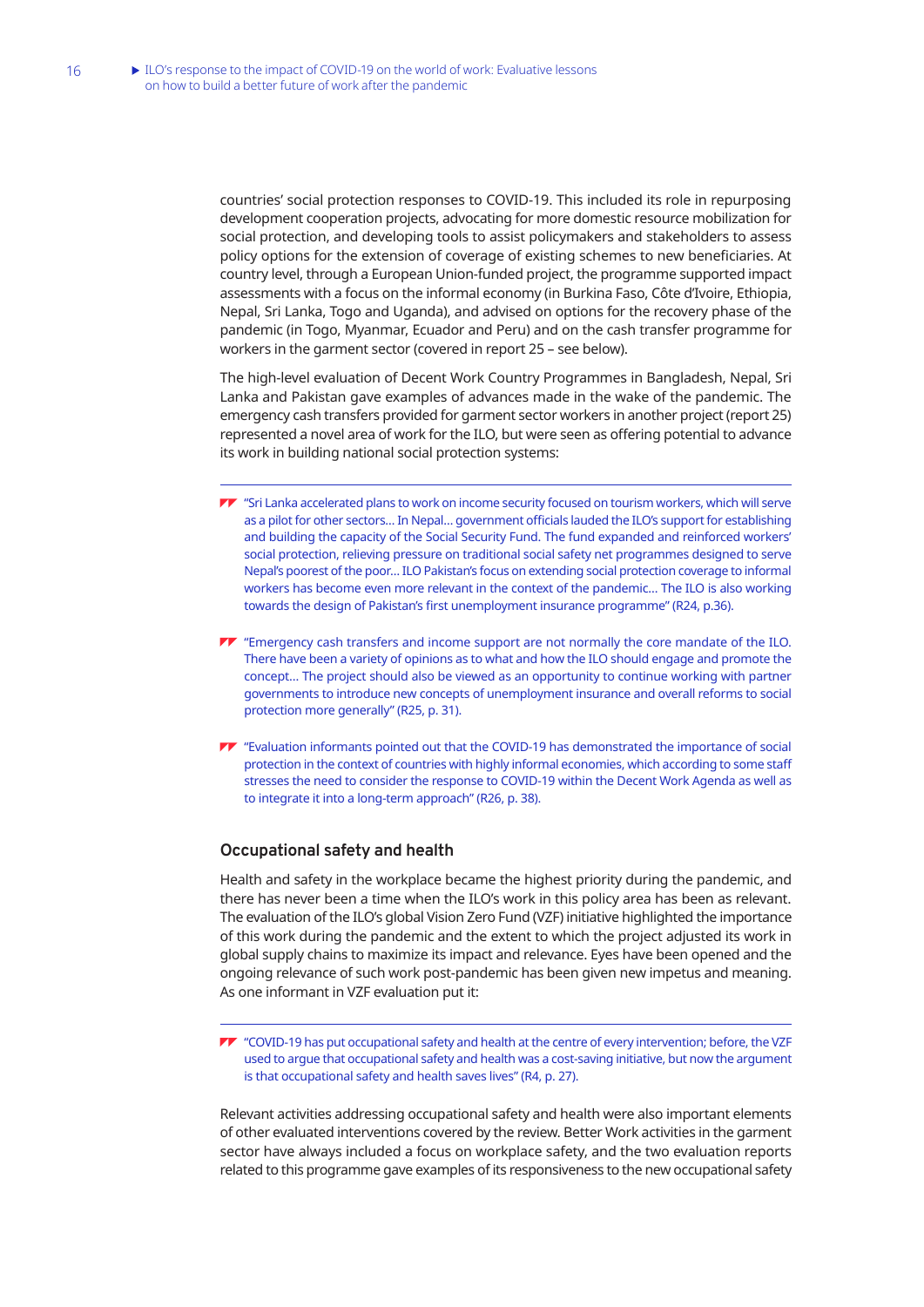and health drivers (such as developing COVID-19-specific occupational safety and health guidelines and awareness-raising materials to mitigate spread in factories, and supporting factory initiatives to produce personal protective equipment – report 2, p. 20). Similarly, work in the area of SMEs, including business development services and programmes such as SCORE, harnessed unused trainer capacity to develop and deliver COVID-19 occupational safety and health courses for SMEs (for example, in Myanmar – report 10, p. 35). Other projects also noted how the pandemic has elevated the importance of occupational safety and health and how this will influence the ILO's work moving forward. The evaluation of the ILO/Republic of Korea Partnership Programme in the Association of Southeast Asian Nations countries noted:

"The need for better occupational safety and health also 'benefits' from the effect of the COVID-19 pandemic, in particular for the 'H' part of OSH. While safety ('S') has always been the focus of labour ministries and labour inspectors, the health issue has now gained momentum with ministries of health reaching out to ministries of labour for a better coordination" (R20, p. 39).

## **Better Work**

A "flagship programme" of the ILO, Better Work is a partnership between the ILO and the International Finance Corporation, a member of the World Bank Group. It seeks to improve working conditions in the garment industry and to make the sector more competitive. Two evaluation reports in the stage 1 sample focused on Better Work, including one cluster evaluation that looked at Better Work Bangladesh and three closely related subprojects also running in that country.<sup>23</sup> Better Work operates in the context of global supply chains, and engages with both global brands and local factories to encourage improved working conditions, and helps national stakeholders play a stronger role in governing their labour markets (for example, working with other ILO units to strengthen labour inspection, reforming legislation and social protection systems, among others).

The evaluation reports reaffirmed the continuing relevance of Better Work in the postpandemic world, but also pointed to some drivers of change that need to be closely monitored. The programme's strategy, including its sectoral focus and country expansion plans, and its operational approach in working with stakeholders may need to be adjusted to maximize relevance. Perhaps accelerating in the aftermath of the pandemic, automation and the disruption and reconfiguration of global supply chains may challenge basic assumptions on which the programme's logic is built – including that the garment industry will continue to be a growth industry that can create and sustain decent jobs. At an operational level, the pandemic has highlighted new challenges that need to be addressed to maintain programme relevance – including difficulties factories may face in accessing finance, greater need of workers for social protection, brands being under increasing financial stress and (perhaps) backing away from their commitments to decent work, and the challenges labour inspectorates have in enforcing regulations and standards in a climate when many factories are near financial collapse. Some relevant quotes from the evaluation reports include:

 $\blacktriangledown$  "What has been successful to date may not necessarily be successful in future" (R3, p. 6).

**TV** "The global garment industry is undergoing a profound change not only because of the COVID-19 pandemic but also because of other fundamental and long-term factors such as the digitalization of the industry, shifting supply routes, near-shoring, changing consumer behaviour and shifting priorities (e.g., climate change)… Accelerated by the COVID-19 pandemic, jobs are at risk. The fundamental assumption of Better Work – the garment industry is a growth industry that can create or sustain decent jobs – may be challenged" (R3, p. 6).

<sup>23</sup> ILO, "[Improving Working Conditions in the Ready-Made Garment Sector Programme In Bangladesh \(2017–2023\)](https://www.ilo.org/dhaka/Whatwedo/Projects/safer-garment-industry-in-bangladesh/WCMS_226530/lang--en/index.htm)".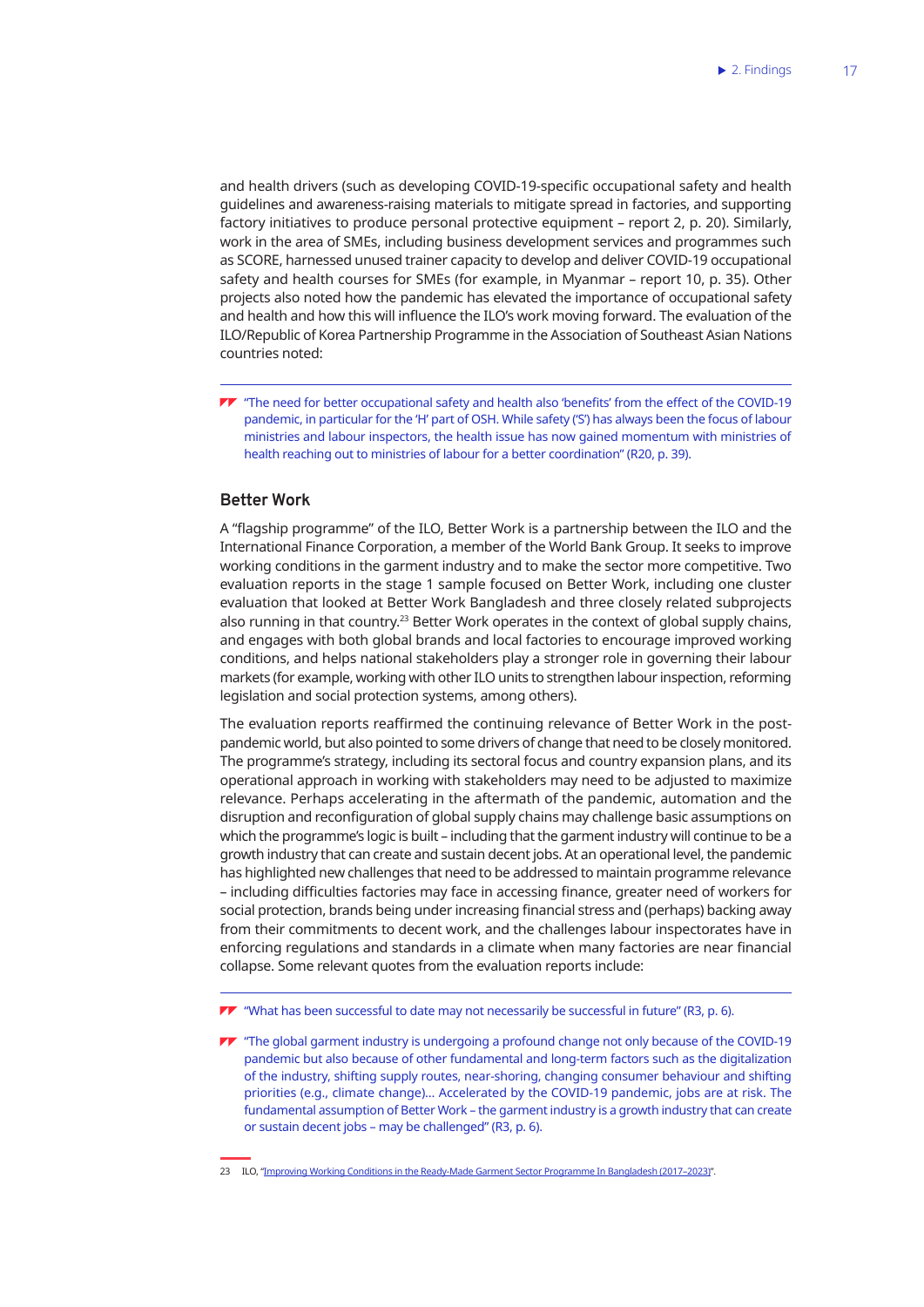- TT "The garment industry is faced with massive financial difficulties. It is expected that some brands may go out of business as a consequence of the COVID-19 pandemic, which means they will also leave Better Work. It is also expected that some factories, in particular smaller ones, might not survive the current crisis" (R3, p. 18).
- "The national initiative (NI) [participating firms] are some of the weakest factories. COVID-19 will surely negatively impact them and there is the risk of further closures. If their license is withdrawn, the factories will be even more vulnerable. We have to encourage the factories – we should balance employment and safety concerns" (stakeholder quote, R2, p. 31).

## **Social dialogue**

While none of the interventions in the sample focused on enhancing social dialogue as a discrete project outcome, important observations were made about how the pandemic had affected social dialogue. These included a high-level success for the ILO in the form of Better Work's role in development of the COVID-19 call to action for the garment industry.<sup>24</sup> This required consultation with global brands, manufacturers, and employers' and workers' organizations.

The one report in the review that covered a project developed in response to the COVID-19 crisis (report 25) highlighted the need for social dialogue to broaden its engagement beyond the core tripartite constituents (such as Ministries of Labour) to include ministries and departments related to health and finance. These exercise significant influence over matters such as lockdowns and mobilizing resources for social protection support. The project resolved this in some countries by establishing complementary consultative structures:

- **TV** "A key lesson from the project to date is for broader engagement with these authorities to ensure alignment to individual country COVID-19 strategies and to raise profile and influence, particularly with the alignment of social protection measures. This is not to suggest Ministries of Labour are replaced, but rather the ILO needs to expand coverage and network, particularly considering pandemic or emergency response initiatives" (R25, p. 39).
- "In some instances, COVID-19 specific tripartite structures have been established under the umbrella of broader formalized structures. This allows for the introduction of agencies and organizations who may normally sit outside formal tripartite arrangements to be actively involved" (R25, p. 38).

The pandemic may also have had the effect of raising constituent awareness of some issues that they had not previously considered to be a priority for social dialogue. Some may have developed a deeper appreciation of the relevance of these issues and the need to address them as part of the post-pandemic rebuilding phase. For example:

 $\blacktriangledown$  "The alignment to the priorities of the employers' and workers' organizations was much less clear, particularly because their involvement with social protection and portability for migrant workers has been at quite a low level, and, as many of them recognized, the same can be said of their capacity in this area. Their participation in the project made them realize the importance of it, and some of these social partners also mentioned that the COVID-19 crisis has further showed them the importance and the urgency of dealing with this issue" (R13, p. 8).

Improved involvement of constituents in some established ILO programmes was also recommended. At the apex international level, the evaluation of Better Work's global programme suggested an enhanced role for the International Organization of Employers (IOE), in addition to existing participation of the International Trade Union Confederation

<sup>24</sup> ILO, ["COVID-19: Call to action in the garment industry](https://www.ilo.org/global/topics/coronavirus/WCMS_742371/lang--en/index.htm)", 22 April 2020.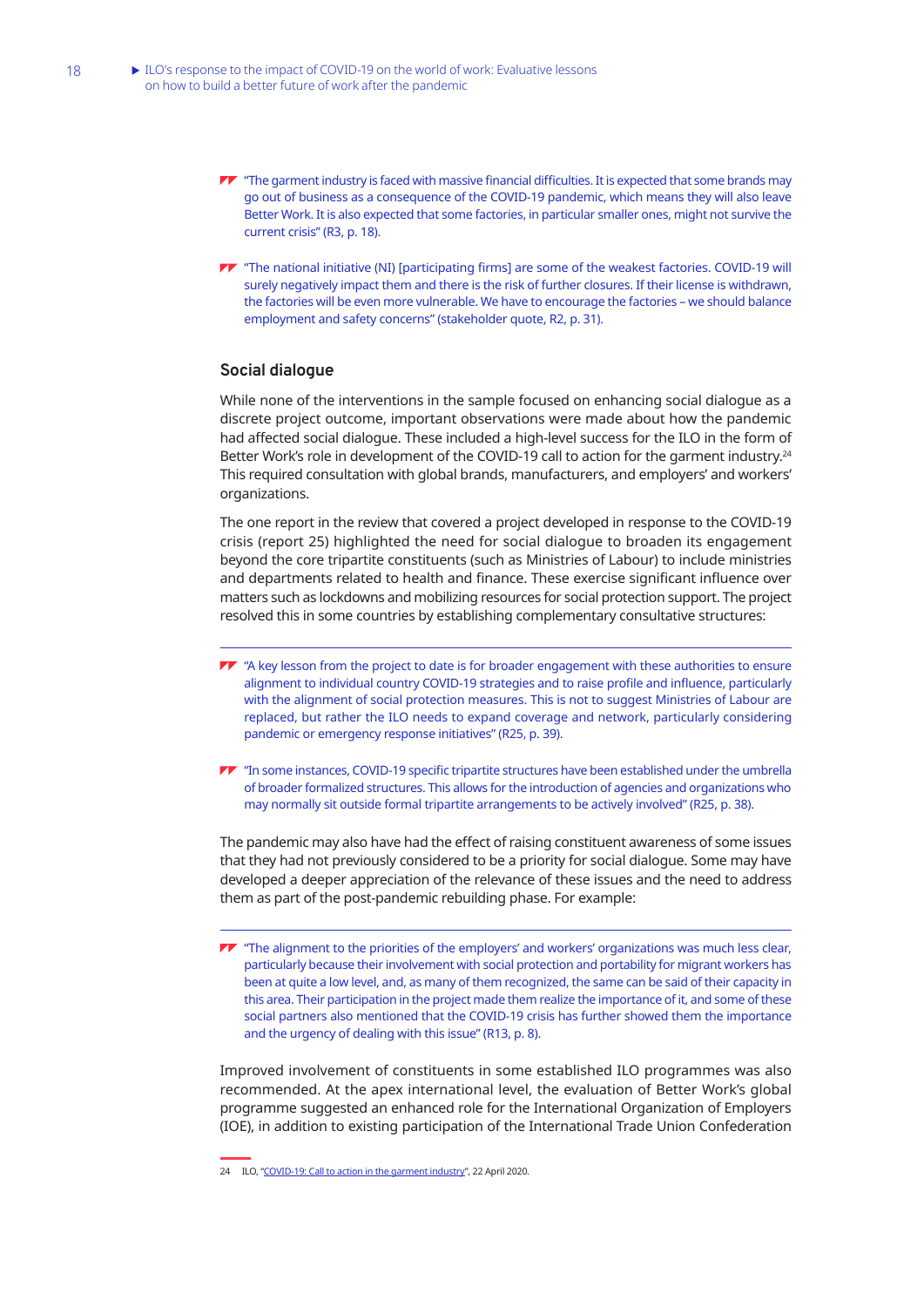(ITUC) in the Better Work management group. A cluster evaluation of Better Factories in Cambodia, and Better Work in Indonesia and Viet Nam (report 30) gave the example of how factory-level social dialogue triggered by the pandemic had highlighted stakeholder concerns in one country about constituent involvement and unequal treatment in the programme:

"Better Work global dialogue with brands should involve... IOE much more. IOE is the advocate for the brands and can say things the brands cannot" (R3, p. 27).

**TV** "The COVID-19 pandemic provided a catalyst for factories to take a lead in social dialogue, and an opportunity for [Better Work Indonesia] to see the effectiveness of the training and technical guidance on promoting social dialogue… These stakeholder groups feel they are not treated equally within the programme. For instance compliance is not only for factories but there is a certain responsibility on buyers, and trade unions feel they are not fully engaged during the assessment process" (R30, p. 88).

Serious failures were also noted that exposed the fragility of social dialogue systems in some locations. These will need to be addressed if the relevance of social dialogue is to be understood in developing solutions for the post-pandemic world. The high-level evaluation of the ILO's work in Andean countries linked the pandemic to a serious deterioration in social dialogue. This went beyond merely the practical difficulties described in some of the evaluation reports (such as engaging with constituents during lockdown), but seems instead to suggest a systemic breakdown during the crisis. For example, the report quoted representatives of workers' organizations in the Plurinational State of Bolivia:

"With the pandemic, businesses are reducing personnel at a national level. They are banning us from work because of our health status, because of our age and because they like to blacklist us. The problem is that the Government has not ratified some of the labour stability Conventions. They fire all those who are vulnerable, even though the Government says it guarantees employment. We have no recourse. We don't have a legal space that the companies respect. We don't know what to do. Some companies have reduced their workforce by 50 per cent. Companies are taking advantage of the fact that, due to the pandemic, we cannot protest or hold meetings. That's where we need the ILO's help" (R6, p. 81).

The report noted a similar deterioration of social dialogue in Ecuador:

**TV** "One of the principal effects of the COVID-19 pandemic has been a greater deterioration in social dialogue. After the October conflict, there were signs that an agreement to get the National Council on Work and Salaries up and running again was at hand. Since the pandemic and as a result of the measures taken with regard to labour legislation, however, the social fabric is fraying and workers and employers have taken antagonistic positions" (R6, p. 82).

Without all constituent voices being heard, achieving the right balance in the development of national post-pandemic strategies may become more difficult – an important lesson on the relevance of social dialogue, as countries move beyond the crisis phase. In Peru, the report indicated that the focus on public safety had led to the abandonment of other priorities, threatening to reverse recent advances in meeting labour standards. The report noted that Peru had:

**TV** "...suspended operations on important issues such as forced labour and trafficking. The business sector, workers and the Government should join forces to agree on guidelines and measures to soften the impact of the crisis and promote reactivation. The ILO is called to play a significant role in reaching a consensus to make it possible" (R6, p. 83).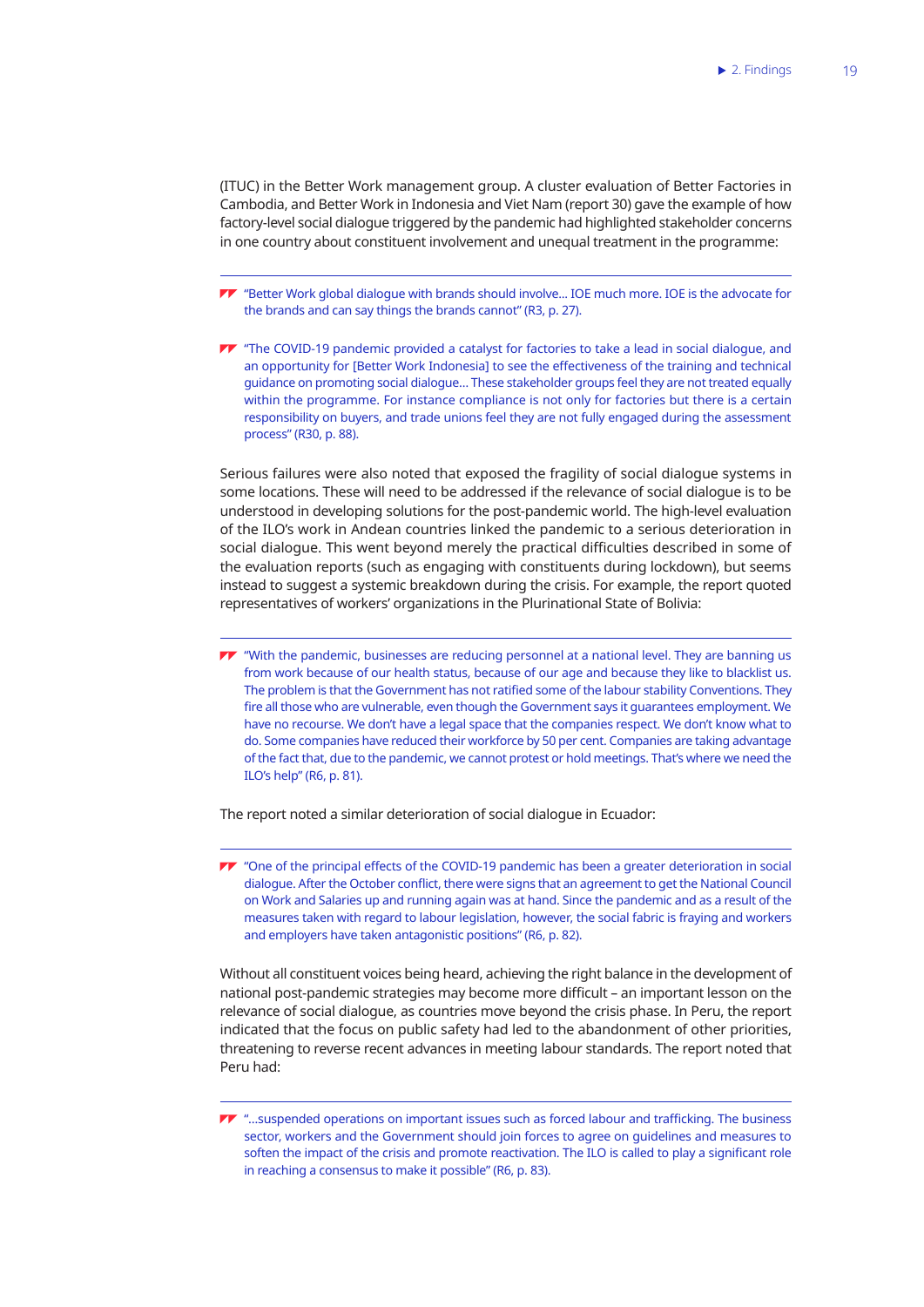<span id="page-30-0"></span>**The challenges posed by the pandemic will lead some countries and constituents to change their priorities, and this may have implications for the ILO's work, including its commitments to sustainable development, social inclusion, international labour standards and social dialogue. While the ILO needs to be responsive to these changing priorities, it should continue to be a strong advocate for these core principles.**

Reports in both samples highlighted how shifting priorities during the pandemic were affecting the operating environment of the ILO's work. Examples were given of labour inspectorates being more tolerant of the breaching of labour standards, of environmental standards and green jobs dropping in the hierarchy of needs, and of factories participating in ILO projects losing interest in some project goals as they struggled for survival. Government implementation partners were often called upon to quickly change their priorities, and the ILO had to find ways to maintain their engagement by redesigning activities to better align with these. Quotes from the reports include:

- $\blacktriangledown$  "Despite their importance, in the medium term some of the ILO's core labour standards may become less of a priority for donors and governments" (R6, p.5).
- **TV** "Taking into account that the project works with frontline institutions (for example, the Ministerio de Salud (MINSA) and Policía Nacional del Perú (PNP) it was necessary to recognize the change in priorities of these, rethinking activities and prioritizing joint actions so that the Project responds correctly to the needs of these institutions without generating greater rejection or distracting them from their responsibilities in the face of the emergency" (R29, p. 87).
- **TV** "Project managers as well as enterprise level respondents suggested some beneficiary factories were 'struggling for survival' and were therefore less interested in making immediate investments in factory upgrades to increase water and energy efficiency or invest in workplace cooperation projects" (R11, p. 15).
- $\blacktriangledown$  "While green jobs are important, there also needs to be an appreciation that enterprises have a hierarchy of needs, and investments in this area are not the highest priority in the current COVID19 context. This recognition should be reflected in the work ENTERPRISES does" (stakeholder quote, R5, p. 41).
- $\blacktriangledown$  "The need to respond to the immediate consequence of the pandemic has resulted in a reformulation of priorities for constituents, placing the development of longer-term policies on the backburner" (R32, p. 42).

Some of the factors that drove these changes may be transitory and a product of the crisis being faced at the time of the evaluations. However, others may be more enduring, especially as countries turn to the massive task of rebuilding labour markets after millions of jobs have been destroyed. In this environment, the ILO needs to strike a balance in its dealings with constituents to ensure that standards are maintained or improved. "Build back better" is the current mantra, and should be understood as covering both quantity and quality of employment.

## **Coherence of the ILO's crisis response with national strategies and emerging priorities**

**The ILO's work in the period aligned with global, regional and national development strategies and priorities in place at the time, and there were examples of synergies formed with the work of other development actors. New priorities are now emerging in the wake of the pandemic, and the ILO will need to maintain an ability to adapt its approach to ensure that it coheres with plans and strategies as they evolve.**

Overall preparedness for the pandemic was low and – as global, regional and national plans and strategies failed to consider such risks – their capacity to respond to unanticipated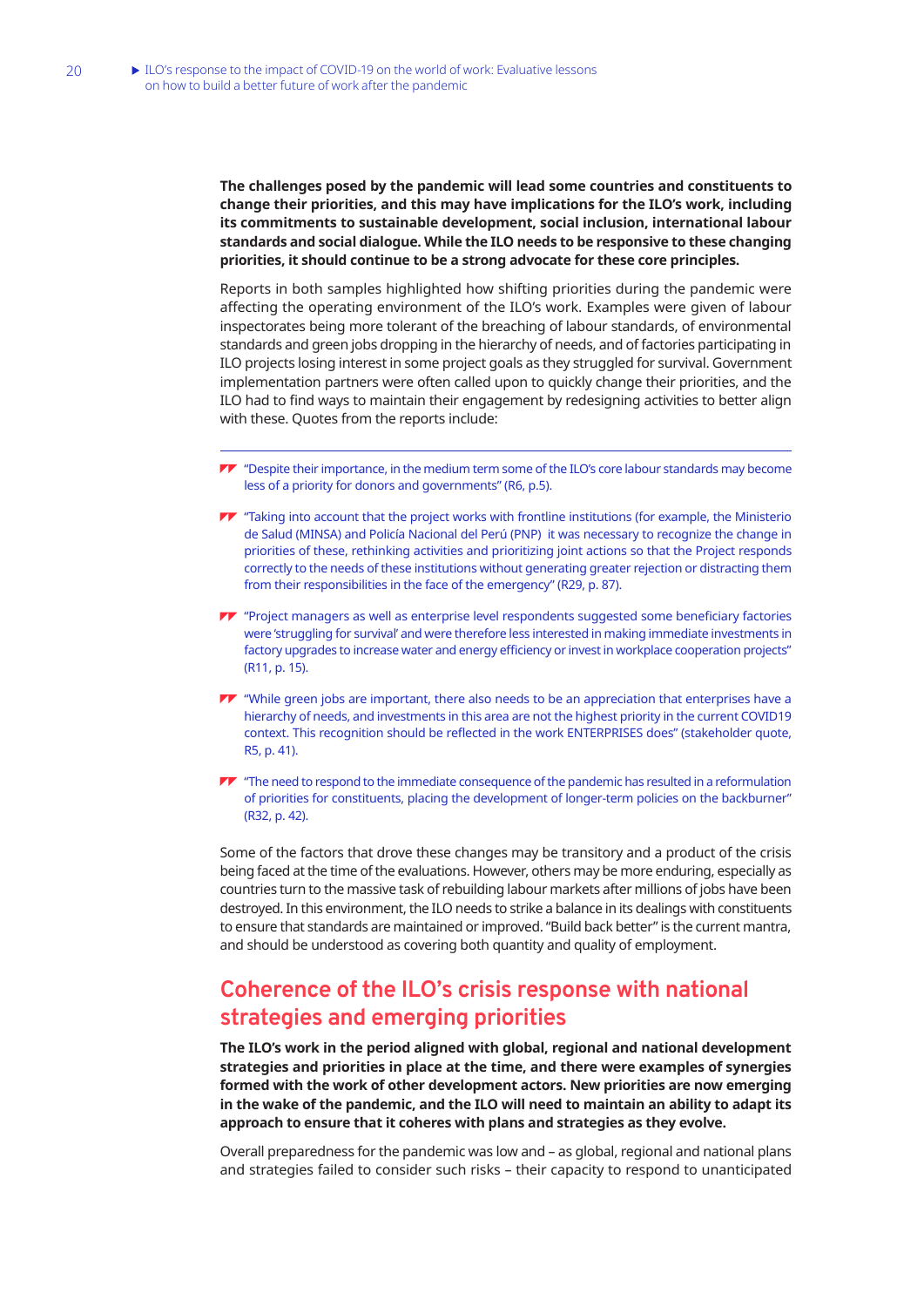<span id="page-31-0"></span>changes was limited. ILO interventions were designed to align with these plans and strategies, so most of the evaluated projects found themselves having to adapt to radically changed circumstances. Coherence with these plans and strategies remained important where this was possible, but so was a willingness and capacity to make changes on the run.25

With the ILO's approved Programme and Budget for the 2022–23 biennium, the task ahead will be to use tripartite mechanisms to maximize the alignment of the ILO's work with national and global priorities, which are currently in a state of flux. As the Strategic Plan for 2022–25 put it: "Past experience has highlighted both the importance and the challenges of ensuring full alignment of country-level activities with the global policies and priorities established for this Organization" (p. 12).

Working with other development partners may also require some realignment as these organizations also adjust their priorities. Progress towards the SDGs has been greatly affected by the pandemic, and the ILO will need to work with other UN agencies and the broader development community to ensure that the Decent Work Agenda and Centenary Declaration goals form part of revised strategies to put the SDGs back on track. Some reports also highlighted opportunities for more collaboration with other UN agencies in the recovery phase (such as via the ILO-chaired UN Inter-agency Task Force on the Social and Solidarity Economy (report 5, p. 85)).

But continuity of effort should also be expected and strongly pursued in some critical areas. The ILO's work with the multilateral Regional Initiative: Latin America and the Caribbean Free of Child Labour was highlighted in one report (report 27) as being well placed to mobilize resources to address new challenges in the elimination of child labour brought about by COVID-19, and to mitigate the risks of progress in this area being reversed:

- **TV** "There is an opportunity for the ILO to sit down with its constituents, review its programming, and adjust its menu of interventions to suit the needs of the present moment and the needs of the constituents. This would put it in a better position and reorient its relationships with national and international donors and social partners" (R6, p. 81).
- "Within the context of COVID-19, we have a lot of risks that affect the whole sector already you can see factories closing down. I am not comfortable with 'delayed activities' because that assumes things will go back to normal. I think we have to revise our logframe to be more realistic" (stakeholder quote, R2, p. 20).
- "Although it is estimated that the COVID-19 pandemic will increase child labour (CL) in Latin America and the Caribbean (LAC) and affect the budget of governments and international cooperation funds destined to combat CL, there are also internal and external conditions that can be taken advantage of and powered by [regional initiative] to provide a relevant, timely and effective response in the fight against CL. As for the former, the [regional initiative] is an institution with the capacity for political advocacy and mobilization of resources from international cooperation. Regarding the latter, it is worth noting… the concern of donors not to backtrack on the achievements made in reducing CL in the region." (R27, p. 90).

## **Effectiveness of the ILO's COVID-19 response actions and operational agility**

**ILO interventions were forced to adapt to the unexpected restrictions imposed by the pandemic. They experienced implementation delays and were often unable to implement activities as planned. Despite these challenges, the Organization showed a good capacity to innovate and to use technology to deliver project outputs, though reaching vulnerable groups through these approaches sometimes proved to be more difficult.** 

<sup>25</sup> This agility and adaptability are discussed below under "Effectiveness".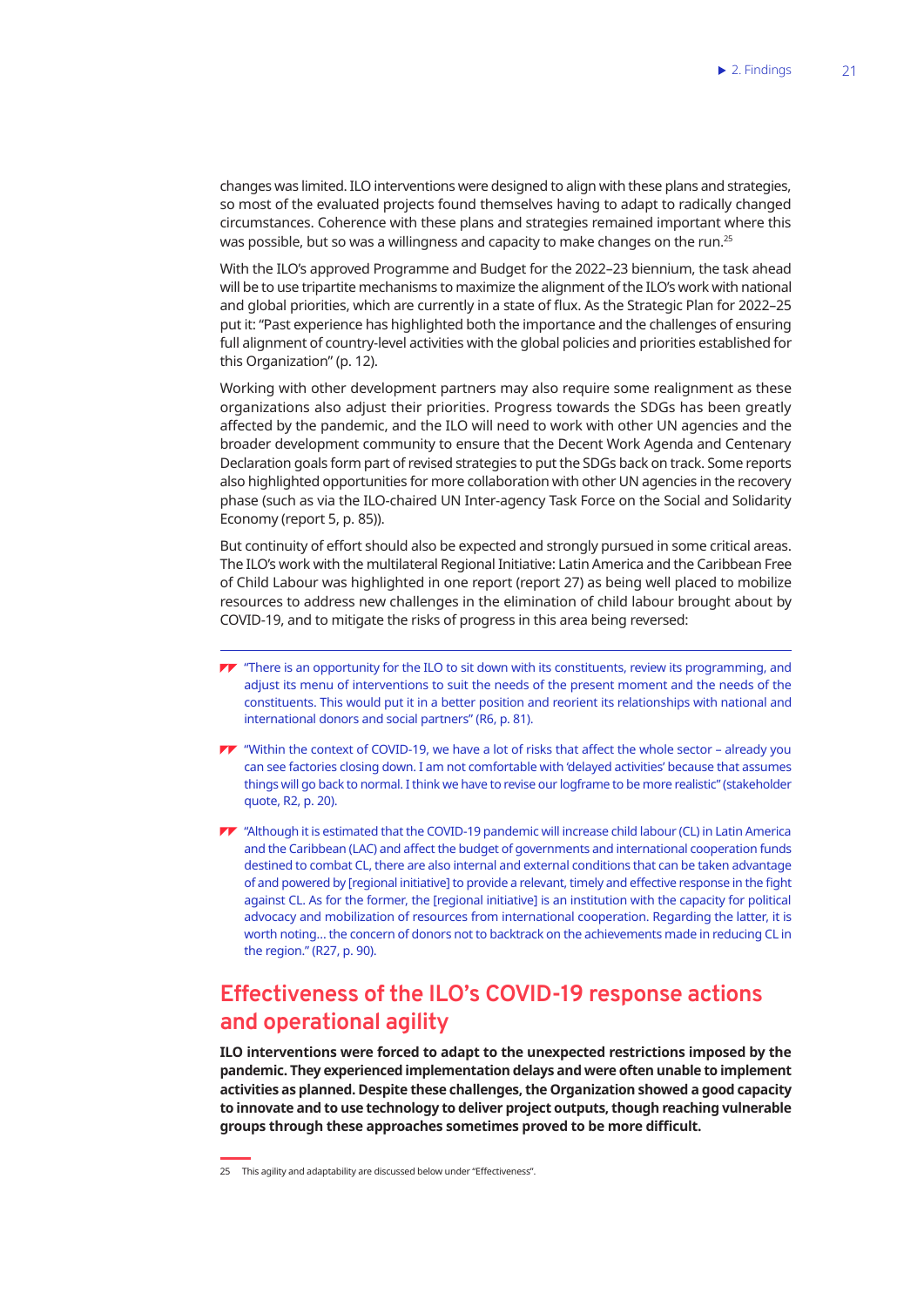The crisis led to significant implementation delays in many of the projects, and some of the more task-focused evaluations concentrated their analyses of the impact of COVID-19 on these practical considerations. Some pointed out that implementation delays were not always caused by social distancing restrictions and communication difficulties (though these, of course, often had a significant impact). Some reports instead described the delays caused when implementation partners suddenly found themselves preoccupied with new responsibilities, roles and priorities.

Some of the larger projects and global programmes (including Better Work, VZF, SCORE and migration projects) may have been less tied down to narrowly defined outputs and so were able to adjust their activities with more agility and speed. They benefited from having programme specialists at headquarters and in the field who were focused on the continuous development of their established products and services, and on adjustments to programme strategy. In some cases, in response to new demands brought on by the crisis, they were able to attract additional funds and change the direction of the work (for example, meeting the needs of migrant workers forced to return to their home countries because of the pandemic, and switching the focus of interventions to different industries or sectors or locations, or to the informal economy). One redirected more than 20 per cent of its budget to the humanitarian support of migrant workers in the Middle East who found themselves jobless and unable to return home – an important and much-needed use of funds, even if this did not contribute to the project's envisaged effectiveness:

- "COVID-19 has meant factories shutting down, project staff being unable to engage with constituents, travel restrictions halting participation in field interventions, and, in some cases, difficulties in establishing virtual connections with country stakeholders. Nonetheless, the VZF secretariat seized the opportunity to address the health crisis triggered by the outbreak... The programme was in a good position to respond to urgent needs in the field and demonstrate its flexibility to take on emergencies" (R4, p. 27).
- **TT** "The [Programme and Budget] allows some level of agility, and it was able to integrate the ILO's response to the COVID-19 crisis... For example, the [research and knowledge management] global deliverables of the Social Dialogue unit workplan (2020–21) were adjusted... [and] three policy briefs were produced within the COVID-19 response framework... Another example is the repurposing of the occupational safety and health flagship programme from its planned [research and knowledge management] outputs on violence and harassment at work to pandemics" (R7, p. 28).
- "One of the greatest challenges facing all three Programmes was the emergence of the COVID-19 pandemic during the first quarter of 2020 and its continuing impact. This situation has highlighted just how effectively the ILO as an organization through the Better Work Global Programme, the Bangkok-based Better Work Global, and the individual Better Work Country Programmes can operate and innovate when necessity dictates" (R30, p. 53).
- "As the pandemic stalled most of the planned activities, the Migrants Rights and Decent Work Project rearranged the budget and activities to support Nepali migrant workers affected by COVID-19 in major destination countries. Swiss Development Cooperation approved a budget realignment of CHF535,219 to be managed under Outcome 3. Swiss Development Cooperation also approved the COVID-19 response to be implemented in Malaysia, Saudi Arabia, Qatar and United Arab Emirates, which are the top four major destinations for Nepali workers" (R8, p. 23).

Other projects in the review sample adapted delivery in different ways (see table 3) and showed a capacity to deliver training and other support services to beneficiaries via virtual/ remote delivery methods. These methods were sometimes noted as increasing participation compared with traditional delivery methods. This suggests that they could become an effective, ongoing tool for delivery beyond the pandemic. Balancing this, however, were warnings that not all support can be effectively delivered remotely, that some institutions and communities are not well placed to use virtual technology, that some projects needed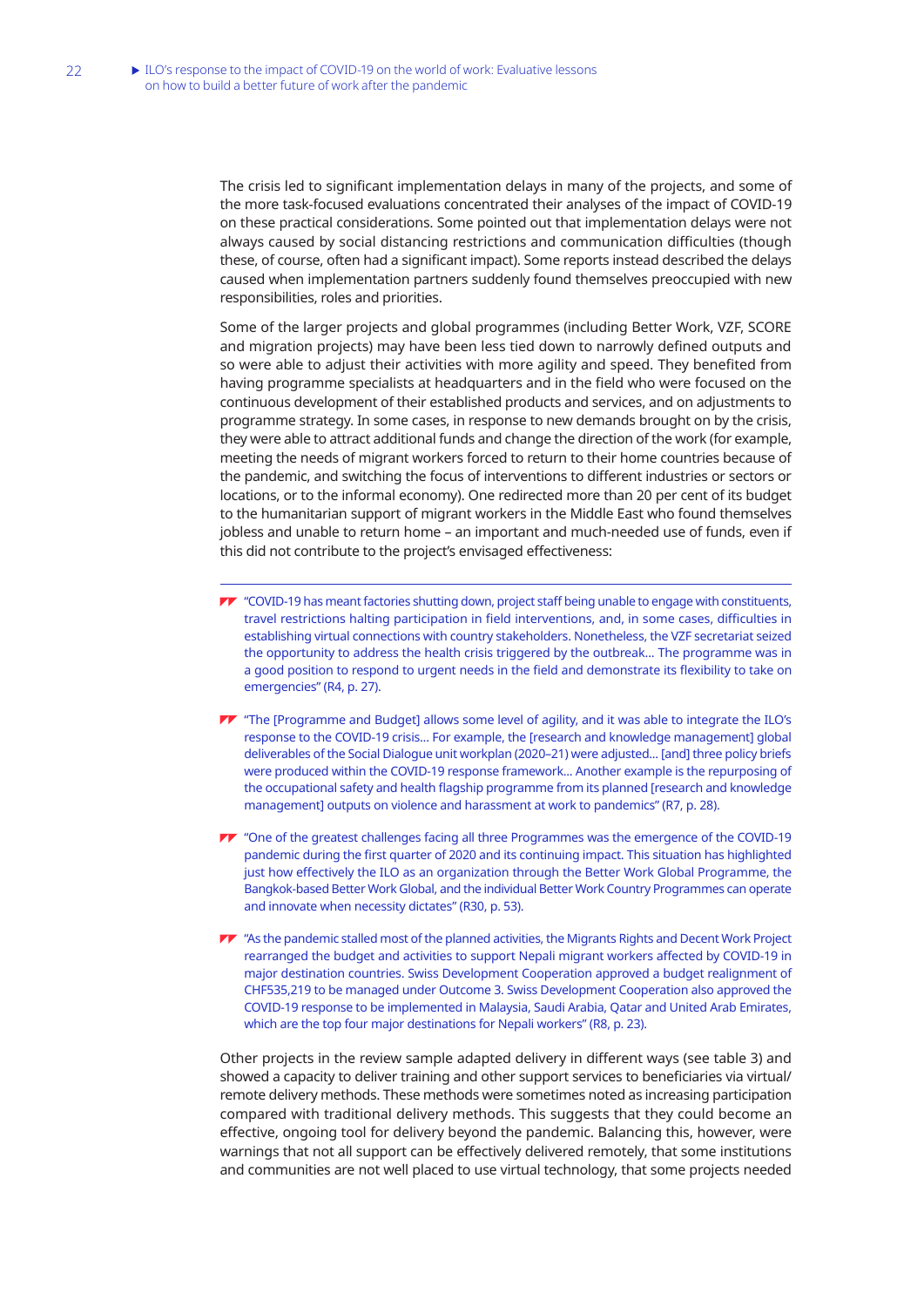to find funds for equipment to enable this delivery mode, and that some vulnerable people may be frozen out. Virtual delivery can also blur the lines between personal and work time (including for ILO staff), and this was raised as an issue that may need attention:

- "International Labour and Environmental Standards project has consulted with SCORE global managers to identify online strategies from elsewhere that have been used to enable activities to continue during the pandemic... although their partners found it initially challenging to use 'Zoom' and other tools adopted by the project, some online events have been able to reach larger numbers of participants than previous in-person events" (R11, p. 15).
- "It should be taken into account that not all institutions have virtual infrastructure and/or 'virtual culture' available, which can limit, for example, the coverage of training actions to members of the CDL<sup>26</sup> or the vulnerable population who will be the beneficiary of the pilot training programme for job placement" (R1, p. 12).
- "Due to restrictions of the State of National Emergency, most of the trainings had to be reformulated to be taught virtually and adapted to the new context. The above not only had implications in terms of time, but, in some cases, involved the equipping of internet, televisions and cameras necessary to ensure adequate access. However, certain training programmes, mainly those involving the Police, were not adapted to a specific virtual modality, because they required a face-to-face dynamic" (R29, p. 72).
- "Better Work Global reacted fast and that support enabled [Better Work] country teams to provide virtual advisory and training services… Fortunately, providing virtual services were already piloted in 2019… While a lot can be done virtually, the [Better Work] global team is of the view that not everything can be done online. There are advantages of being on site. In future a blended model might be followed" (R3, pp. 17–18).
- "Some reported that negative aspects of 'going virtual' were: the exclusion of some stakeholders who did not have access to necessary infrastructure or skills…; the lost benefits of informal, face-toface relationship-building and networking; and for some, including ILO personnel, an unexpected extension of the workday, with blurred lines between home and work" (R24, p. 60).
- **TV** "The introduction of online delivery raises questions around whether this excludes certain groups. Stakeholders informed the evaluation that online material was often accessed on smartphones rather than computers. This has implications for programming design" (R10, p. 28).

Some of the ILO's programmes to support sustainable enterprises, including SCORE and SIYB, rely for delivery on the cultivation of a market of business development services that deliver training to SMEs on a fee-for-service basis. While this can be an effective way to sustain interventions, business development services providers can face cash-flow problems in economic downturns when small businesses can no longer afford to pay. During the pandemic, in one reviewed evaluation, the ILO responded to this threat to business development services viability by facilitating the development and marketing of new training products that were in critical demand (that is, COVID-19-related occupational safety and health training). A broader analysis of how ILO products delivered through business development services have fared during the economic downturn is needed to inform future policy action in this important area (the inclusion of additional evaluations in stage 2 could be helpful in this respect):

"COVID-19 was dramatically impacting on trainers' ability to market their training due to SMEs' reduced ability to pay for training. COVID-19 particularly affects SCORE HoCo trainers due to the collapse of the tourism sector. SCORE trainers were also affected due to the difficulty in delivering the action based coaching style of SCORE training online" (R10, p. 25).

26 Comités Directivos Locales de Lucha contra el Trabajo Infantil (Local Steering Committees for the Fight against Child Labour).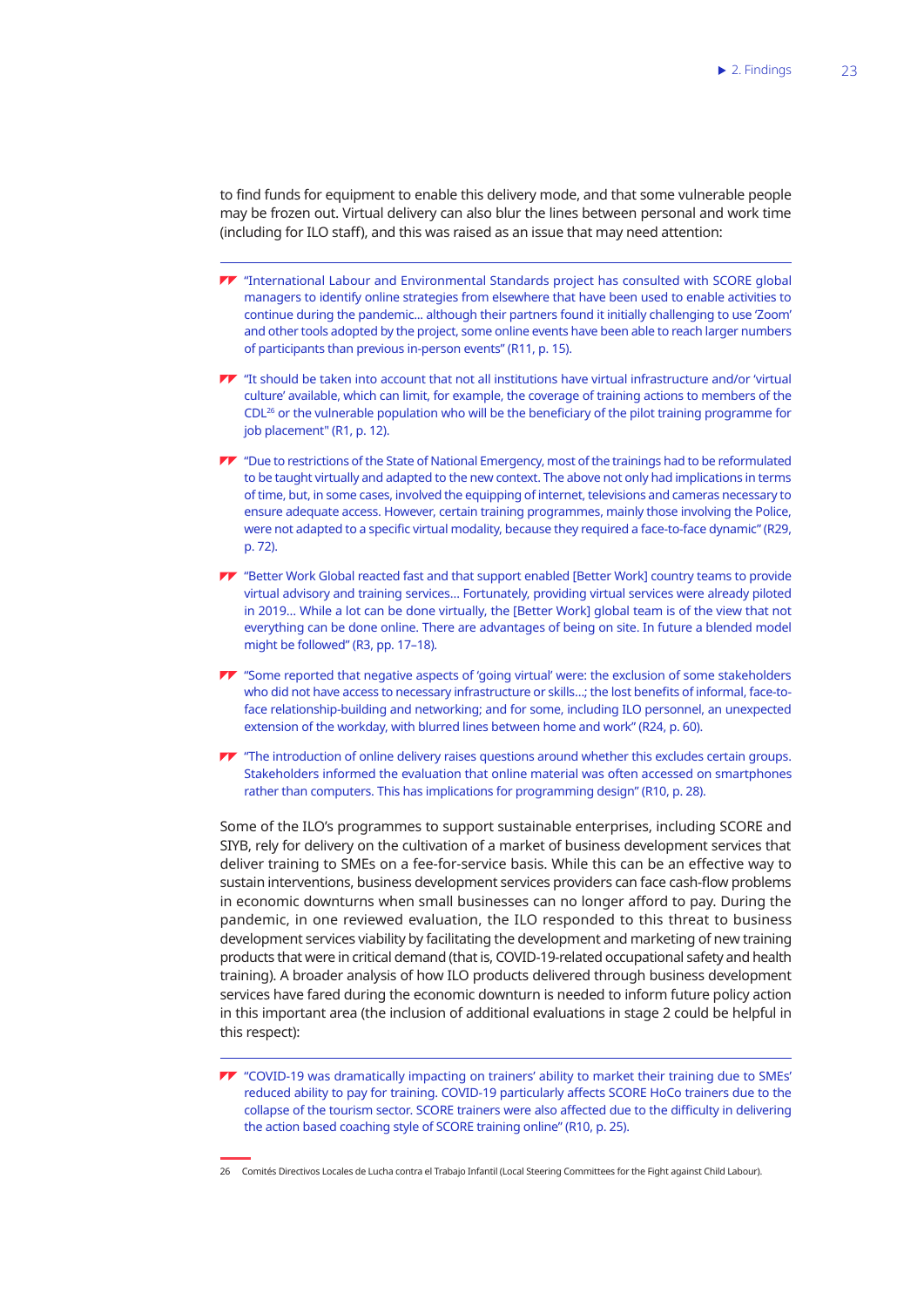**Only one of the interventions covered by the review was conceived to directly address the pandemic's effects, but the others were all able to be adjusted to their new circumstances and many achieved good results, especially those focused on protecting workers. Interventions designed to grow jobs and income were less effective at the height of the pandemic, but will be increasingly important as the world recovers.** 

Projects designed to grow jobs and income, and improve people's access to these, were placed in an invidious position during the pandemic. As the ILO's research has shown, there were unprecedented global employment losses in 2020 of 114 million jobs relative to 2019. In this context, the prospects of success were bleak for projects in the sample that were focused on growing work. These included interventions focused on employment for youth and women, informal sector workers, skills, SME development and employment access for vulnerable groups. Even if the intervention models underpinning these projects were sound and had good potential for results in normal times (or as part of the ILO's post-pandemic work to stimulate labour market recovery), they were not destined to demonstrate "what works" at the height of the pandemic.

Evaluations of projects working in these policy areas, reported progress towards their original input and output targets sometimes mentioned additional work commissioned to better understand the pandemic's local effects, and highlighted examples where participants had benefited in other ways from project activities. However, as one would expect, none reported any notable successes in increasing employment outcomes in these circumstances. Similarly, the one report covering employment-intensive investment – an intervention type that may be more prominent as countries turn to labour market recovery – indicated that job creation results were lower than expected due to the effects of lockdowns and other factors relating to the pandemic. Again, because of these restrictions, this should not be seen as an indicator that the effectiveness of such interventions in the recovery phase would also be lower:<sup>27</sup>

- TT "The project is successful in reaching out to one of the most vulnerable populations... However, due to the ongoing economic crisis, structural problems and adverse effects of COVID-19, the effectiveness of the project in terms of increasing women's participation into labour market stays quite low, compared to the positive impacts it has created on women's attitudes, perceptions, and personalities" (R16, p. 11).
- TT "The project delivered well on its outputs... However, what remains to be vividly seen is the transformation of the delivered outputs into the required transformational changes at higher outcome and impact levels" (R15, p. 44).
- $\blacktriangledown$  "The project has launched a study to analyse further the consequences of the COVID crisis among micro and small enterprises led by women in both Egypt and Tunisia" (R9, p. 27).
- **TV** "The COVID-19 pandemic has clearly influenced project results and implementation since March of this year" (R13, p. 19).

The effectiveness of interventions focusing on policy areas related to the protection of workers was sometimes good, and may provide insights for future work in these areas. This was the case with some larger projects and programmes that were able to effectively "reinvent themselves" to respond to the immediate problems at hand, particularly those focused on occupational safety and health and the situation of migrants. Others, working to protect factory workers in the garment sector (for example, Better Work) and the textiles and leather sector, were also reported to have responded well to protecting workers in the context of COVID-19, though these sectors were at the same time facing job losses that these programmes could do little about.

<sup>27</sup> Project 38, *Partnership for Youth Employment in the Commonwealth of Independent States*, referred to the effective implementation of a public works fund in Uzbekistan, and suggested that such measures should be considered as part of COVID-19 response strategies.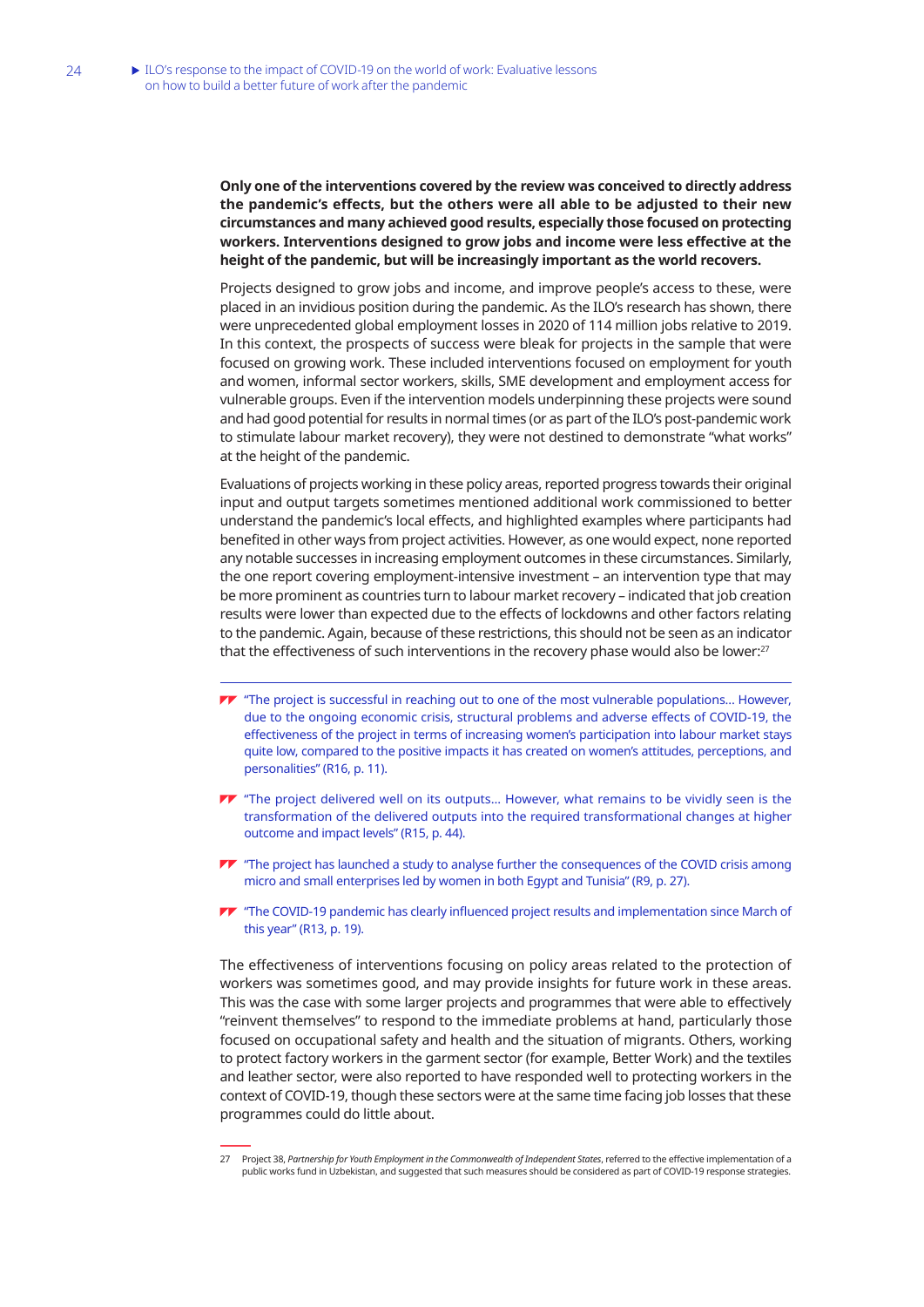The global VZF project brings together governments, employers' and workers' organizations, companies and other stakeholders to jointly advance towards the vision of achieving zero severe and fatal work-related accidents, injuries and diseases in global supply chains. Despite its logical connection to the challenges presented by COVID-19, it needed to adjust its established approach and strategy to maximize results as factories closed, staff were unable to engage with constituents, travel restrictions hampered field interventions, and virtual connections were not always available. However, it was able to reallocate resources, find extra funds, and develop and deliver new awareness-raising and training material in response to the new occupational safety and health issues that emerged in global supply chains:

"Approximately 3 million workers… are expected to benefit from VZF's work on COVID-19. All in all, the programme has allocated over €2 million to activities related to COVID-19" (R4, p. viii).

Not many of the evaluation reports included in the samples commented on the contribution of social dialogue to project effectiveness. Some noted that the participation of employers' and workers' organizations was not integrated well into project design and planned activities. In others, consultation was planned but was not carried out, due to the difficulties created by COVID-19. Some evaluations recommended that more attention be given to social dialogue to strengthen company compliance with labour laws as they grappled with the economic downturn caused by the pandemic:

- $\blacktriangleright\blacktriangleright$  "Participation of employers' organizations and workers' organizations in the implementation of the Project has been very limited, which is mainly due to the fact that in the Project design, a participation of these actors was hardly contemplated in the first two and fourth intermediate results" (R1, p. 27).
- "Dialogues among and between different stakeholders in relation to policy issues are largely hampered due to COVID-19-related restrictions; the projects could not undertake many of the planned consultations in relation to developing the monitoring and reporting framework on labour migration-related SDG targets and indicators, and for developing the national strategy for the implementation of the Global Compact for Migration" (R8, p. 35).
- "Dialogue meetings among social partners reportedly never took place due to COVID-19 restrictions" (R15, p. 38).

The reports revealed a diversity of views on the merits of social dialogue in responding to crises. Some saw its critical importance in engaging stakeholders and developing consensusbased decisions and illustrated examples of these principles being put into effect at different levels – national, sectoral and enterprise. Others suggested that stakeholders sometimes believe the need for speed in decision-making and in implementing response strategies meant that there was no time for social dialogue:

- **TV** "ILO's tripartite structure brings together those directly involved in and affected by policy development and implementation, relevant Ministries and workers and employers through their most representative organizations. Social dialogue leads to strong and consensus-based solutions, particularly in times of crisis" (R25, p. 38).
- $\blacktriangledown$  "Social dialogue cannot solve the pandemic: Some key stakeholders emphasized that swift crisis responses and policies will continue to be required to support people, institutions, and companies, will need to be put in place to address its consequences and to work towards a recovery. The traditionally slower processes of social dialogue are not considered the right process to do that" (R32, p. 54).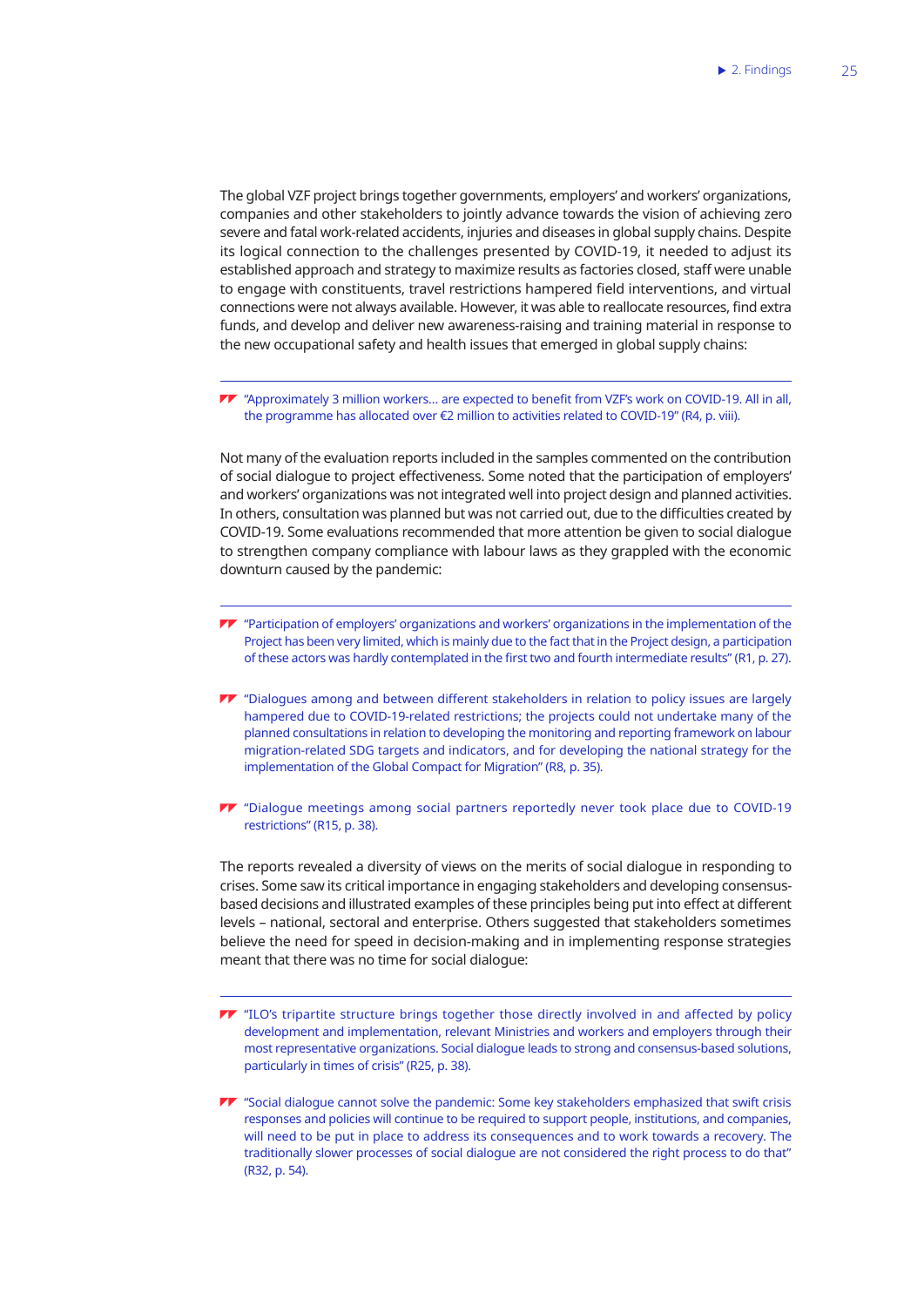<span id="page-36-0"></span>The VZF project described above did highlight the important role played by social dialogue in that project's successes in all seven of its target countries. This project had always emphasized social dialogue in its operational approach, pursuing an objective of strengthening it to improve the knowledge and awareness of workers and employers of occupational safety and health-related issues. This approach was maintained as the project responded to the new circumstances of the pandemic:

**TV** "There has been an increased awareness of occupational safety and health issues in all seven countries by informing stakeholders through social dialogue and tripartite discussions, which have led to the participatory development and validation of strategies to address primary, country-specific occupational safety and health issues in [global supply chains]" (R4, p. x).

**In terms of the visibility of the ILO's work in response to the pandemic, its research and knowledge management capabilities were especially effective. This was evident through various publications and policy guides developed by the reviewed projects in response to the pandemic, but especially through the ILO Monitor serial publication.**

As mentioned earlier, many of the reviewed evaluation reports adjusted their work plans either to include research on COVID-19 effects on individuals and enterprises or to develop new information/awareness products and policy guidelines (see table 3). The extent to which these raised the profile of the ILO's work was not made clear by the reports in many cases, though some were linked to national COVID-19 policy responses and the work of labour inspectorates.

The high-level evaluation of the ILO's research and knowledge management work did highlight the global reach of the serial publication *ILO Monitor: COVID-19 and the world of work*. <sup>28</sup> This publication was reported to have a very high profile as a source of high-level analysis on the impact of the pandemic on the labour market:

"The ILO response to the COVID-19 crisis through inter alia the *ILO Monitor: COVID-19 and the world of work* offers another example of global reach and uptake. The report has been widely quoted by the media (for example, The Financial Times, the BBC, Le Monde) and influenced the UN's global response as well as regional and national policies on multiple topics related to the world of work" (R7, p. 56).

## **Efficiency in the ILO's delivery**

**The pandemic caused significant implementation delays for many of the reviewed projects, and some reported that they were unlikely to meet their output targets in the difficult context of the pandemic. Some projects that were in a position to adjust their activities to directly respond to the new context made good use of their resources and were highly productive, despite the disruption.** 

The reviewed evaluation reports noted the effect of the pandemic on the efficiency of delivery during 2020 and 2021 – as measured by speed of delivery and achieving project milestones – though some projects seem to have achieved targets prior to the onset of the pandemic. The projects described earlier that were able to significantly adapt their activities to meet the new challenges posed by the pandemic seem to have been very productive, producing many new resources and services in quick time. Most of these can be linked to worker protection activities.

<sup>28</sup> Available at [www.ilo.org/global/topics/coronavirus/impacts-and-responses/WCMS\\_767028/lang--en/index.htm](http://www.ilo.org/global/topics/coronavirus/impacts-and-responses/WCMS_767028/lang--en/index.htm).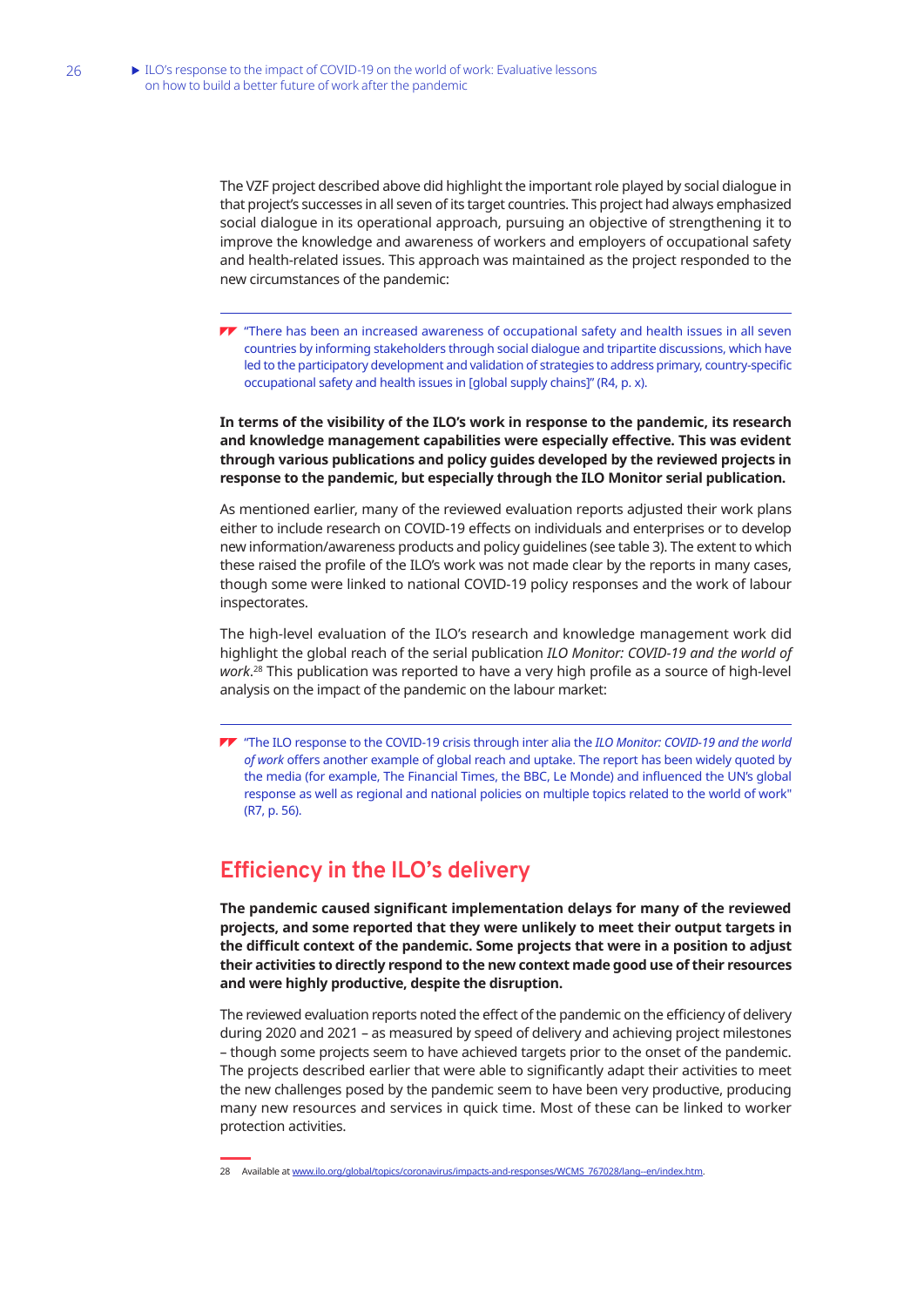While the cost-effectiveness of these project outputs is hard to quantify, the agility and responsiveness of these projects in meeting the urgent needs that emerged in the period suggest a high level of efficiency in implementation. The evaluation of the project that redirected 20 per cent of its budget to humanitarian support (such as food and shelter) was unable to assess the cost-effectiveness of this emergency response, as it was outside its scope, but stressed the importance of fully examining the "entire experience" of the project.<sup>29</sup> Other projects, especially those that aimed to improve job outcomes and grow incomes, did not ultimately prove to be cost-effective, but the reasons for this were largely outside the ILO's control:

- "One of the factors that explains the significant amount of activities that are delayed is the COVID-19 pandemic, which has caused the postponement or suspension of many activities and not only of the Project but of ILO, the [Ministry of Labour] and the institutions in general" (R1, p. 45).
- $\blacktriangledown$  "The pandemic's repercussions could delay the finalization of some outputs and delay progress on some outcomes. Already, countries have requested (and been granted) project extensions" (R4, p. 49).
- "COVID broke the momentum of the programme, which was very unfortunate" (stakeholder quote, R12, p.8).
- $\blacktriangledown$  "The Lab team adapted well to the COVID-19 pandemic. It did affect progress putting a halt to the newly developed Coffee and… and preventing staff from travelling – but the team pivoted to use the opportunity for knowledge synthesis and dissemination and have been remarkably productive despite the disruption" (R14, p. 6).
- $\blacktriangledown$  "As this development rolled out rapidly and none of the involved parties had experience in similar situations, all decisions on new initiatives were taken ad hoc. Therefore, it would be important to study the entire experience and to draw some lessons learned" (R35, p. 44).

#### **The ILO showed that, when faced by a crisis, it was able to overcome its tendency to "work in silos", harnessing expertise more effectively at headquarters and in the field, and contributing to innovation. This needs to be maintained in the post-COVID-19 world.**

Some evaluation reports commented on how the pandemic provided a new imperative for the ILO to work as one, and to overcome a tendency, sometimes mentioned in past, for the Organization to work in a fragmented, even internally competitive way. Rather than maintain operational silos, reports described the emergence of innovative collaborative approaches, including the establishment of global teams that harnessed the expertise within headquarters and in the field, the creative use of virtual tools and collaborative technology, and closer and more regular engagement with constituents.

Programmes that have worked in the same policy space have not always maximized the potential synergies between them. The evaluation reports reviewed gave some examples where the pandemic had helped overcome this limitation. The VZF project, for example, secured additional funds from a donor to respond to the pandemic and channelled these through Better Work to expand its geographic reach:

- $\blacktriangledown$  "There werel efforts undertaken by the VZF to strengthen collaboration with other ILO programmes and to leverage collaboration with existing projects and ILO departments, especially those dealing with [global supply chains] (e.g. Better Work, SCORE, the Inclusive Labour Markets, Labour Relations and Working Conditions Branch and the Global Programme on Employment Injury Insurance and Protection, all of which target similar populations as the VZF but may not have the same degree of expertise in occupational safety and health)" (R4, p. 23).
- 29 Report 24 also highlighted an example where the efficiency of such emergency resource reallocations was far from ideal a US\$20,000 contribution to a UN COVID-19 relief initiative required "15 forms and one month's work" to accomplish (report 24, p. 69).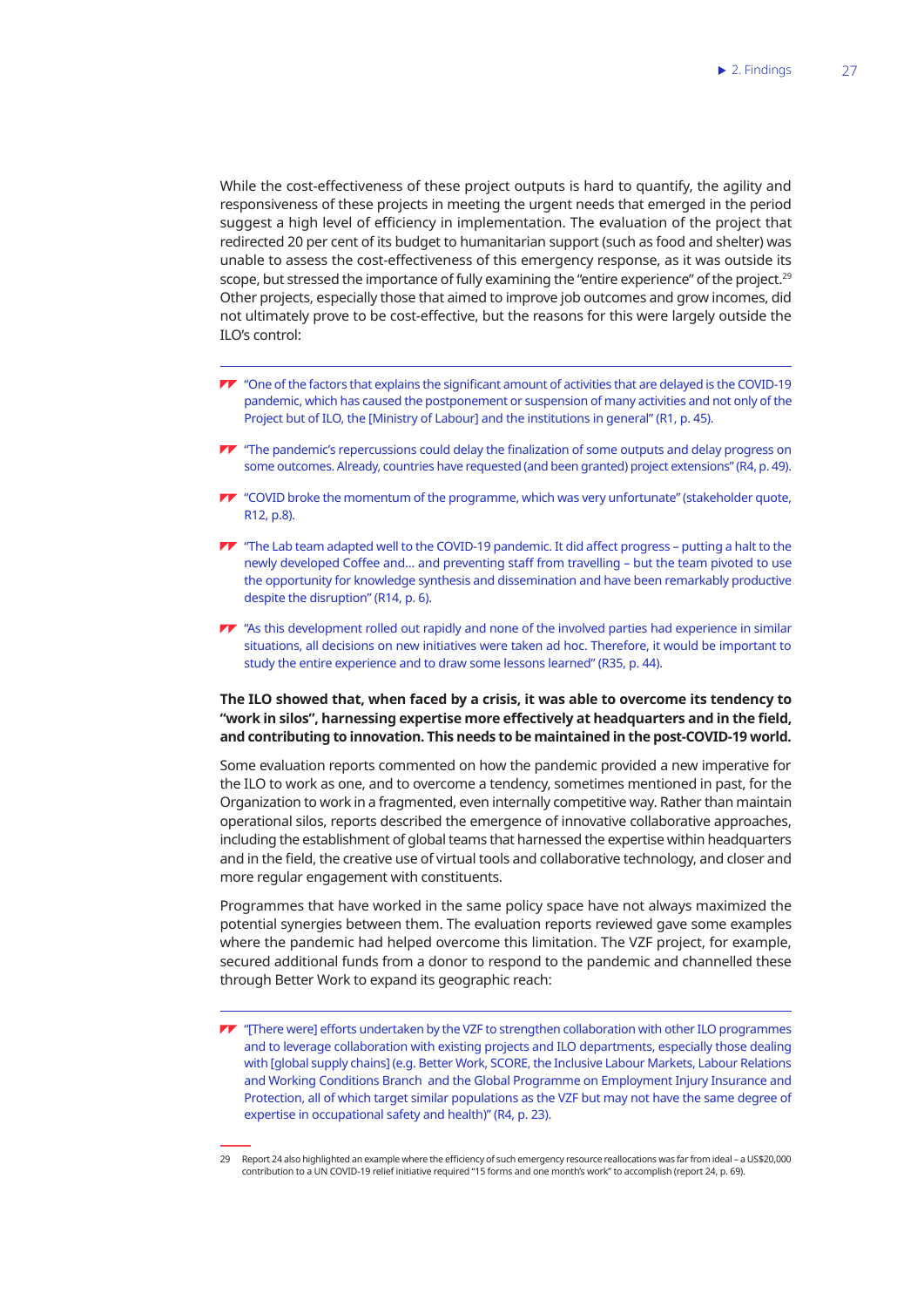- TT "The [Better Work] donors have been very flexible, and resources were reallocated in response to the COVID-19 crisis. An example mentioned is the German Federal Ministry for Economic Cooperation and Development, which provided additional funding to cope with the consequences of the COVID-19 pandemic. The funding was provided to the ILO Vison Zero Fund, which also channelled some of the resources through Better Work in order to reach more countries" (R3, p. 18).
- **TV** "The flexibility in staff coverage has also improved in a few cases, such as when a staff member was so busy during the initial stages of the COVID-19 pandemic that another staff member stepped in and reportedly gained important information from the field by connecting with the Regional Offices, Decent Work Teams and Country Offices in these meetings" (R7, p. 54).

Staff and stakeholders expressed satisfaction with these new collaborative approaches, and reinforced the need for ILO work to be built on strong institutional relationships rather than the more limited personal connections that characterized collaboration in the past. The role of ILO senior management in bringing the Organization together in this way was also noted – it was "single-minded" in this respect, and the results showed that the ILO had the institutional capacity to be a unified, fast-acting Organization, and to be recognized as such (for example, via the international attention it attracted through its serial publication, *ILO Monitor: COVID-19 and the world of work*).

Some cautioned that there was still plenty of room to improve internal collaboration, especially between headquarters departments, and worried that the newfound spirit of cooperation may be temporary. They saw a risk that, outside of the crisis and without continuing senior management attention to internal collaboration, the ILO could revert to its old, more fragmented habits:

- **TT** "The COVID-19 crisis has strengthened collaboration between Better Work Global and the country teams. It is seen as a highly innovative period. Still, there is a sense that overall mechanisms to connect the work at global level and the countries could be further strengthened and that support provided could be better based on country realities" (R3, p. 5).
- $\blacktriangledown$  "There is a real sense of working together and no longer is Better Work Global instructing the country programmes on 'what to do'" (R3, p. 31).
- **TV** "There was a good and positive spirit of cooperation and less 'people working in silos', which facilitated a prompt response to the pandemic situation" (R4, p. 27).
- $\blacktriangleright$  "The ILO's internal collaboration and teamwork can be harnessed well in unique situations, such as with the [research and knowledge management] dimension of the COVID-19 response. However, the more typical dynamic is limited, with compartmentalization at headquarters and inconsistent engagement between headquarters and the field" (R7, p. 69).
- **TV** "Effective means of ensuring the continued relevance of [research and knowledge management] is senior management's attention and support. This could lead to a review of the budget and resource allocation and spending to foster collaboration and coordination instead of consolidating silos. The COVID-19 response framework is a unanimous best practice of the relevance of ILO's [research and knowledge management] to changing needs" (R7, p. 29).
- "Outside of the [research and knowledge management] dimension of the COVID-19 response, informants described collaboration within ILO compartmentalized and based on personal rather than institutional relationships, often with a lack of clarity and consistency about the extent and quality of articulating and operationalizing [research and knowledge management] strategies and approaches in their work" (R7, p. 37).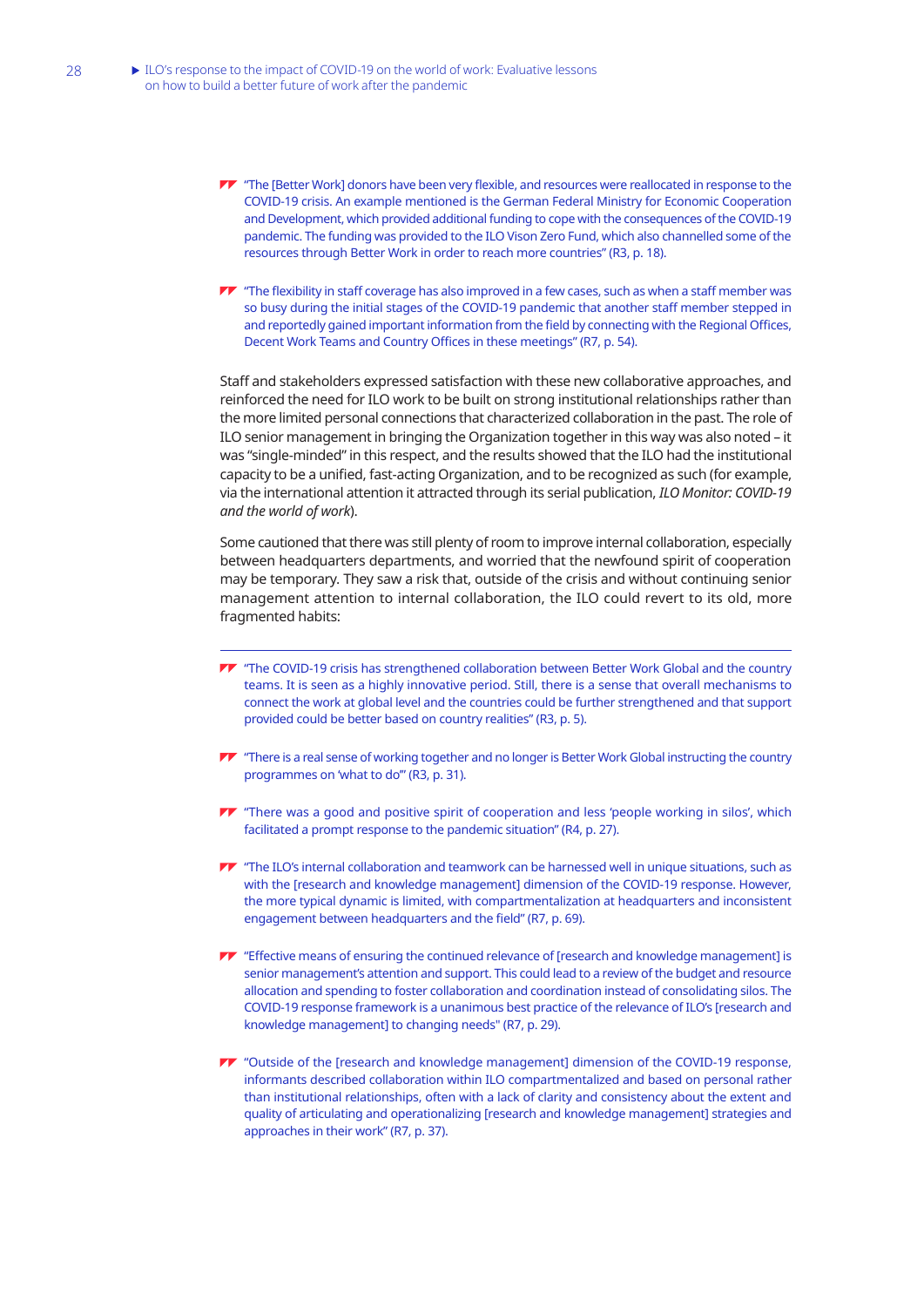### <span id="page-39-0"></span>**The use of cost-effective virtual/remote delivery methods in ILO interventions greatly increased during the pandemic, overcoming a past hesitancy to use these methods. Their continued use in the post-pandemic recovery phase is likely, and this may have an enduring and positive effect on the ILO's efficiency.**

The most significant development in efficiency triggered by the pandemic is related to the widespread adoption of virtual/remote delivery methods. More than half of the reports indicated a shift to virtual delivery methods, applying them to activities such as training, provision of expert support, and awareness-raising. These offered efficiencies in many respects, including reduced travel and event-hosting costs, saved time and numbers of participants reached per activity. As the ILO as an institution embraced these approaches more broadly during the pandemic – incorporating them in its internal management and communication arrangements, and in its openness to home-based work – the efficiencies achieved overall may have been even greater.

One evaluation report (report 3, Better Work Global) indicated that the programme was well prepared for this mode of delivery, having recently piloted virtual services, but for most it was something new and evaluation reports suggested that stakeholders were pleasantly surprised by how well it worked. Past hesitancy to incorporate these cost-effective approaches may have reflected a fear of the unknown, which the pandemic has helped to overcome. This point was reinforced in another Better Work evaluation (report 30), which described how the pandemic stimulated innovations such as the conduct of remote factory inspections using hand-held cameras to view and inspect facilities.

Reports also often highlighted the limitations of virtual delivery – for example, not all activities can be effectively delivered remotely; not all communities or institutions are well equipped for it; it may not be suitable for vulnerable cohorts; and, in the case of virtual factory inspections, unannounced visits were difficult to organize:

- "COVID-19 in effect 'forced' some innovative thinking. Better Factories Cambodia piloted a remote factory inspection process involving the use of hand-held cameras/mobile phones to view and inspect the factory. There are limitations to the effectiveness of this approach… [but] while not a substitute for on-site personal visits, a regime that mixes virtual and face-to-face inspections may lead to some efficiency savings without overly diluting the value of the inspection" (R30, p. 58).
- **TT** "The project has responded to COVID-19 by developing new COVID-related training products (occupational safety and health for SMEs and SME factories), developing online modules for Training of Trainer and Training of Enterprise… Notably, the COVID occupational safety and health modules have had strong uptake, with 954 SMEs participating in 2020 alone" (R10, p. 5).
- "Even though the outbreak of COVID-19 created new difficulties, the ILO worked hard to overcome these challenges by signing a new contract with experts from Genç-İşi Coop. to provide online consultancy services and trainings for SADA Women's Cooperative while SADA centre was closed due to COVID-19 precautions" (R16, p. 37).
- **TV** "The utilization of Information and Communication Technology in providing online trainings and remote consultancies during the COVID-19 lockdown was well received by the training participants and gave an opportunity for more participants to interact during lockdown" (R17, p. 7).

## **Sustaining results and next steps**

**Evaluation reports offered a number of insights into the sustainability of the ILO's work and its possible future directions, including regulatory reforms that encourage business diversification; expansion of online training, collaboration, consultation and**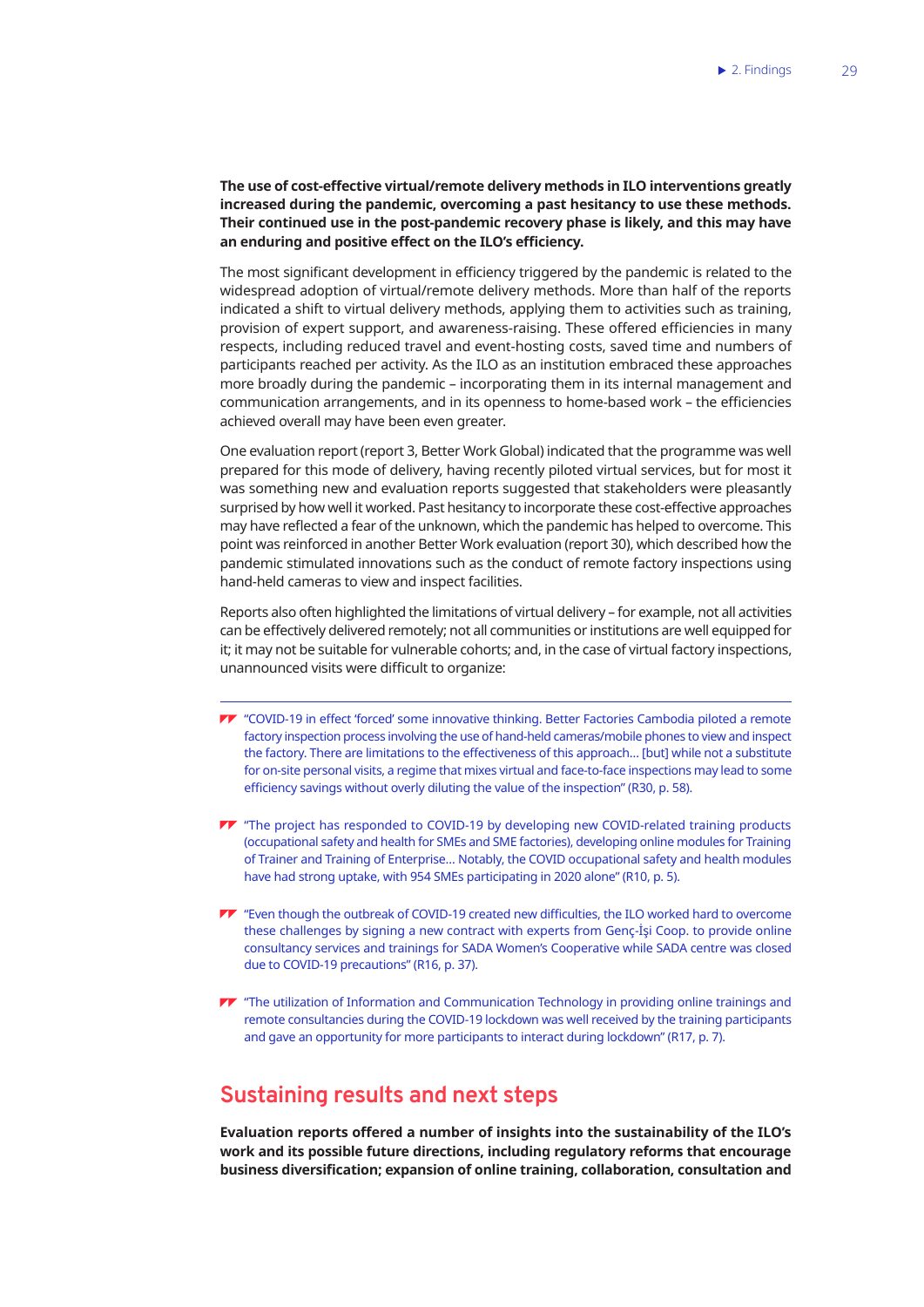#### **information-sharing; and revising strategies and programmes to ensure they support women in a changed post-COVID-19 world.**

Not all the reviewed evaluations focused on longer-term strategy; some instead concentrated on immediate implementation issues. Some in the first sample were completed quite early in the pandemic, when its devastating global impact was not yet clear. Despite this, across both samples, observations and recommendations were made that might help inform thinking on the sustainability of the ILO's work and possible future directions in implementing recovery strategies in line with the call to action. Some relevant quotes from the reports are included below:

#### *Inclusive economic growth and employment*

- "Develop a strategic framework for the ILO's work in promoting sustainable enterprises that… repositions this work to respond to the challenges of the post-COVID-19 world" (R5, p. 8).
- "Governments want to make their economies more resilient… It requires that governments think through the regulatory regime that will make it easier for firms to diversify, make it easy for firms to be flexible and make it easier for firms to do business" (R5, p. 87).
- **TT** "Elaborate a strategy for response to the COVID 19... Provide data on effects of the COVID crisis on women entrepreneurs, and women in precarious employment… Get Ahead modules can be developed to incorporate these constraints and allow women entrepreneurs to continue operating" (R9, p. 38).
- TT "The implementation of online training and consultation... needs to be studied in depth and assessed whether it would be a potential tool to maximize benefits and implemented as a low-cost support to local consultants after the project" (R18, p. 10).

#### *Protection of all workers*

- **TV** "The emergency response has laid the foundation for occupational safety and health activities to progress forward. There is strong demand across all participating countries to continue with occupational safety and health interventions, as revised working standards and approaches will remain for the longer term. This provides a basis for occupational safety and health to focus on both safety and health elements into the long term and to deploy strategies that continue to raise the profile of occupational safety and health in all aspects of employment and social protection measures" (R25, p. 41).
- "In ILO's post-COVID-19 ready-made garment strategy, explore feasibility of programme for small and medium factories that provide holistic assistance to improve safety, compliance with international labour standards and productivity, for example SCORE, Work Improvements in Small Enterprises programme" (R2, p. iv).
- **TV** "Consider an alternative country expansion strategy ('[Better Work] second generation') which is nimbler and less resource-intensive and less criteria for countries and factories to participate" (R3, p. 6).
- **TV** "The ILO response to COVID-19 has created a benchmark for senior management sponsorship, fast turnaround, risk-taking, quality assurance, cross-departmental teamwork and effective dissemination... it has also shown that online collaboration and virtual tools can be effective in conducting joint work with acknowledged benefits to constituents" (R7, p. 71).
- **TV** "Emergency cash transfers are primarily a short-term option that have little to do with the longer-term system and policy changes required to establish and implement a functioning social protection system. However it is noted that emergency cash transfers could be an entry point to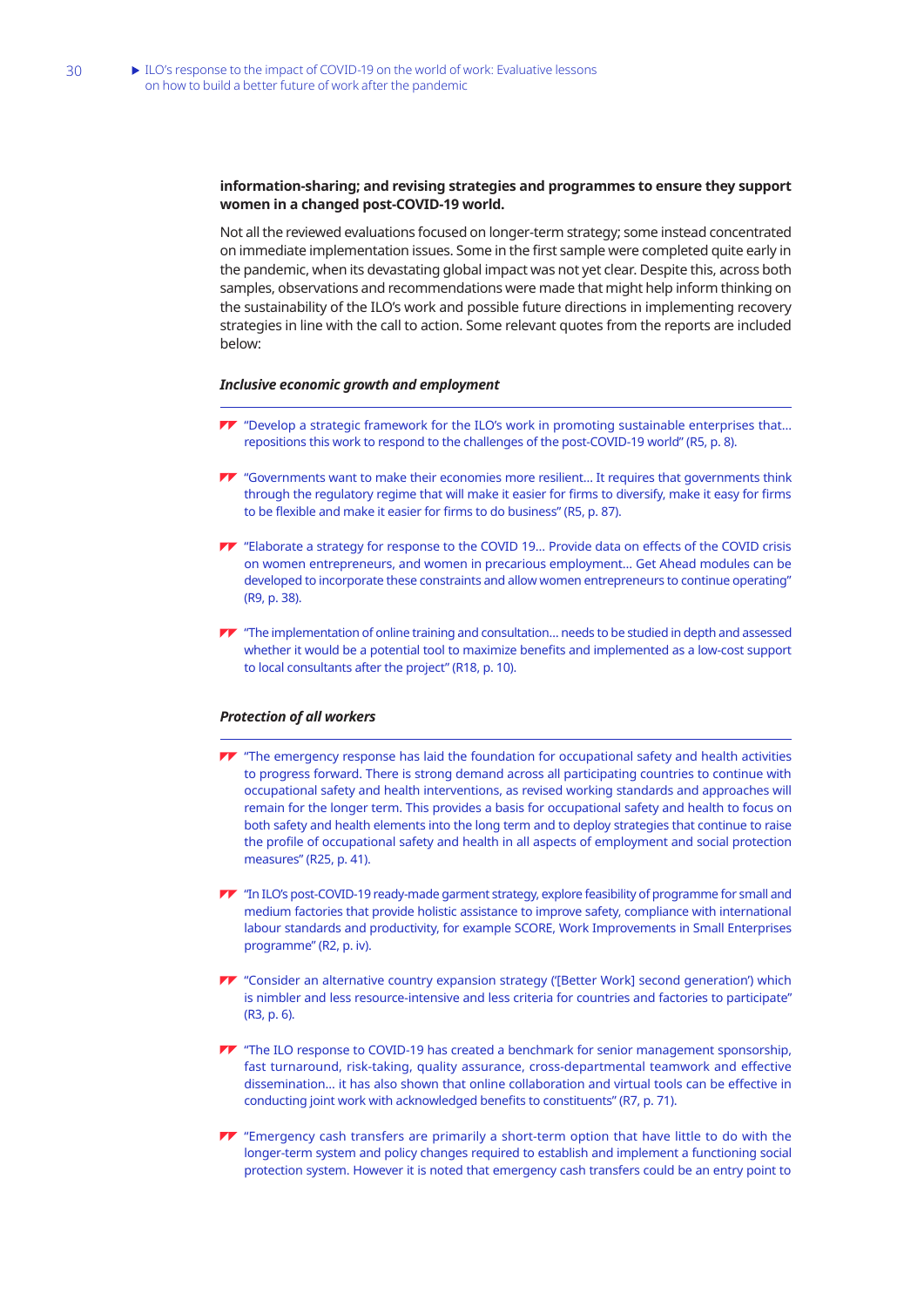the development of long-term contributory (e.g. unemployment insurance, sickness benefits) or non-contributory social protection systems as well as to extend social security coverage to workers in the informal economy" (R25, p. 38).

TT "The COVID-19 pandemic has pushed everybody to look for alternative ways to reach out to target groups… COVID-19 awareness and information materials… were posted in different online media… as well as through Facebook, reaching out to more than 3 million users. This obviously shows the advantage of online dissemination of information as opposed to direct outreach activities" (R8, p. 42).

#### *Relying on social dialogue for solutions*

**TV** "Continue and reinforce interventions addressing COVID-19-related challenges facing industry; continue tailoring factory level advisory services to COVID-19 related issues… Consider taking a stronger, more public position on responsible business practices (brands purchasing practices) and continue contributing to effective brand/supplier dialogue" (R2, p. v).

### **The evaluation reports covered by the review often gave only superficial attention to assessing the impact orientation of the interventions they covered, and generally did not explore the likely effect of the pandemic on future impact.**

The 41 projects in the two report samples covered a broad range of activities, but the assessment of impact orientation was generally weak. Some projects related to the protection of workers were optimistic that their efforts to strengthen institutional capacity and improve the implementation of labour laws would ultimately have a positive downstream effect on workers.<sup>30</sup> But this optimism sometimes ignored the new realities of the pandemic – described elsewhere in these same reports – which threatened such impacts (for example, preoccupation of officials with other roles, limited political will to address some work quality issues in the face of the crisis, and new priorities focused on addressing widespread job destruction). Some painted a grim picture of the significant challenges that now need to be addressed in the wake of COVID-19, and were frank about the lack of evidence of impact so far.

The impact orientation of projects that related to employment growth was covered only superficially in the reviewed evaluation reports, and in some cases this criterion of the Development Assistance Committee of the Organisation for Economic Co-operation and Development was skipped entirely. As discussed earlier, projects working on increasing employment and incomes during the pandemic faced enormous barriers to success. One measured a fall in participant income (report 19). Others that had already described a lack of short-term employment outcomes were unable to comment on the prospects for longer-term success in the absence of additional follow-up support (reports 16 and 20). Projects designed to improve the employment prospects of refugees mentioned some new pandemic-related constraints on their ability to get results, including pressure from governments to reprioritize in favour of native job seekers (report 33) and the fact that, in such employment crises, refugees are the easiest and fastest to discard (report 34).

The evaluation of the Better Work Global initiative suggested that this programme conceives of its impact in terms of its capacity to expand and reach more countries and participating factories. The report recognized that the post-COVID-19 world would require the programme to rethink its expansion strategy, and this may mean it will operate in a very different way if it is to maximize impact:

<sup>30</sup> For example, strengthening the capacity of labour inspectorates to enforce child labour laws (reports 1 and 15) and labour standards (reports 4 and 13); developing implementation guidelines for the enforcement of existing labour laws (report 11) and for the establishment of worker injury compensation schemes (report 21); and improving social protection systems (reports 13, 23, 24, 25 and 26).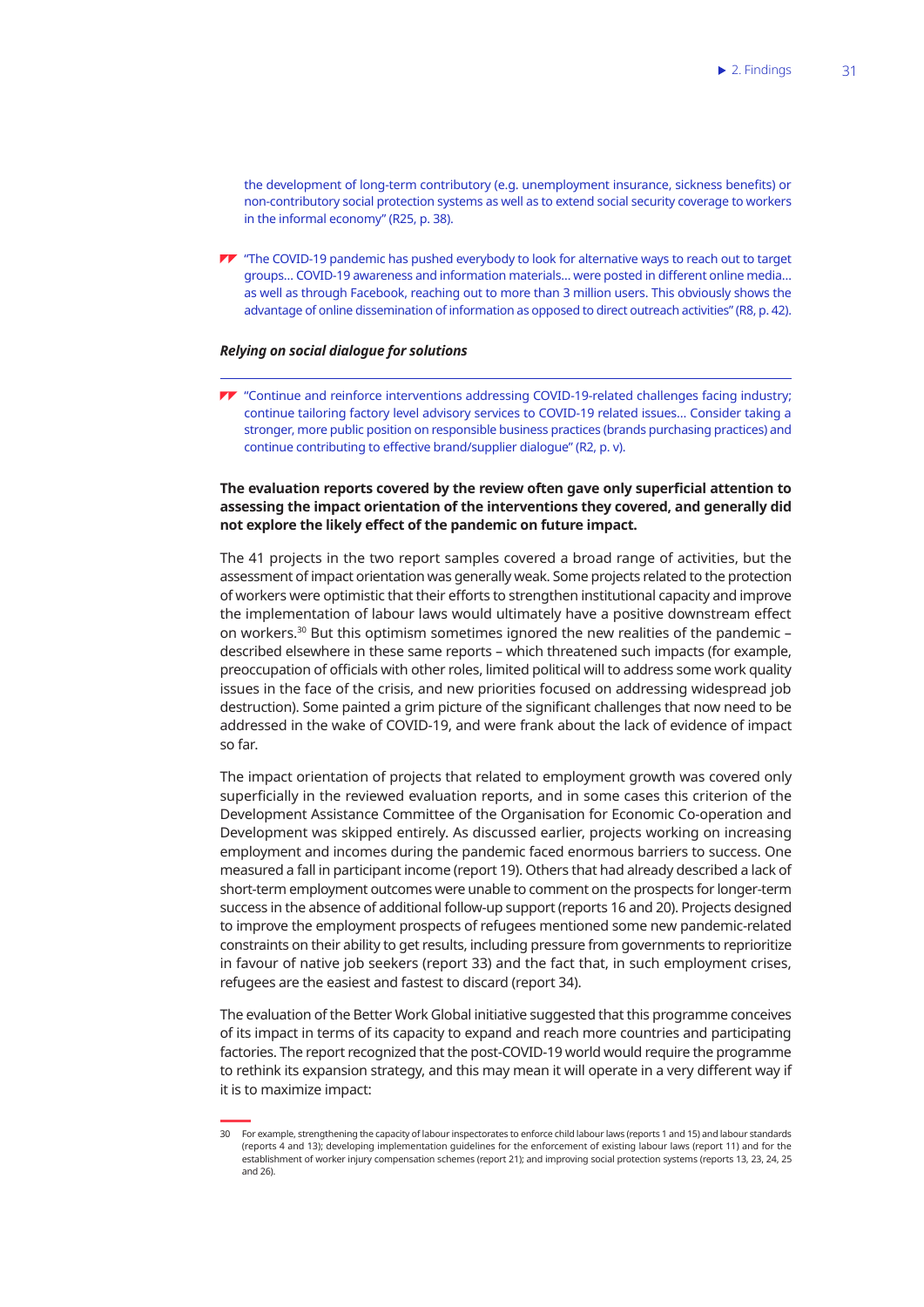- "Individual cases of solving grievances and the rescue of migrant victims from abuse and exploitation have been reported but, overall, no systemic change is visible. To a certain extent, this might be because of the COVID-19 pandemic, but realistically it will take some years to change the mindset of migrants and their employers – as well as the authorities in destination countries" (R35, p. 10).
- "Despite the Ready-Made Garment Sector Programme II's relatively strong performance achieving outputs, progress on actual national initiative factory remediation has been slower than expected… One donor opined, 'The biggest challenge is pressing the government on remediation. No one has a clear roadmap'" (R2, p. 30).
- **TV** "The evaluation therefore finds that real income has fallen by an average of approximately 20 per cent: the macroeconomic and crisis situation has been so bad that the project could not be expected to compensate for it" (R19, p. 51).
- **TV** "There is evidence that the Programme has contributed to improve the social protection situation for millions of people. However, impact monitoring is very partial and there is no evidence that the Programme reached its objectives in terms of impact" (R26, p. 44).
- **TV** "The Better Work Global team has already started with consultations for the next strategy which will succeed the current strategy. The consultations show that the COVID-19 crisis will have a significant impact on the new strategy. The crisis has highlighted the vulnerability of the apparel supply chain both in terms of business fragility, and in terms of weaknesses in worker protection, but also the need to 'build back better' and bring about a more inclusive, resilient and sustainable sector" (R3, p. 17).
- The impact and sustainability issues need to be conceived in a longer-term perspective, particularly because the interventions focus on refugees, which is the group that is the easiest and fastest to be discarded in times of crisis. While all efforts are made to increase the formal employment of the target group, this constitutes a significant shortcoming" (R34, p. 36).

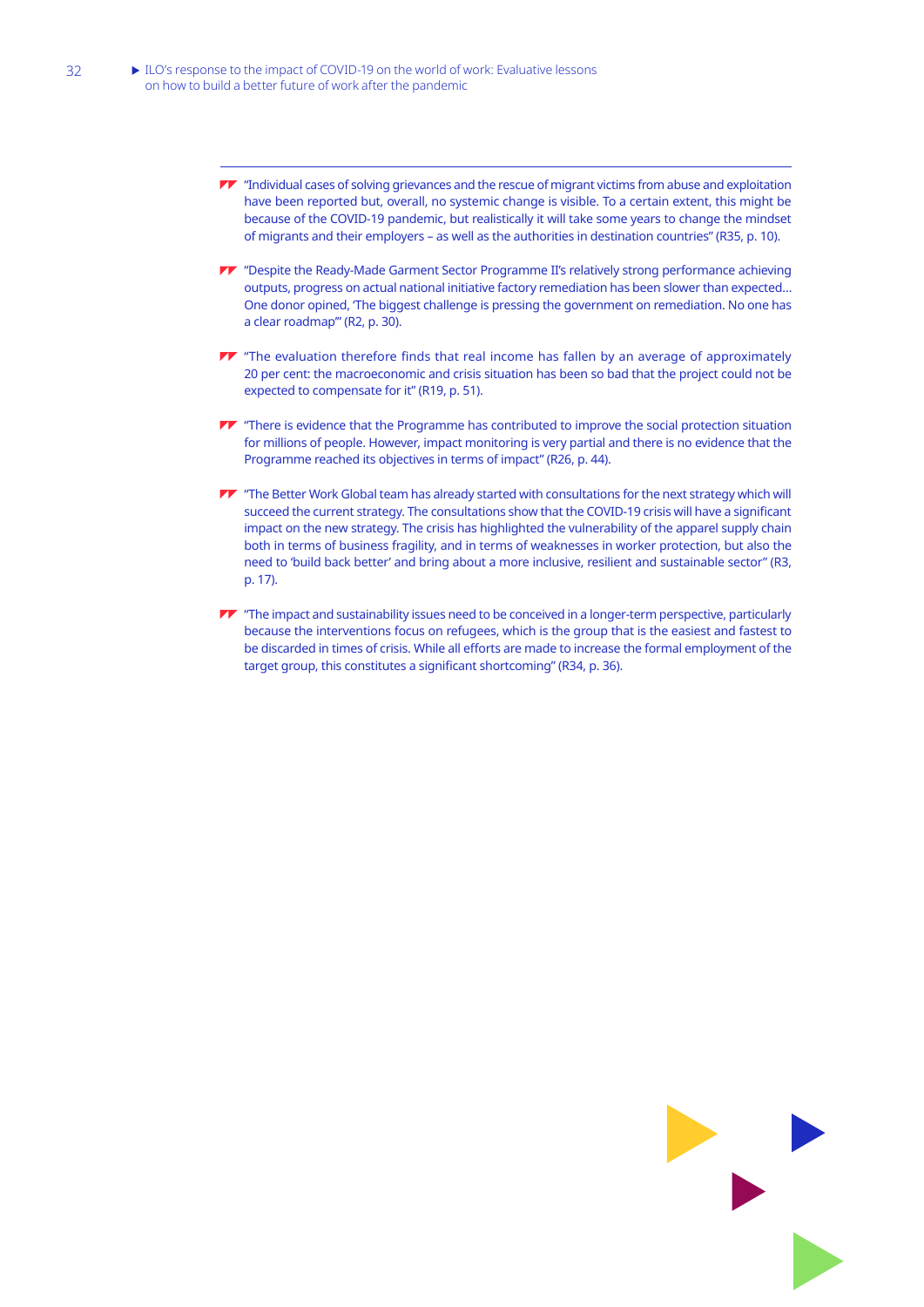

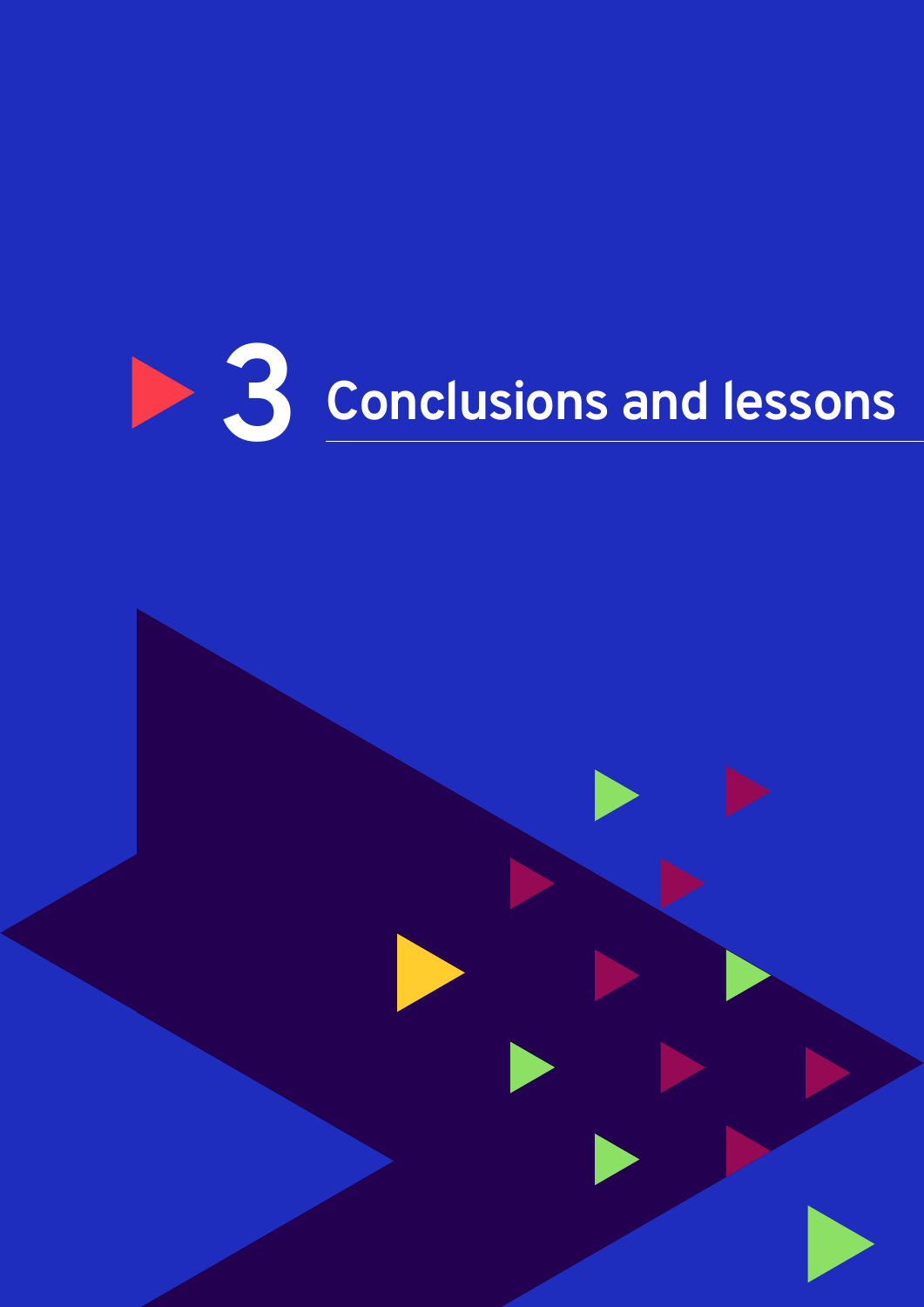## <span id="page-44-0"></span>**3. Conclusions and lessons**

This synthesis review examined 41 evaluation reports completed in 2020 and 2021 on ILO interventions, to see how the Organization responded to the pandemic, whether these responses were proving effective, what was driving change, and what lessons might be learned for the future. As outlined in the introduction section, the first sample of reports looked at the ILO's immediate response to the urgent need for action in the early months of the pandemic crisis, while the second (all written in 2021) provided an opportunity to verify and expand on these findings. While this second sample was able to fill some of thematic, geographic and intervention type gaps identified in the first sample,<sup>31</sup> it was still too early to capture from the available evaluation reports information from projects that were conceived as a direct response to the pandemic and which embodied the principles set out in the global call to action.<sup>32</sup> Only one such report had been completed. Regardless, this synthesis review provides valuable insights for the forthcoming high-level evaluation of the ILO's COVID-19 response, which should include an examination of more recent projects that have not yet reached the formal project evaluation stage.

Conclusions of the review are summarized below:

- $\triangleright$  Those interventions that were in a position to have their directions significantly changed in response to the shock brought about by the pandemic showed that the ILO could be agile in developing highly relevant activities and resources that meet stakeholder needs, and could overcome barriers to internal collaboration to unlock latent synergies and capacity to innovate. The latter needs to be maintained in the post-COVID-19 world, as the risk remains, when the crisis subsides, of the ILO reverting to its old, more fragmented habits.
- $\triangleright$  In some locations (such as Latin America), the deterioration of economic conditions and loss of jobs and livelihoods may be reversing progress in some fundamental areas of the ILO's work, including eliminating child labour/trafficking and gender-based discrimination and violence. The ILO needs to work with donors and regional stakeholders to renew its focus on these areas, and to identify and address the new factors behind these trends in different regions and countries.
- $\triangleright$  Repairing the damage caused by the pandemic on labour markets by stimulating economic growth and employment is a priority articulated in the call to action. Although the timing of the projects covered in this review meant they were often unable to demonstrate results (many were operating in the middle of the crisis), important elements of future response strategies were touched upon, including employment-intensive investments in public works, the effective use of public employment services and active labour market programmes, enterprise development and skills initiatives (including to support youth transitions to work and recognise the skills of migrant workers). As momentum for recovery builds, the planned high-level evaluation of the ILO's COVID-19 response should seek to gather more information about these aspects of the ILO's response.
- $\triangleright$  The ILO will need to maintain an ability to adapt its approach to ensure that it coheres with strategies as priorities evolve and new ones emerge. Most recurrent priorities for future action in the aftermath of the pandemic that were highlighted in the evaluations included reversing the effects of the pandemic's destruction of jobs; reviewing the focus of the work of different ILO departments and units away from product-centred

<sup>31</sup> The first sample included: interventions related to economic growth and employment creation (for example, interventions in the area of employment-intensive investment, such as in report 33); social protection (for example, reports 23, 24, 25 and 26); regions experiencing disproportionately adverse effects from the pandemic (for example, Latin America in reports 29, 27, 31 and 32); and from countries suffering from conflict and fragility (for example, reports 31 and 39).

<sup>32</sup> ILO, *[Global call to action for a human-centred recovery from the COVID-19 crisis that is inclusive, sustainable and resilient](https://www.ilo.org/ilc/ILCSessions/109/reports/texts-adopted/WCMS_806092/lang--en/index.htm)*, 17 June 2021.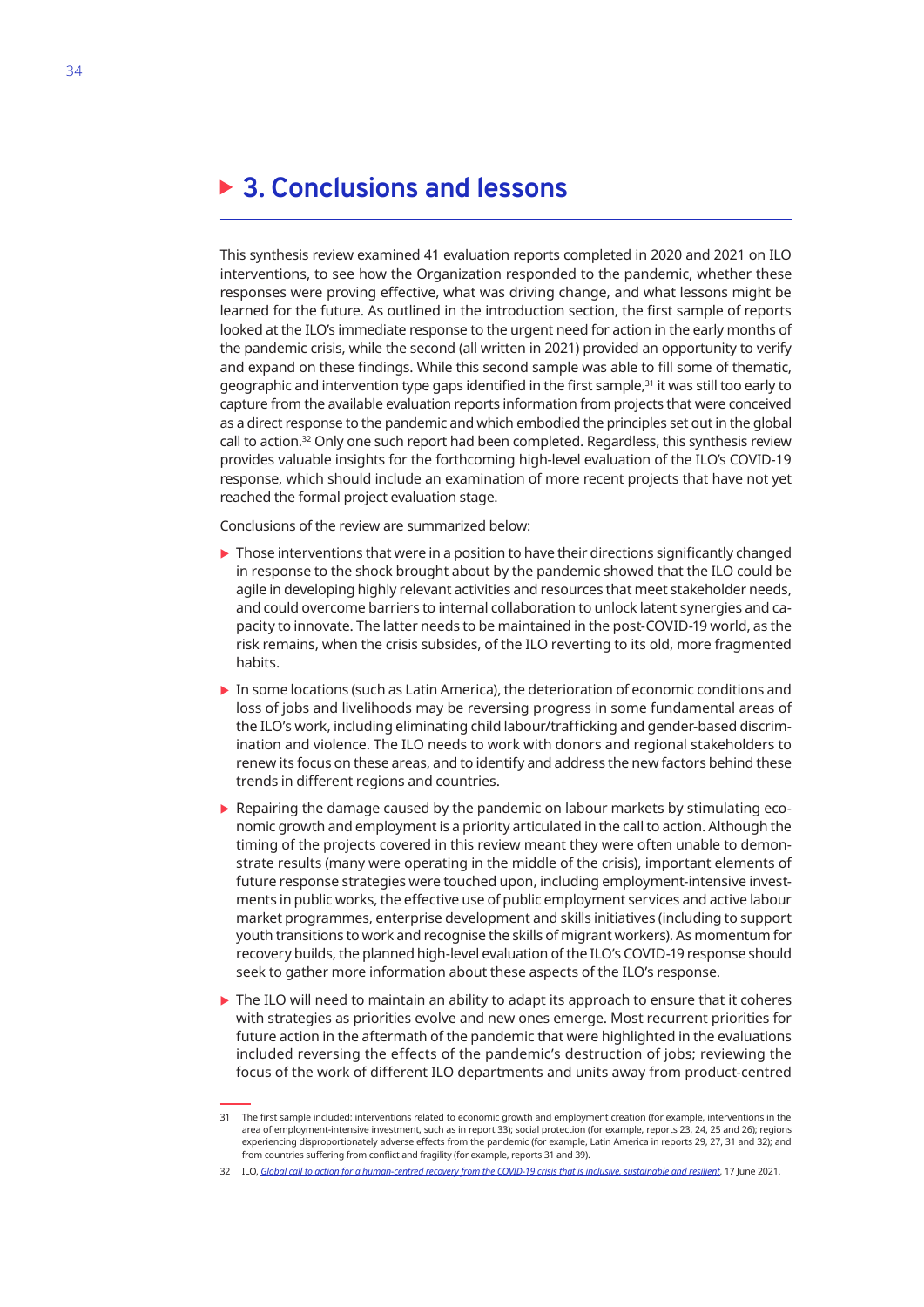approaches and towards more localized solutions; and focusing on resilience at all levels to improve capacity to respond to future shocks.

- $\triangleright$  The use of virtual/remote delivery methods during the pandemic was greatly expanded, often increasing participation. While this has opened the door for their more widespread use after the pandemic, not all support can be effectively delivered remotely, as some institutions and communities are not well placed to use virtual technology, and some vulnerable people may be frozen out.
- $\blacktriangleright$  The intervention types that proved most relevant and effective in the period examined by the reports were those related to "protecting workers in the workplace". As economies and labour markets recover, interventions related to growing jobs and incomes, and improving access to these, will become increasingly important.
- $\triangleright$  The task ahead for the ILO will be to use tripartite mechanisms to maximize the alignment of its work with national and global priorities, which are currently in a state of flux. In addition, strategic partnerships will need to be maintained to advance progress towards achieving the Decent Work Agenda and the Centenary Declaration goals. As the ILO's Strategic Plan for 2022–25 put it: "Past experience has highlighted both the importance and the challenges of ensuring full alignment of country-level activities with the global policies and priorities established for this Organization".
- $\triangleright$  Sustaining results will include, but not be limited to, regulatory reforms that encourage business diversification; expansion of online training, collaboration, consultation and information-sharing; and revising strategies and programmes to ensure they support women in a changed post-COVID-19 world.

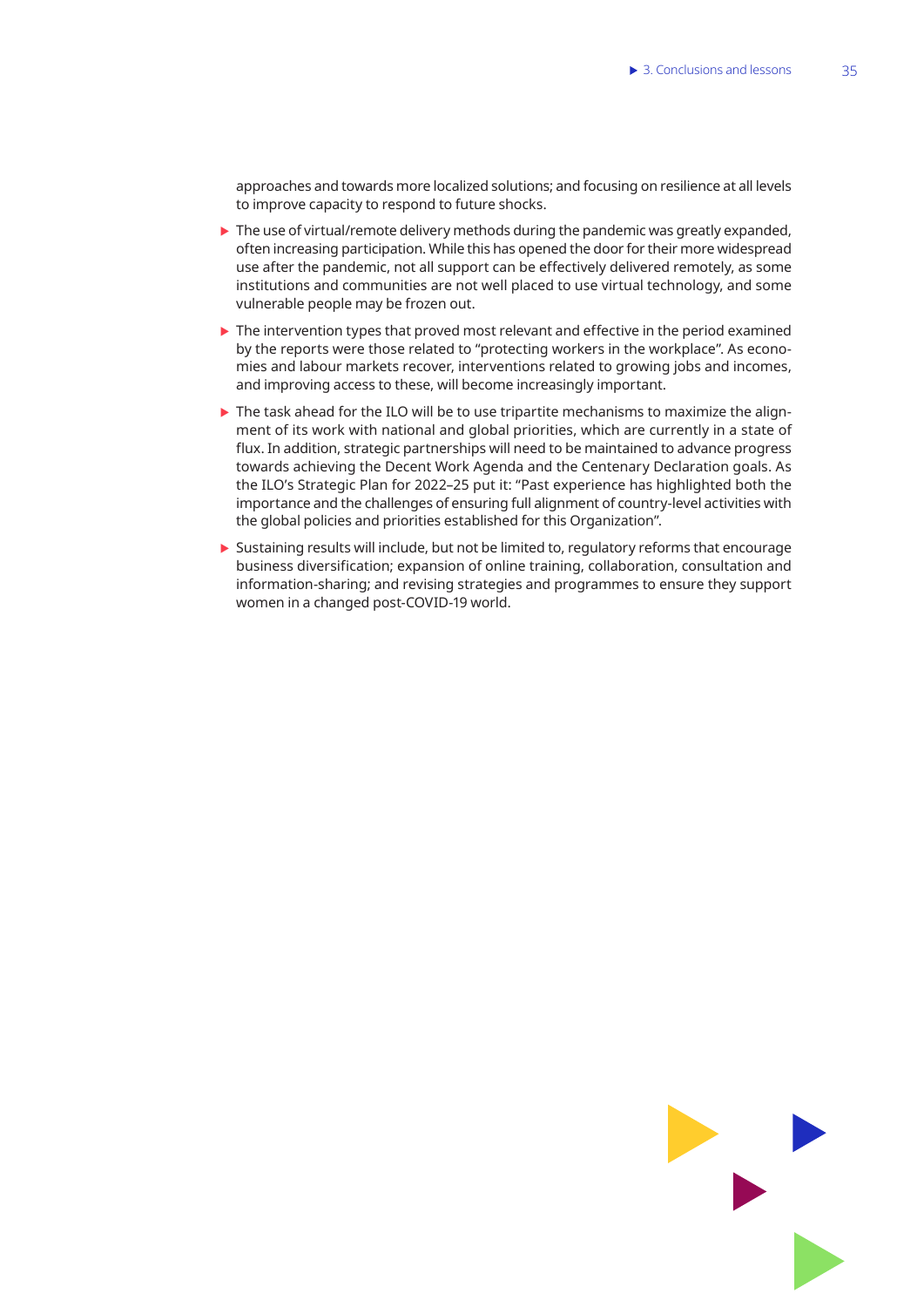

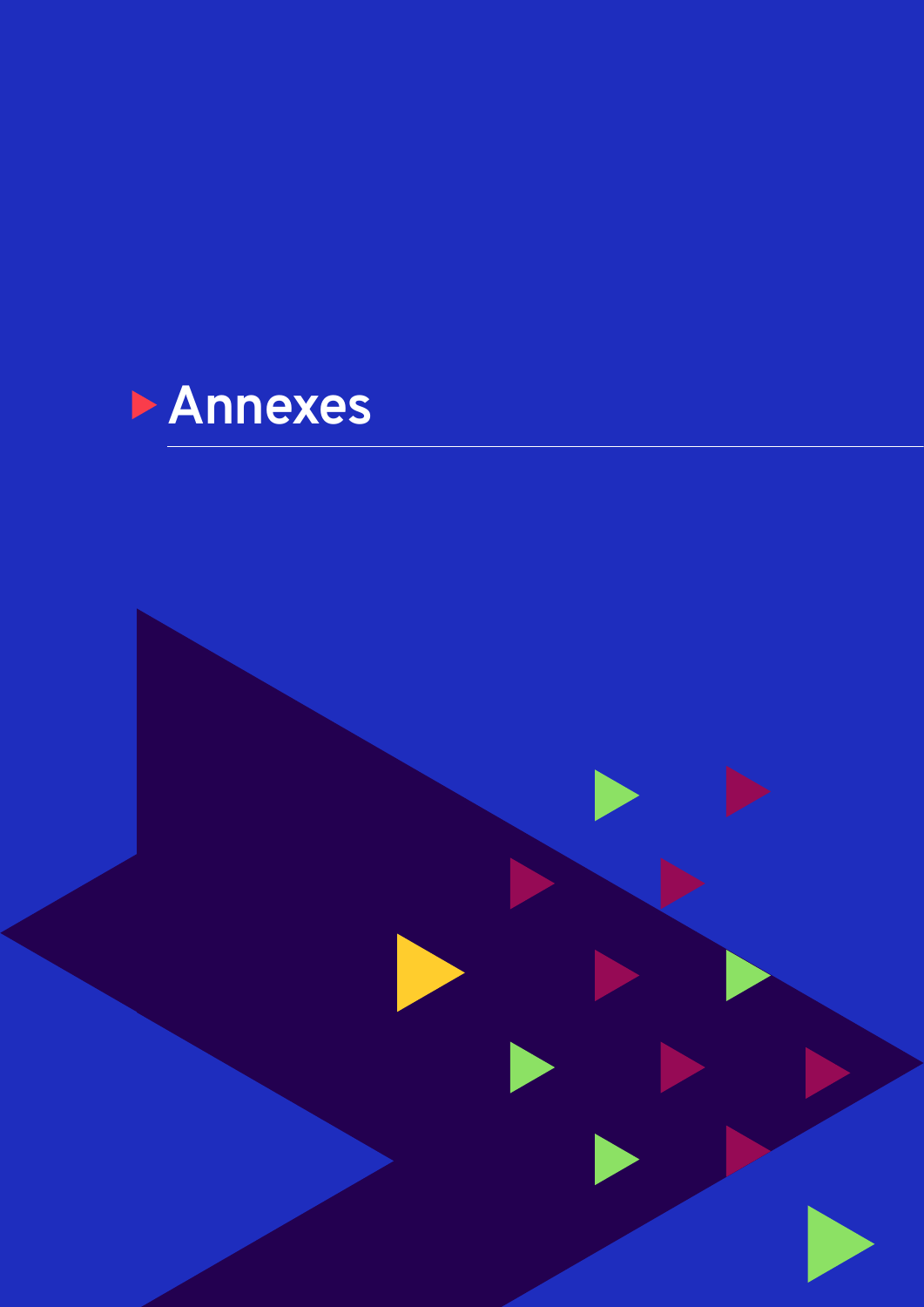## <span id="page-47-0"></span>**Annex 1. Details of evaluation reports**

The evaluation reports varied in terms of the depth of coverage of issues related to COVID-19. The review assessed how "information rich" these reports were (see Table 4) and assigned a rating from A to D as follows:

#### ▶ Table 4. Richness of information in report samples - summary

| Rating | <b>Description</b>                                                                                                                                                                                         | No./% of reports<br>with this rating |
|--------|------------------------------------------------------------------------------------------------------------------------------------------------------------------------------------------------------------|--------------------------------------|
| A      | Reports included extensive discussion of the issues including high-level consideration of the changed<br>context of the ILO's work, the policy implications of this and ideas for future program strategy. | 14 (34%)                             |
| B      | Reports included some exploration of the issues, context, and policy/program implications, but in less<br>depth than Group A                                                                               | 10 (24%)                             |
| C      | Reports included only limited discussion of the issues - their focus was more on operational issues<br>experienced because of COVID (e.g., delays, shift to remote delivery etc.)                          | 11 (27%)                             |
| D      | Reports had limited useful content related to the COVID response                                                                                                                                           | 6 (15%)                              |

The **variable quality of the reports** to some extent reflects the nature of the interventions that were evaluated. Evaluations of major ILO programmes – such as Better Work, the Vision Zero Fund, SCORE and the Flagship Programme on Social Protection floors – offered the deepest insights. These ongoing interventions were all backed by teams of people in HQ and the field, and their evaluations were focused more on strategic issues such as how best to position these programmes to ensure they remain relevant to future conditions. These interventions sometimes also had access to supplementary monetary and human resources that allowed them to quickly change direction in response to COVID and to do new things.

Reports that used **EVAL's new "clustered" approach** – which considered multiple projects and programme activities with similar themes, frameworks and locations – also tended to be more strategic in their focus. Three of the five evaluations of this type were given an "A" rating.

The six **high-level evaluations** included in the samples were also focused on "big picture" strategic issues and most explored in depth the impact and future consequences of COVID-19 for the ILO. Relatively few short-term development cooperation project received an "A" rating with many considering COVID-19 mainly in terms of its disruption to planned activities rather than in terms of its longer-term ramifications for ILO strategy. Some made comments on how they moved to remote delivery of training and support, but not much more.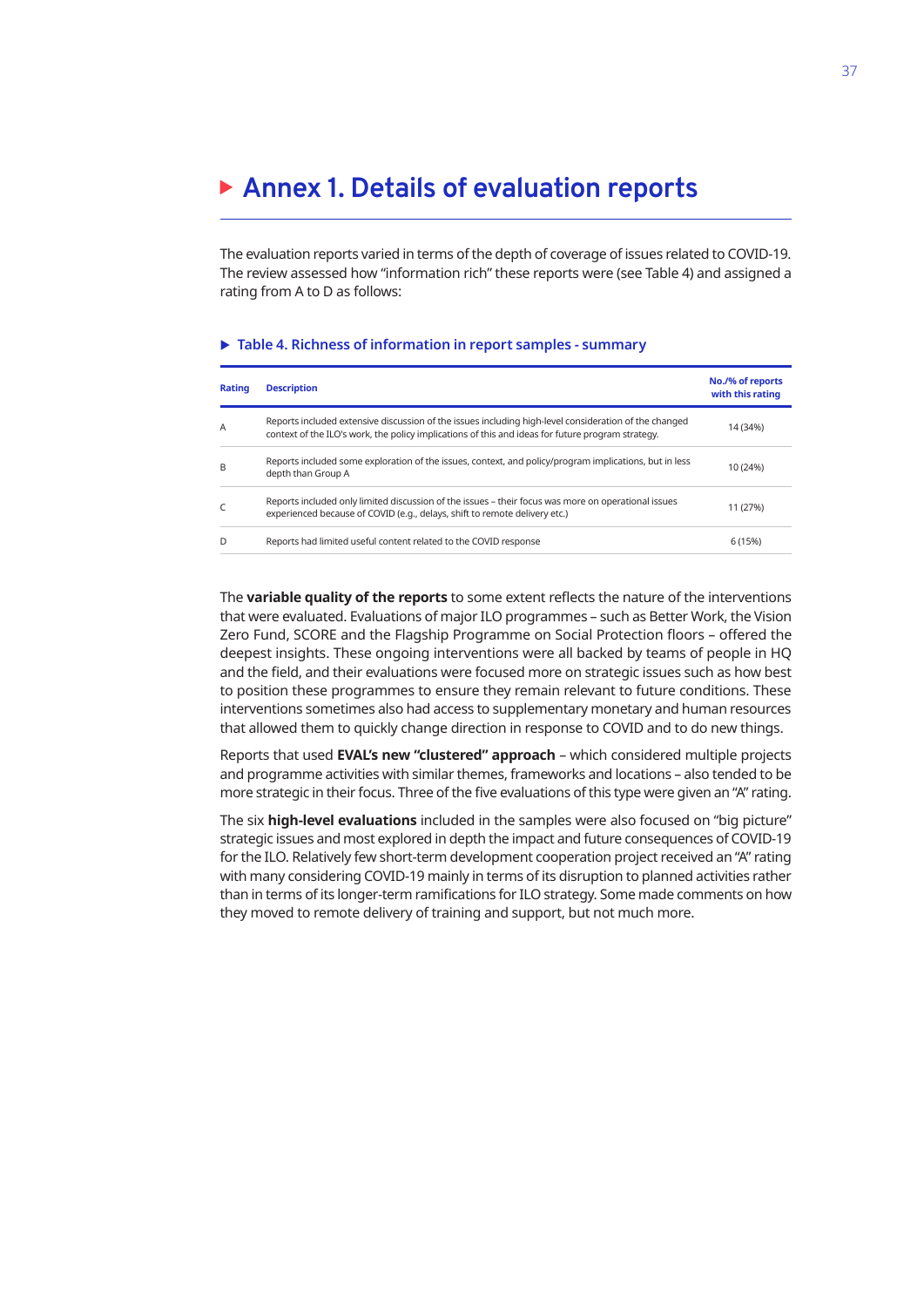#### ▶ Table 5. Samples of evaluation reports

|                | rapic 5: Samples of evaluation reports |               |                          |             |                         |                |                                                                                                                                       |
|----------------|----------------------------------------|---------------|--------------------------|-------------|-------------------------|----------------|---------------------------------------------------------------------------------------------------------------------------------------|
| Sample 1       |                                        |               |                          |             |                         |                |                                                                                                                                       |
| Ref            | <b>TC Symbol</b>                       | <b>Nature</b> | <b>Timing</b>            | <b>Type</b> | <b>Synthesis Rating</b> | <b>Region</b>  | <b>Title</b>                                                                                                                          |
| $\mathbf{1}$   | DOM/17/01/USA Independent              |               | Interim                  | Project     | A                       | Latin America  | Support efforts to combat child labor and improve working conditions in agriculture in Dominican Republic                             |
| $\overline{2}$ | BGD/19/05/MUL                          | Independent   | Interim                  | Cluster     | A                       | Asia           | Cluster Independent Mid-term Evaluation of RMGP II and BWB and its affiliated projects                                                |
| 3              | GLO/17/55/MUL                          | Independent   | Interim                  | Project     | A                       | Inter-Regional | Better Work Global Stage IV                                                                                                           |
| $\overline{4}$ | GLO/16/50/MUL                          | Independent   | Interim                  | Cluster     | A                       | Inter-Regional | Vision Zero Fund Collective Action for Safe and Healthy Supply Chains                                                                 |
| 5              | <b>Enterprise HLE</b>                  | Independent   | $\overline{\phantom{a}}$ | <b>HLE</b>  | A                       | Inter-Regional | High-level independent evaluation of ILO's strategy and action for promoting sustainable enterprises, 2014-19                         |
| 6              | Andean HLE                             | Independent   | $\overline{\phantom{a}}$ | <b>HLE</b>  | A                       | Latin America  | High-level independent evaluation of the ILO's Decent Work Programme in the Andean Countries 2016-2019                                |
| $7^{\circ}$    | <b>RSKM HLE</b>                        | Independent   |                          | <b>HLE</b>  | A                       | Inter-Regional | High-level independent evaluation of ILO's research and knowledge management strategies and approaches,<br>2010-2019                  |
| 8              | NPL/18/01/CHE                          | Internal      | Interim                  | Project     | A                       | Asia           | Migrants Rights and Decent Work (MIRIDEW) project combined with labour migration under SEP                                            |
| 9              | RAF/17/05/FIN                          | Independent   | Interim                  | Project     | B                       | Africa         | The Way Forward after the Revolution: Decent Work for Women in Eqypt and Tunisia (DWW) – Phase II                                     |
| 10             | MMR/17/51/MUL Independent              |               | Interim                  | Project     | B                       | Asia           | Sustaining Competitive and Responsible Enterprises (SCORE) phase III Myanmar                                                          |
| 11             | PAK/16/03/EUR                          | Independent   | Interim                  | Project     | B                       | Asia           | International labour and environmental standards application in Pakistan's SMEs (ILES)                                                |
| 12             | EGY/16/02/NOR                          | Independent   | Final                    | Project     | $\mathsf{C}$            | Africa         | Employment for youth in Egypt (EYE): Working together in Qalyoubia and Menoufia                                                       |
| 13             | RAF/17/16/ICM                          | Independent   | Final                    | Project     | $\mathsf{C}$            | Africa         | Extending social protection access and portability to migrant workers and their families through selected<br><b>RECs in Africa</b>    |
| 14             | GLO/17/06/CHE                          | Independent   | Final                    | Project     | $\mathsf C$             | Inter-Regional | Market systems development for Decent Work: the Lab Phase II                                                                          |
| 15             | ZMB/18/02/RBS                          | Independent   | Final                    | Cluster     | $\mathsf{C}$            | Africa         | Addressing Decent Work Deficits in the Tobacco Sector of Zambia and Tanzania Projects (DWiT)                                          |
| 16             | <b>INT/17/03/UNW</b>                   | Independent   | Final                    | Project     | $\mathsf C$             | Europe         | Strengthening the Resilience of Syrian Women and Girls and Host Communities in Turkey                                                 |
| 17             | GLO/16/17/ESP                          | Independent   | Final                    | Project     | $\mathsf{C}$            | Inter-Regional | Support to the preparatory activities of the ILO to launch the Global Initiative on Decent Jobs for Youth                             |
| 18             | <b>EGY/17/03/EUR</b>                   | Internal      | Interim                  | Project     | $\mathsf{C}$            | Africa         | BDS4GROWTH - Support the Micro, Small and Medium Enterprise Development Agency and affiliates                                         |
| 19             | HTI/16/01/NOR                          | Independent   | Final                    | Project     | D                       | Latin America  | Addressing Education and Skills Gaps for Vulnerable Youths in Haiti                                                                   |
| 20             | RAS/17/51/KOR                          | Independent   | Final                    | Project     | D                       | Asia           | 2018-2020 ILO/Korea Partnership Programme funded projects in ASEAN, Thailand, Cambodia, Lao PDR,<br>Myanmar and Vietnam               |
| 21             | PAK/16/06/DEU                          | Independent   | Final                    | Project     | D                       | Asia           | Implementation of the Agreement concerning additional employment injury benefits to the victims of the Ali<br>Enterprises fire        |
| 22             | <b>BRA/17/51/BRA</b>                   | Internal      | Interim                  | Project     | D                       | Latin America  | PromociÃ <sup>3</sup> n de trabajo decente para personas en situaciÃ <sup>3</sup> n de vulnerabilidad - Evaluacion interna intermedia |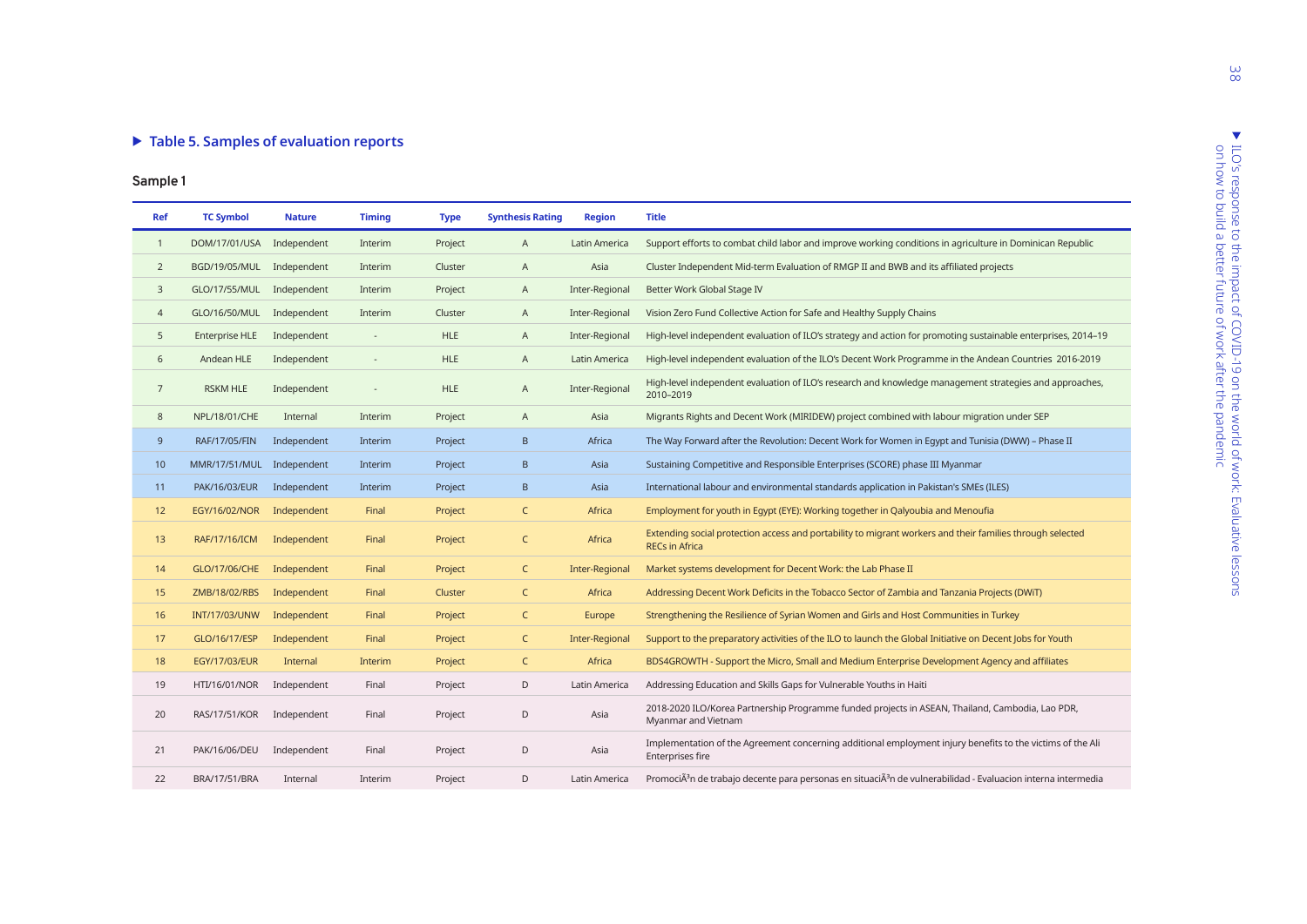## **Sample 2**

| <b>Ref</b> | <b>TC Symbol</b>     | <b>Nature</b> | <b>Timing</b> | <b>Type</b> | <b>Synthesis Rating</b> | <b>Region</b>      | <b>Title</b>                                                                                                                                                                         |
|------------|----------------------|---------------|---------------|-------------|-------------------------|--------------------|--------------------------------------------------------------------------------------------------------------------------------------------------------------------------------------|
| 23         | <b>Migration HLE</b> | Independent   |               | <b>HLE</b>  | A                       | Inter-regional     | High-level Evaluation Labour Migration                                                                                                                                               |
| 24         | Asia DWCP HLE        | Independent   |               | <b>HLE</b>  | A                       | Asia               | High-level Evaluation - Decent Work Country Programmes in Asia                                                                                                                       |
| 25         | GLO/20/20/MUL        | Internal      | Interim       | Project     | A                       | Inter-regional     | Protecting garment sector workers: occupational safety and health and income support in response<br>to the COVID-19 pandemic - Midterm evaluation and evaluability assessment        |
| 26         | Social Protection    | Independent   |               | Flagship    | A                       | Inter-regional     | Flagship programme on building social protection floors for all (2016 - 2020                                                                                                         |
| 27         | RLA/16/03/ESP        | Independent   | Final         | Cluster     | A                       | Latin America      | Projects that support the implementation of the second phase of the regional initiative Latin America<br>and the Caribbean free of child labour - final cluster evaluation (English) |
| 28         | TUR/19/03/DEU        | Independent   | Interim       | Project     | A                       | Europe             | Promoting Decent Work for Syrians under Temporary Protection and Turkish Citizens - Midterm evaluation                                                                               |
| 29         | PER/17/51/USA        | Independent   | Interim       | Project     | B                       | Latin America      | Partnership in Action to End Child Trafficking in Peru - Midterm evaluation                                                                                                          |
| 30         | Various              | Independent   | Interim       | Cluster     | B                       | Asia               | Better Factories Cambodia, Better Work Indonesia, and Better Work Vietnam Programmes<br>- Midterm cluster evaluation                                                                 |
| 31         | HTI/18/01/RBS        | Independent   | Final         | Project     | B                       | Latin America      | Creer des emplois decents et respectueux de l'environnement pour les jeunes (CREER), project-drouillard, commune<br>de Cite-soleil - Finale indépendante                             |
| 32         | <b>RLA/18/04/EUR</b> | Internal      | Interim       | Project     | $\,$ B                  | Latin America      | Responsible Business Conduct in Latin America and the Caribbean - Midterm evaluation                                                                                                 |
| 33         | JOR/18/05/DEU        | Independent   | Final         | Project     | B                       | <b>Arab States</b> | Employment through Labour Intensive Infrastructure in Jordan - Cluster evaluation                                                                                                    |
| 34         | TUR/19/02/USA        | Independent   | Interim       | Project     | B                       | Europe             | Decent Work Opportunities for Refugees and Host Communities in Turkey - Midterm evaluation                                                                                           |
| 35         | ETH/16/02/GBR        | Independent   | Final         | Project     | $\mathsf{B}$            | Africa             | Improve labour migration governance in Ethiopia to combat irregular migration - Final evaluation                                                                                     |
| 36         | <b>HLE GEM</b>       | Independent   |               | <b>HLE</b>  | $\mathsf{C}$            | Inter-regional     | High-level Evaluation Gender Equality and Mainstreaming                                                                                                                              |
| 37         | <b>ETH/16/01/EUR</b> | Independent   | Final         | Project     | $\mathsf{C}$            | Africa             | Addressing the root causes of migration in Ethiopia - Final Evaluation                                                                                                               |
| 38         | <b>RER/17/01/LUK</b> | Independent   | Interim       | Project     | C                       | Europe             | Partnership for Youth Employment in the CIS II - Midterm evaluation                                                                                                                  |
| 39         | <b>YEM/18/01/USA</b> | Internal      | Final         | Project     | $\mathsf{C}$            | <b>Arab States</b> | Protecting children and youth in Yemen from recruitment and use in armed conflict - Final evaluation                                                                                 |
| 40         | <b>UKR/19/01/EUR</b> | Internal      | Interim       | Project     | D                       | Europe             | Towards safe, healthy and declared work in Ukraine - Midterm evaluation                                                                                                              |
| 41         | RAF/18/07/IOM        | Independent   | Interim       | Project     | D                       | Africa             | Joint programme on labour migration governance for development and integration in Africa (JLMP) - SIDA (Sweden)<br>funded - Midterm evaluation                                       |

#### **Synthesis rating legend**

| $\sim$ | Extensive discussion of the issues including high level consideration of the changed context of the ILO's work, the policy implications of this and ideas for program strategy |
|--------|--------------------------------------------------------------------------------------------------------------------------------------------------------------------------------|
|        | Some exploration of the issues, context and policy/program implications, but not in depth                                                                                      |
|        | Limited discussion of the issues - focus more on operational issues experienced as a result of COVID (e.g. delays, shift to remote delivery).                                  |
|        | Very little if any useful content.                                                                                                                                             |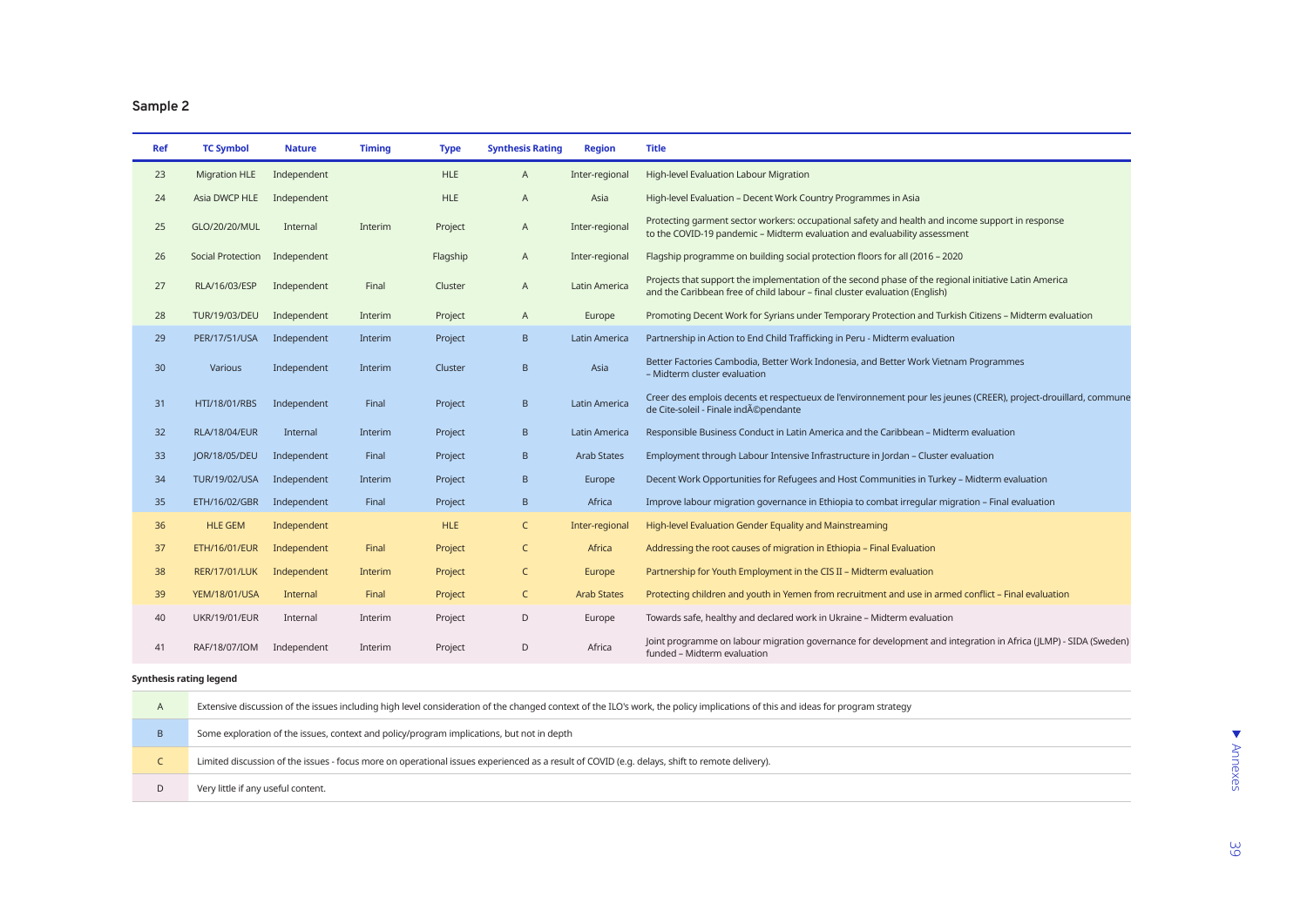## <span id="page-50-0"></span>**Annex 2. Key questions**

## **New/existing scenario of work**

- $\triangleright$  What changes have occurred to the environment in which ILO operates as a result of the pandemic and what are the new/existing drivers of change?
- $\triangleright$  What role do government, social partners and other key partners at international, regional and country levels play in addressing the decent work deficits that the pandemic has caused?
- $\triangleright$  How can the ILO COVID-19 response portfolio be described in terms of its delivery models? Are there specific types of interventions which are more recurrent? How have they worked and under what circumstances?
- $\triangleright$  How are ILO response measures relevant to the ILO's programme and policy frameworks (Programme and Budget and Decent Work Country Programmes), and to national, regional and international development frameworks (UNSDCF, SDGs and National Development Strategies)?
- $\triangleright$  To what extent has the ILO been adaptive and agile and projects designed or repurposed based on the challenges confronted and results from COVID-19 diagnostics, UN socio-economic assessments and guidance, ILO decent work national diagnostics, CCA, or similar comprehensive tools?

## **What is working? For whom? And why?**

- $\triangleright$  To what extent have the projects provided timely, relevant and effective responses to constituents' needs and priorities in the COVID-19 context?
- $\triangleright$  Are there certain groups that benefit from the intervention more than others?
- $\triangleright$  What are the different effects that projects can have in addressing the decent work deficits caused by the pandemic and what necessary actions are needed to sustain them? Is the ILO providing integrated actions?
- $\triangleright$  To what extent have the projects made/are likely to make progress as part of its COVID-19 response in advancing crosscutting issues of standards; social dialogue and tripartism; gender equality and non-discrimination; and environmental sustainability?
- $\triangleright$  What are the positive synergies between ILO interventions and between ILO and other partners (constituents, national institutions, IFIs and UN/development Agencies)? Is there evidence of obstacles and challenges in relation to synergies?
- $\triangleright$  Which key success factors, mechanisms and circumstances can be identified? Which key inhibiting factors can be identified?

## **What's next?**

- $\triangleright$  How can the reach and increase of scope of observed results and early impact be expanded through up scaling, adaptations or complementary interventions?
- $\triangleright$  Do the ILO interventions include long-term strategies to ensure up-scaling and sustainability of results for a human-centred future of work?
- $\triangleright$  What lessons learned and good practices can be identified to support that ILO's work moving forward?